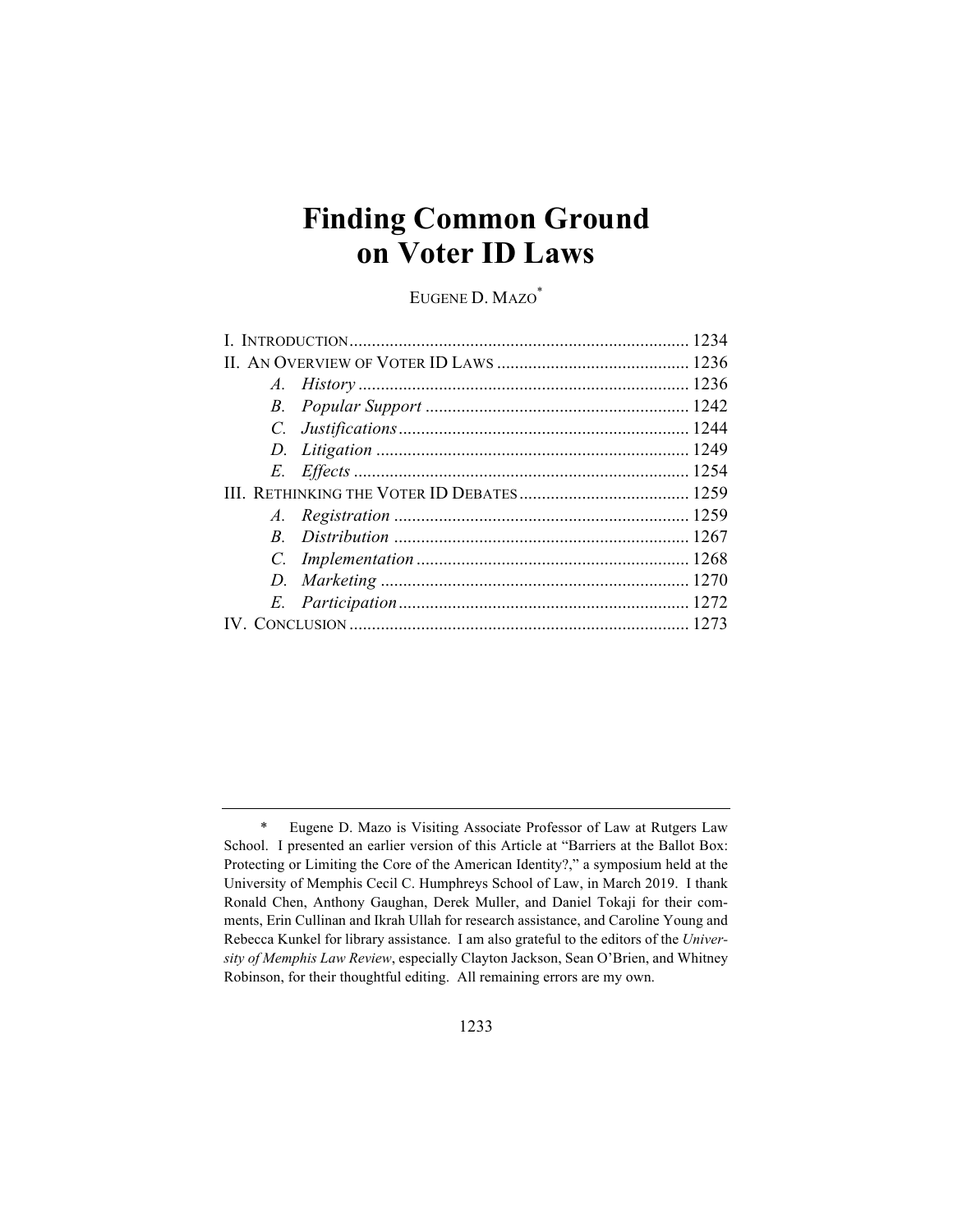#### I. INTRODUCTION

A sizable number of Americans believe that voter fraud occurs.<sup>1</sup> To combat voter fraud—or at least the perception that it exists—many states have recently enacted laws that impose documentary identification requirements on their voters. These so-called "voter ID laws" typically require a citizen to prove his identity with a government-issued ID before he can cast his ballot. Such voter ID laws come in various guises and are currently in force in thirty-five states.<sup>2</sup> In most states, these laws, which have been enacted along strictly partisan lines, have been divisive and controversial.<sup>3</sup> Our political parties see the world differently when it comes to voter ID requirements. Republicans tend to be concerned with election integrity and claim that voter ID laws are necessary to prevent fraud. Democrats liken voter ID laws to the poll taxes and literacy tests of the past and claim these laws disenfranchise minorities, the elderly, and the poor.<sup>4</sup> Because the perceptions of voter

2. *See Voter ID Requirements*, NAT'L CONF. ST. LEGISLATURES (Jan. 17, 2019), http://www.ncsl.org/research/elections-and-campaigns/voter-id.aspx.

3. *See* Joyce Purnick, *Stricter Voting Laws Carve Latest Partisan Divide*, N.Y. TIMES (Sept. 26, 2006), https://www.nytimes.com/2006/09/26/us/politics/26voting.html (describing the controversy behind voter ID requirements); Peter Wallsten, *Parties Battle over New Voter ID Laws*, L.A. TIMES (Sept. 12, 2006), https://www.latimes.com/archives/la-xpm-2006-sep-12-na-voting12-story.html.

4. There has been a great deal of commentary noting the divisiveness and partisanship of these laws. *See, e.g.*, RICHARD L. HASEN, THE VOTING WARS: FROM FLORIDA 2000 TO THE NEXT ELECTION MELTDOWN 1959 (2012) (arguing that "Democrats . . . are much less likely to be interested in purging voter rolls of potentially ineligible voters than Republicans are. Democrats worry about disenfranchising eligible voters; Republicans worry about the potential for fraud from bloated voter rolls."); MARTHA KROPF & DAVID C. KIMBALL, HELPING AMERICA VOTE: THE LIMITS OF ELECTION REFORM 5 (2012) (explaining how "Republicans tend to be more interested in measures to prevent fraud, which may reduce voter turnout, while liberals and Democrats tend to be more concerned about removing barriers to voting and increasing turnout."); Derek T. Muller, *What's Old Is New Again: The Nineteenth Century Voter Registration Debates and Lessons About Voter Identification Disputes*, 56 WASHBURN L.J. 109, 109 (2017) (noting how "[t]hese laws have largely been promulgated by Republicans and target election fraud—real or perceived—in an attempt to restore some integrity to the electoral process. Democrats . . . have opposed these

<sup>1.</sup> Emily Guskin & Scott Clement, *Poll: Nearly Half of Americans Say Voter Fraud Occurs Often*, WASH. POST (Sept. 15, 2016), https://www.washingtonpost.com/news/the-fix/wp/2016/09/15/poll-nearly-half-of-americans-say-voterfraud-occurs-often/?tid=sm\_tw\_pp&wprss=rss\_the-fix.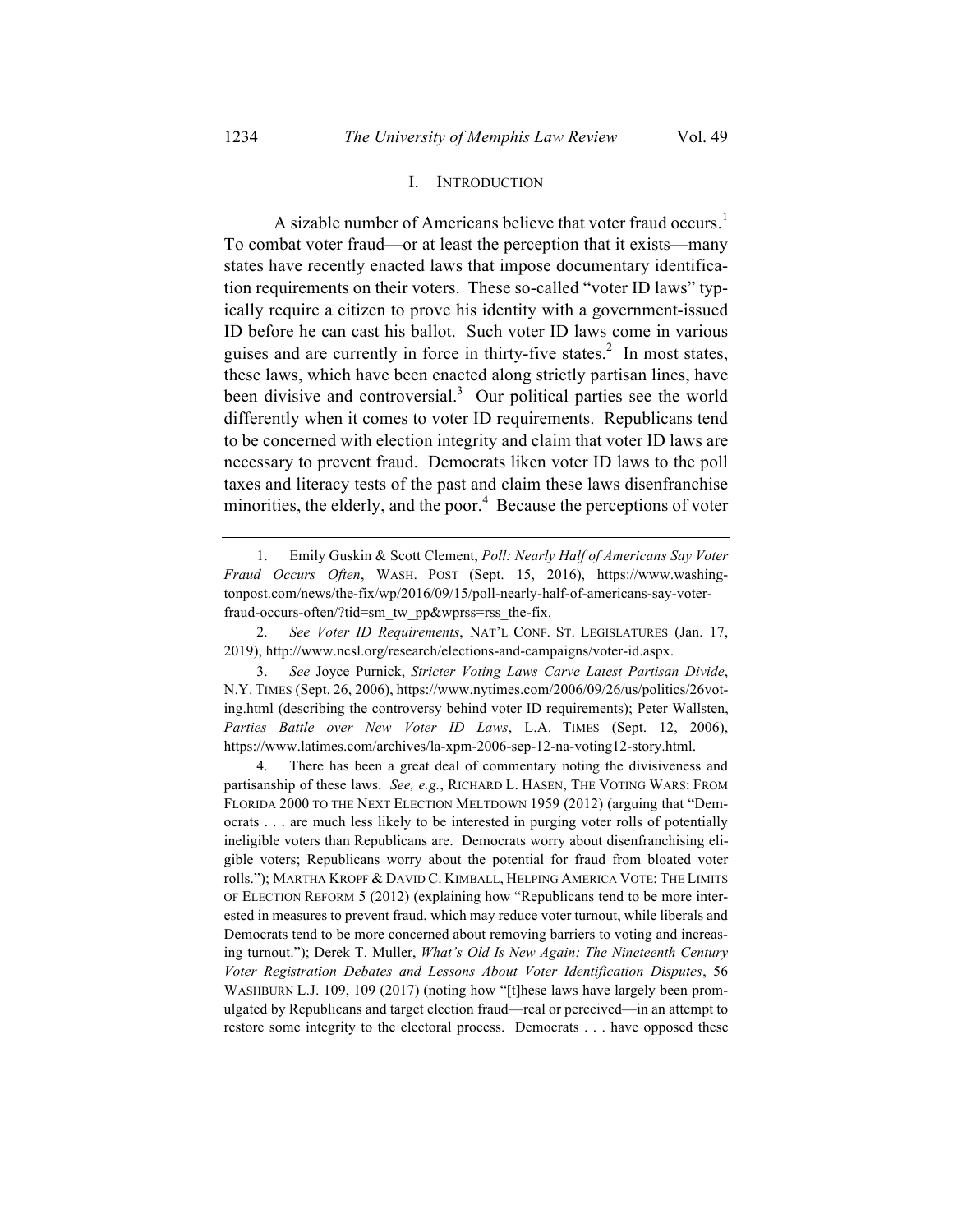fraud and the conclusions about the effects of voter ID laws differ between Republicans and Democrats, voter ID laws have been the subject of intense debate during the last several election cycles. They have also been subject to multiple court challenges. Even so, there is little evidence that the partisan rhetoric on either side of the aisle is at all subsiding.

To move the conversation forward, this Article seeks to forge a new path. Part II presents a picture of America's current voter ID landscape. It recounts the history of voter ID laws in the United States, looks at their justifications, and probes their popular support. It also discusses the litigation involving these laws and examines the scholarly literature concerning their effects. Some of this literature suggests that these laws might have less impact than is commonly believed, both in terms of preventing voter fraud and in terms of suppressing turnout.<sup>5</sup> As such, Part III explores how the proponents and opponents of voter ID laws could be brought together to achieve their common goals. These goals are to protect the integrity of American elections while not making it any more difficult for ordinary citizens to participate in the democratic process. Part III offers a proposal for how these twin goals could be achieved with a voter ID requirement.

First, any state mandating a voter ID requirement would have to agree to take on the burden of providing voter IDs free of charge to all citizens when they register to vote, and it would have to ease the barriers to voter registration. The state's goal in doing so would be to broaden the electorate in the short and long term. Second, the state would have to make sure that its voter ID requirement was populationneutral. This means the requirement would have to be designed so that it does not discriminate against any group.<sup>6</sup> Third, states requiring

laws and often critiqued them as a kind of voter suppression tactic, one that disproportionally burdens racial minorities, the poor, and those who have recently moved into a precinct.").

<sup>5.</sup> *See* Ross Douthat, *The Myths of Voter ID*, N.Y. TIMES (Feb. 12, 2019), https://www.nytimes.com/2019/02/12/opinion/voter-id-study-republicans-democrats.html.

<sup>6.</sup> A sizable literature addresses the ways in which voter ID laws in the states discriminate or are biased against various groups in American society. *See, e.g.*, Atiba R. Ellis, *The Cost of the Vote: Poll Taxes, Voter Identification Laws, and the Price of Democracy*, 86 DENV. U. L. REV. 1023, 1026 (2009) (arguing that voter ID laws discriminate by socioeconomic status); Sally Harrison, Comment, *May I See Your ID?: How Voter Identification Laws Disenfranchise Native Americans' Fundamental Right*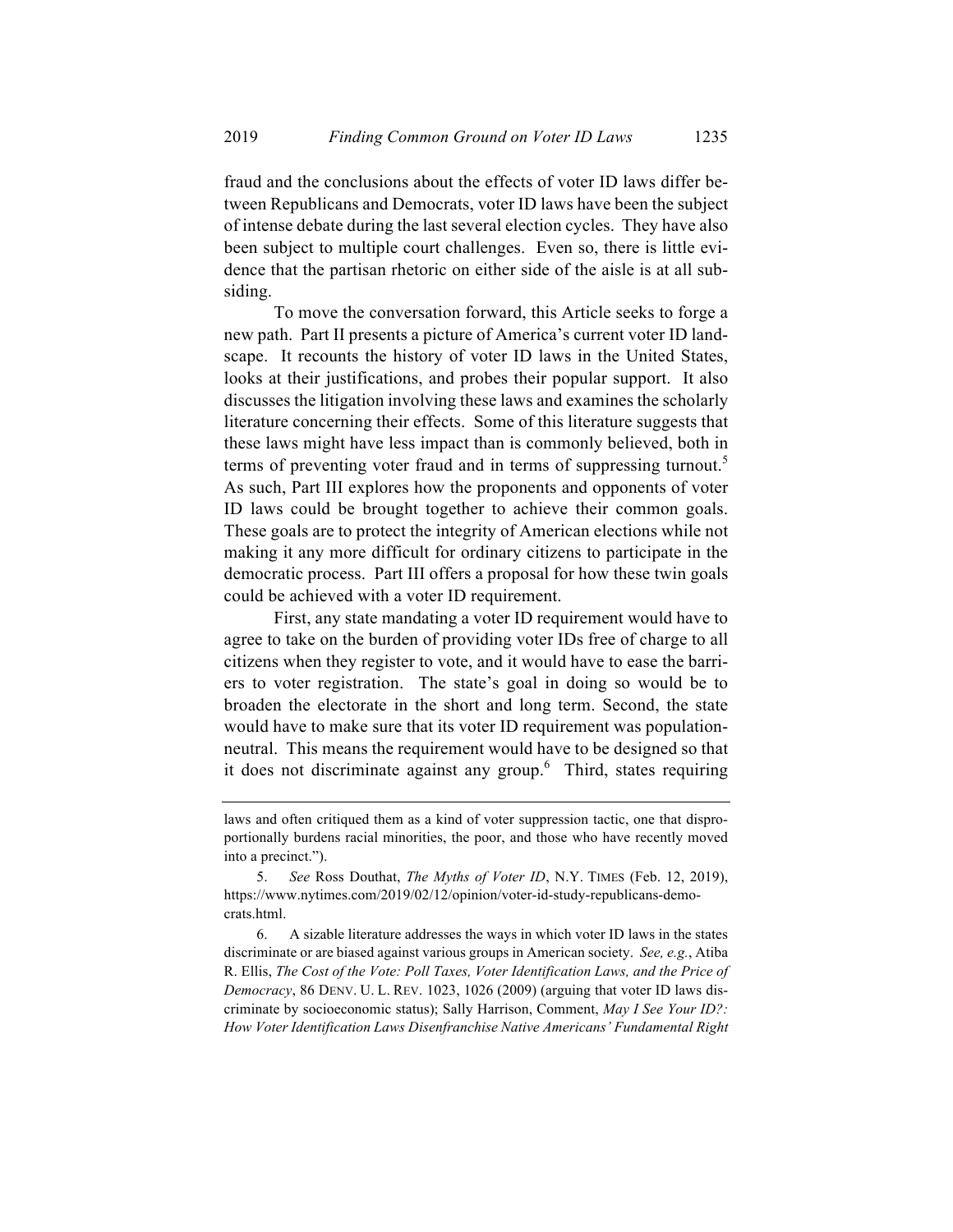voter IDs would have to take steps to ensure that voters who lose or forget their IDs have a safety net and that there is still a way for them to cast a ballot, if they can later prove their identity. The best way for a state to implement all of these reforms would be to delay the implementation of its voter ID requirement until after it runs a multi-year marketing and public relations campaign educating its citizens about its new requirement. In short, this Article argues that voter ID laws should be used to enlarge, rather than restrict, a state's voting electorate, and ultimately, to strengthen a state's democratic base.

#### II. AN OVERVIEW OF VOTER ID LAWS

#### *A. History*

In an effort to make voting easier for Americans, Congress passed the National Voter Registration Act of 1993 ("NVRA"), $^7$  a statute that commonly came to be known as the Motor Voter Law.<sup>8</sup> Its nickname derived from the statute's mandate that individual states had to provide an opportunity for citizens to register to vote when they applied for a driver's license at a state motor vehicle office.<sup>9</sup> In addition to this well-known requirement, the NVRA required states to accept new voter registration applications by mail, $10$  mandated states to keep accurate registration lists of voters who had voted in federal elections, and made it difficult for states to remove voters from these lists for not

*to Vote*, 37 AM. INDIAN L. REV. 597, 597 (2013) (arguing that voter ID laws discriminate against Native Americans); Matthew Petruszak, Note, *Thinning the Gray Vote: State Voter Identification Laws and the Nation's Elderly*, 23 ELDER L.J., 227, 228 (2015) (arguing that voter ID laws discriminate against the elderly).

<sup>7.</sup> National Voter Registration Act of 1993, Pub. L. No. 103-31, 107 Stat. 77 (originally codified as amended at 42 U.S.C. §§ 1973gg–1973gg-10 (2012), currently codified as amended at 52 U.S.C. §§ 20501–20511 (2012 & Supp. 2015)).

<sup>8.</sup> *See About the National Voter Registration Act*, U.S. DEPT. OF JUST., https://www.justice.gov/crt/about-national-voter-registration-act (last updated Aug. 5, 2015) ("Congress enacted the National Voter Registration Act of 1993 (also known as the 'NVRA' and the 'Motor Voter Act'), to enhance voting opportunities for every American."); *see also* National Voter Registration Act of 1993, 52 U.S.C. § 20504 (2012 & Supp. 2015).

<sup>9.</sup> *About the National Voter Registration Act*, *supra* note 8.

<sup>10.</sup> *Id.*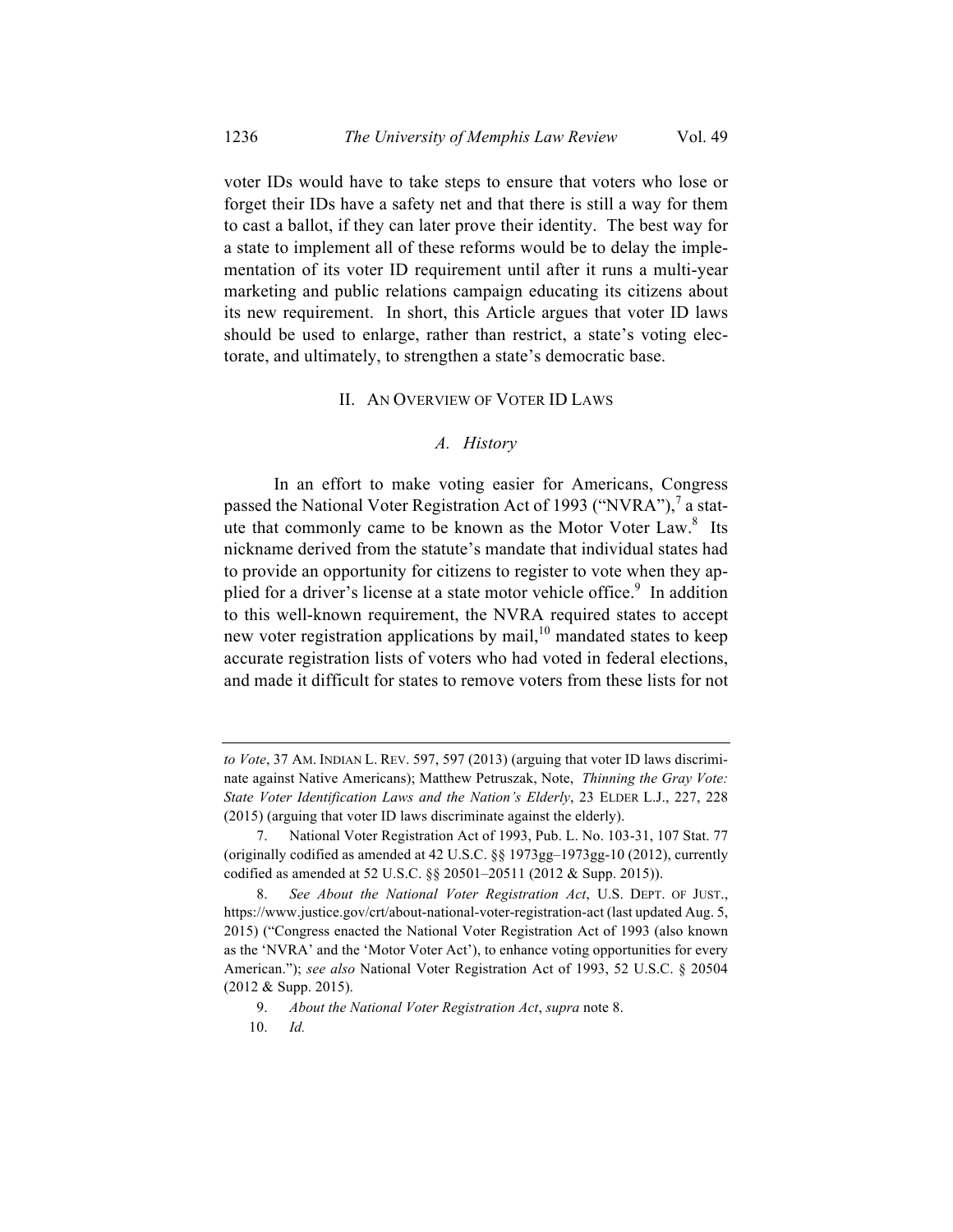voting.11 The NVRA also enforced safeguards under which registered voters retained the right to vote even if they happened to move.<sup>12</sup> Under the NVRA, a voter who relocated within a state or voting precinct retained his right to vote in federal elections even if he did not re-register with the state at his new address.<sup>13</sup>

The NVRA's mandate to make voting open to persons who may have registered by mail, combined with its prohibition on removing certain voters' names from state voter registration lists, caused several state legislatures to argue that Congress's new federal law compromised the integrity of state elections and curtailed the ability of the states to prevent fraud.<sup>14</sup> State voter registration lists began to swell, as they now contained the names of people that the states could no longer remove. This made some of the state registration lists less accurate.<sup>15</sup> Several states began to worry that they would not be able to identify voters who showed up at the polls on Election Day.<sup>16</sup>

Several years after the NVRA's adoption, the 2000 presidential election put the issue of how elections are administered on the national radar and made voting a topic of national concern. In the wake of *Bush v. Gore*, the Supreme Court decision that ended Florida's electoral vote recount and effectively handed the presidency to George W. Bush, $17$ Congress began to take election reform more seriously. The Florida

<sup>11.</sup> *See* 52 U.S.C. § 20507(a)–(d) (2012 & Supp. 2015). Removal of a voter from a registration list could only be done after meeting certain requirements provided in the NVRA. For example, the law allowed for voters to be removed from registration lists after they have been convicted of a crime or adjudged mentally incapacitated. *Id.* § 20507(a)(3)(A).

<sup>12.</sup> *See id.* § 20507(c)–(d).

<sup>13.</sup> *Id.*

<sup>14.</sup> *See* LARRY J. SABATO & GLENN R. SIMPSON, DIRTY LITTLE SECRETS: THE PERSISTENCE OF CORRUPTION IN AMERICAN POLITICS 321–22 (1996); Samuel P. Langholz, Note, *Fashioning a Constitutional Voter-Identification Requirement*, 93 IOWA L. REV. 731, 744 (2008).

<sup>15.</sup> *See* Langholz, *supra* note 14, at 744 ("With the limits NVRA places on states' ability to ensure the integrity of their voter-registration lists, the lists have become bloated with the names of people who have moved, died, committed felonies, or never existed in the first place . . . .").

<sup>16.</sup> ERIC A. FISCHER ET AL., CONG. RESEARCH SERV., R42806, STATE VOTER IDENTIFICATION REQUIREMENTS: ANALYSIS, LEGAL ISSUES, AND POLICY CONSIDERATIONS 1–2 (2016).

<sup>17.</sup> 531 U.S. 98 (2000).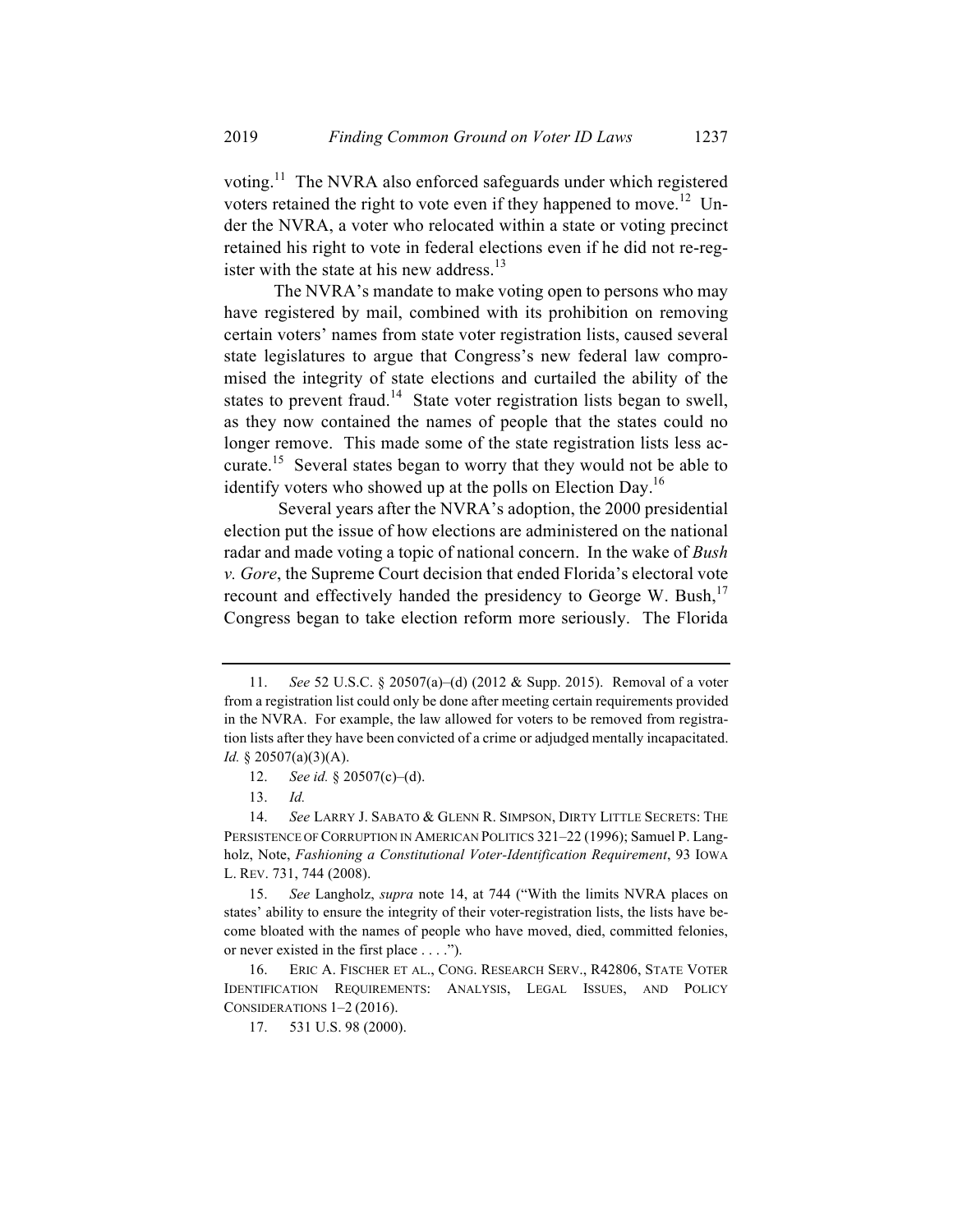election debacle of 2000 shook people's confidence in the nation's electoral system. In 2002, Congress responded by passing the Help America Vote Act ("HAVA"), another federal statute aimed at improving the administration of elections.<sup>18</sup> HAVA imposed various new requirements on the states, including a limited new voter ID requirement.<sup>19</sup> Specifically, HAVA mandated that an individual who registered to vote in a federal election by mail now had to present a valid photo ID before he could cast his ballot, whether in person or by mail.<sup>20</sup> HAVA also made it clear that states could adopt more stringent voter ID requirements of their own. $^{21}$ 

Only fourteen states had voter ID laws in place in  $2000<sup>22</sup>$  In 1950, South Carolina became the first state to require that its voters show a form of identification at the polls when voting.<sup>23</sup> The document did not have to be a photo ID card; rather, any document bearing the voter's name would suffice.<sup>24</sup> In 1970, Hawaii followed South Carolina.<sup>25</sup> Texas then did so in 1971, Florida in 1977, and Alaska in 1980.<sup>26</sup> In these states, provisions existed for a voter to cast a regular ballot

23. *Id.*

<sup>18.</sup> Help America Vote Act of 2002, Pub. L. No. 107-252, 116 Stat. 1666 (originally codified as amended at 42 U.S.C. §§ 15301–15545 (2012), currently codified as amended at 52 U.S.C. §§ 20901–21145 (2012 & Supp. 2015)).

<sup>19.</sup> *See* 52 U.S.C. § 21083(b)(1)–(3) (2012 & Supp. 2015); *see also* Leonard M. Shambon, *Implementing the Help America Vote Act*, 3 ELECTION L.J. 424, 428–30 (2004).

<sup>20.</sup> If photo identification was not available, the voter could also present a copy of a current utility bill, bank statement, government check, paycheck, or other government document with the voter's name and address. *See* 52 U.S.C. §  $21083(b)(2)(A)(i)(I)$ –(II) (requiring "a current and valid photo identification . . . [or] a copy of a current utility bill, bank statement, government check, paycheck, or other government document that shows the name and address of the voter."); *see also* Spencer Overton, *Voter Identification*, 105 MICH. L. REV. 631, 639 (2007).

<sup>21.</sup> *See* 52 U.S.C. § 21084.

<sup>22.</sup> *Voter ID History*, NAT'L CONF. ST. LEGISLATURES (May 31, 2017), http://www.ncsl.org/research/elections-and-campaigns/voter-id-history.aspx.

<sup>24.</sup> SAMUEL ISSACHAROFF ET AL., THE LAW OF DEMOCRACY: LEGAL STRUCTURE OF THE POLITICAL PROCESS 118 (5th ed. 2016) ("South Carolina became the first state to require ID, in 1950. But the identification could be any document bearing the voter's name."); *see also Voter ID History*, *supra* note 22.

<sup>25.</sup> *Voter ID History*, *supra* note 22.

<sup>26.</sup> *Id.*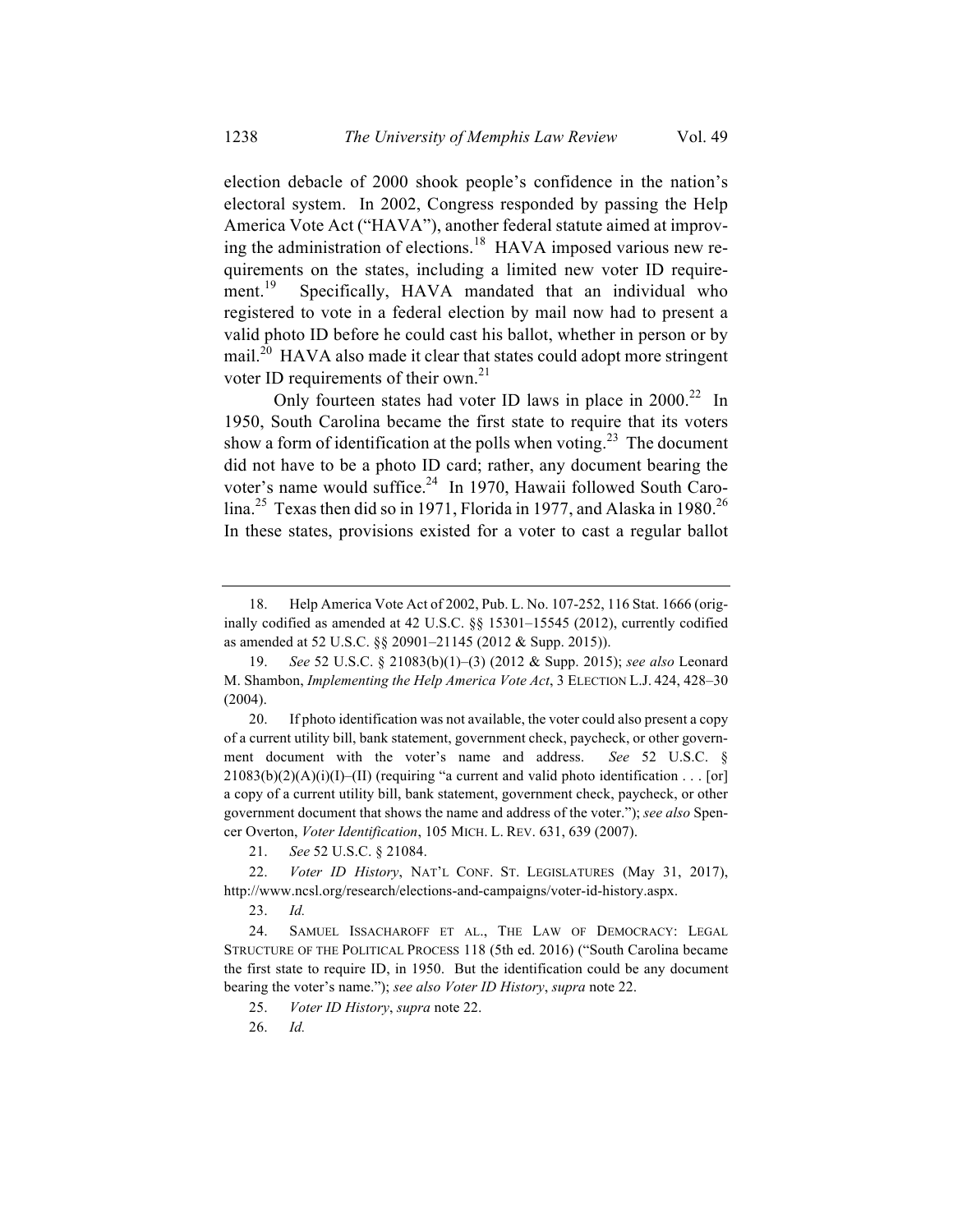even if she did not bring the required ID.<sup>27</sup> But only after the federal government interfered in how states register their voters and run elections—first with the passage of the NVRA and then with the passage of HAVA—were the voter ID floodgates opened.

Suddenly, states were forced to consider how they would change their laws to satisfy these new federal requirements, which in turn served to put the issue of voter ID laws on the table.<sup>28</sup> Though HAVA's voter ID requirement was modest, many states nonetheless had to pass new legislation to comply with it.<sup>29</sup> When HAVA became law, fortyfour states were not in compliance with its new voter ID requirement, and this promoted state legislative action.<sup>30</sup> Soon the states began enacting laws to implement HAVA's voter ID requirement, and in many cases they added more stringent provisions of their own.<sup>31</sup> It did not go unnoticed on state lawmakers that HAVA explicitly allowed the states to enact even stricter voter ID requirements if they chose to do

29. The Carter-Baker Commission recommended that states use REAL ID cards for voting purposes, similar to the requirements that already exist for their driver's licenses under the REAL ID Act. *Id.* at 19; *see* Real ID Act of 2005, Pub. L. 109–13, 119 Stat. 231 (codified as amended at 49 U.S.C. §§ 30301–30308 (2012)). The REAL ID Act requires states to verify each individual's full name, date of birth, address, Social Security number, and U.S. citizenship before that individual is issued a driver's license or personal photo ID. *See* 49 U.S.C. § 30304(b) (2012); COMM'N ON FED. ELECTION REFORM, *supra* note 28, at 19. For voters who do not drive, or are older, the Commission recommended that the IDs should be issued for free. COMM'N ON FED. ELECTION REFORM, *supra* note 28, at 19.

30. *See* Langholz, *supra* note 14, at 747–48.

31. *See id.* at 748 ("In the five years after the passage of HAVA, legislators in forty states introduced legislation to increase voter-identification requirements beyond HAVA's mandates.").

<sup>27.</sup> *Id.*

<sup>28.</sup> In 2005, Congress created the bipartisan Carter-Baker Commission on Election Reform to study election administration and help with HAVA's implementation. It recommended that safeguards be put in place to detect and deter possible voter fraud, not necessarily because it existed, but to inspire confidence in elections. *See* COMM'N ON FED. ELECTION REFORM, BUILDING CONFIDENCE IN U.S. ELECTIONS 18 (2005), https://www.eac.gov/assets/1/6/Exhibit%20M.PDF (explaining how "[p]hoto IDs currently are needed to board a plane, enter federal buildings, and cash a check. Voting is equally important."). Noting that HAVA's identification requirement was modest, the Carter-Baker Commission considered several alternatives, including having American citizens use a single national voter ID card to vote, although it ultimately rejected this idea because of its expense. *Id.* at 18–19.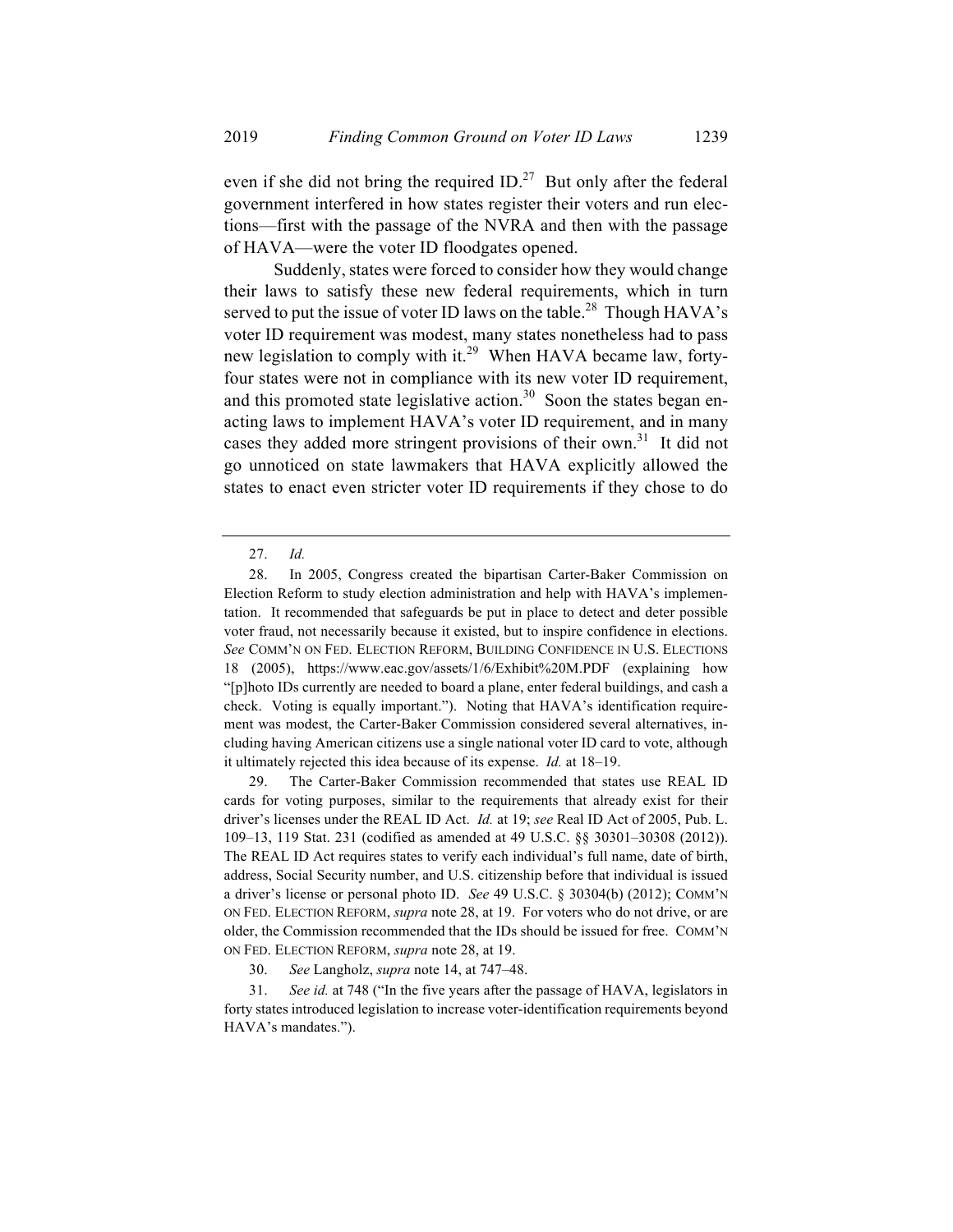so.<sup>32</sup> State legislators who had an interest in implementing stricter voter ID laws before, but who felt they could not do so, were now given a prime opportunity under HAVA.<sup>33</sup>

The proponents of the new state voter ID laws moved quickly. By the end of 2007, thirty-four states had enacted voter ID provisions that were stricter than the minimum standards mandated by  $HAVA$ <sup>34</sup> These new ID laws varied from state to state, though in almost every case their requirements went significantly beyond the requirements that Congress had mandated.<sup>35</sup> Although the new state voter ID laws came in various guises, two main distinctions could be found among them. First, these laws could be divided into those with a "photo" ID requirement and those with a "non-photo" ID requirement. Some states required their voters to show an ID with a photo on it to vote.<sup>36</sup> In these "photo" states, a state driver's license, state-issued ID card, military ID, tribal ID, or another form of photo ID would usually suffice, as long as it contained an actual photo of the voter.<sup>37</sup> On the other hand, "nonphoto" states accepted other types of IDs as well, such as a bank statement with a voter's name and address or another document that did not necessarily contain a photograph of the voter.<sup>38</sup> In 2018, seventeen

36. *See Voter Identification Requirements*, *supra* note 2, at tbl.1.

37. *See id.* There is a range of the kinds of photo IDs that the states will accept. *See* FISCHER ET AL., *supra* note 16, at 9. All states accept driver's licenses or nondriver state-issued IDs. *Id.* All except for North Dakota accept federally issued IDs, such as a United States passport. *Id.* Some states, such as Arizona and Ohio, require that a voter's address be listed on the ID for it to be accepted. *Id.* A total of 16 states accept tribal IDs. *Id.*

38. FISCHER ET AL., *supra* note 16, at 9. Additional IDs that voters could use include:

[B]irth certificates, Bureau of Indian Affairs cards, certified court records with adoption or name changes on them, hunting or fishing licenses, Indian census cards, leases or mortgages, local election authority IDs, naturalization documents, official election materials mailed to voters, pilot's licenses, property tax statements, recorder's certificates, Social Security cards, tribal treaty cards, vehicle registration or insurance cards, verification of residency in group facility or medical confinement, voter confirmation notices, and voter registration cards, as well as documents required for some voters by

<sup>32.</sup> *Id.* at 747–48.

<sup>33.</sup> *Id.*

<sup>34.</sup> *Id.*

<sup>35.</sup> *Id.* at 748–51.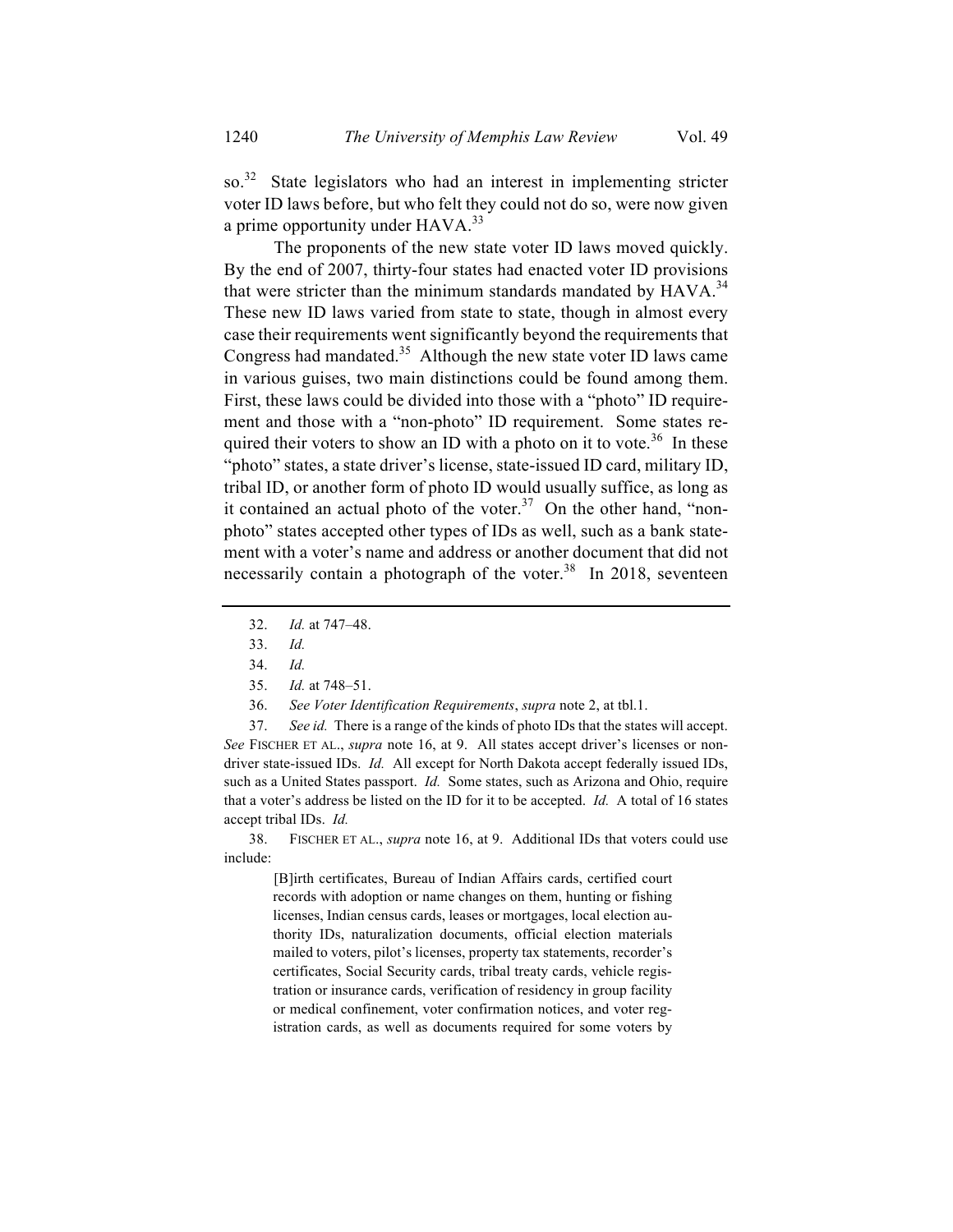states did not allow voting without a photo ID, while another eighteen states accepted non-photo IDs as proper documentation for voting.<sup>39</sup>

Second, these state laws could be divided into those with "strict" ID requirements and those with "non-strict" ID requirements. In "strict" states, voters who are unable to show an ID are given a provisional ballot.<sup>40</sup> If the voter returns to election officials within a short period of time after the election and presents an acceptable form of ID, the state counts the provisional ballot; otherwise, it does not.<sup>41</sup> In "nonstrict" states, voters without an ID do not need to cast a provisional ballot and are given other options for casting a regular ballot. These states may permit voters to sign an affidavit of identity, present a nonphoto ID, or confirm their identity by a signature that the election office has on file.<sup>42</sup> In other words, in non-strict states, voters who fail to bring their ID on Election Day are not required to return to election officials and show their ID later on for their ballot to be counted.<sup>43</sup> The categorization schemes of photo/non-photo ID laws and strict/nonstrict ID laws frequently overlap. The differences among these requirements are nuanced enough that observers may reasonably differ in categorizing a state's law as falling into one category or the other. The table below, provided by the National Council of State Legislatures ("NCSL"), summarizes the voter ID laws in effect from 2000 to 2016.

43. *Id.*

Section 303(b) of HAVA—bank statement, government check, paycheck, utility bill, and other government document with the name and address of the voter.

*Id*. at 10 & 33–38 tbl.A-2.

<sup>39.</sup> *See Voter ID Requirements*, *supra* note 2, at tbl.2.

<sup>40.</sup> *Id.*

<sup>41.</sup> *Id.*

<sup>42.</sup> *Id.*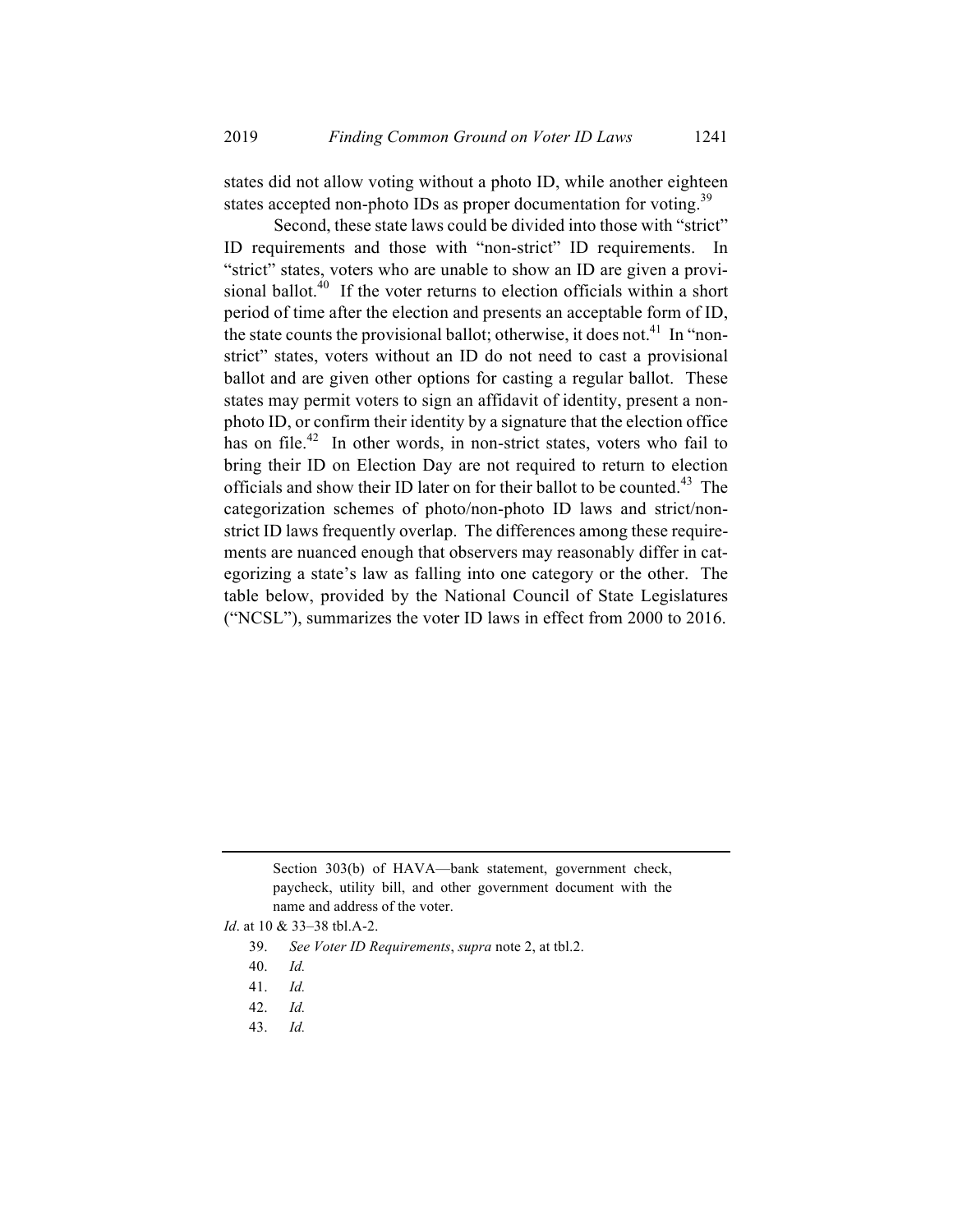

# VOTER ID ENACTMENTS, 2000-2016<sup>44</sup>

*B. Popular Support*

Whatever the wisdom of voter ID laws may be, public opinion surveys show that the majority of Americans nonetheless support requiring voters to show a photo ID when they vote. In a national survey of voter opinions on various election-related reform proposals, Michael Alvarez, Thad Hall, Ines Levin, and Charles Stewart III found only one prominent election-related reform that was supported overwhelmingly nationwide—the requirement that voters show a photo ID when they vote.45 These scholars surveyed 10,000 voters registered in all fifty states during the 2008 presidential election and found that 75.6% of respondents supported requiring citizens to show a photo ID when voting. 46 A majority of voters in every state, their study found, supported the photo ID requirement.<sup>47</sup> In Massachusetts, the state with the lowest level of support for voter IDs, 60.9% of respondents supported the

<sup>44.</sup> *Voter ID History*, *supra* note 22.

<sup>45.</sup> *See* Michael Alvarez et al., *Voter Opinions About Election Reform: Do They Support Making Voting More Convenient?*, 10 ELECTION L.J. 73, 74 (2011).

<sup>46.</sup> *Id.* at 78.

<sup>47.</sup> *Id.*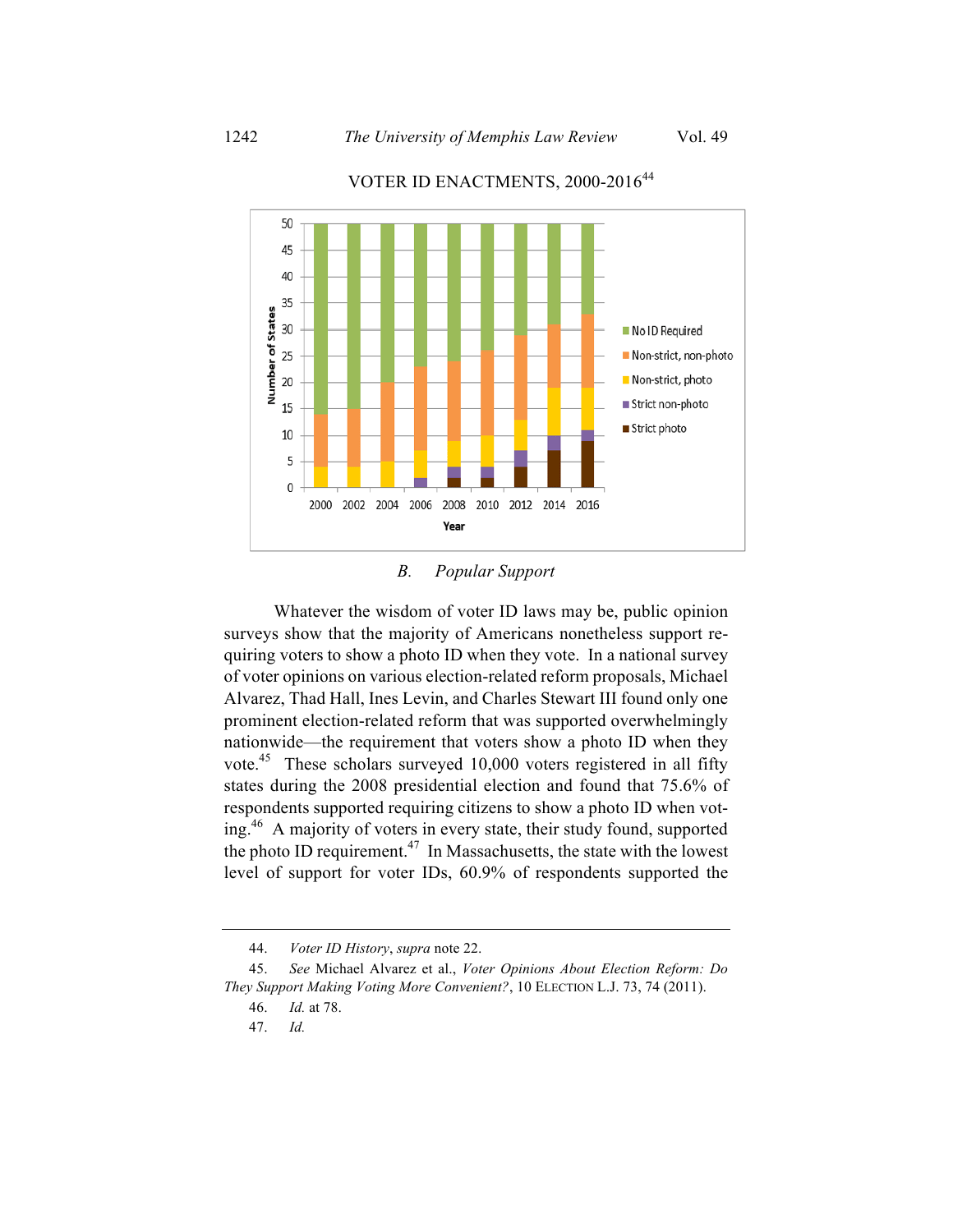measure.48 In Hawaii and Indiana, the states with the highest level of support, 88.3% and 84.8% of respondents, respectively, supported a voter ID requirement.<sup>49</sup>

Polling in other years has largely reproduced these results. In 2012, the *Washington Post* asked people if voters should be required to show an official, government-issued photo ID, such as a driver's license, when they vote.<sup>50</sup> In this poll,  $74%$  of the respondents answered affirmatively.<sup>51</sup> Four years later, in 2016, a Gallup Poll found that  $80\%$ of adults supported requiring all adult voters to present a photo ID at their polling place. $52$ 

Nuances do appear in the results, however, when the questioning is broken down to include information on the political persuasion or race of respondents. In 2016, for example, Gallup found that support for voter ID laws was higher among Republicans than among Democrats: while 95% of Republicans supported voter ID laws, only 63% of Democrats did.<sup>53</sup> The number for Independents was  $83\%$ <sup>54</sup> Likewise, surveys have found whites to be slightly more likely than nonwhites to support voter ID laws.<sup>55</sup>

50. *Voter Identification Law—Washington Post Poll July 7–19, 2012: Fear of Voter Suppression High, Fear of Voter Fraud Higher*, WASH. POST (Aug. 13, 2012) [hereinafter *Washington Post Poll*], https://www.washingtonpost.com/politics/polling/fear-voter-suppression-high-fear-voter/2012/08/13/13590fa8-e419-11e1-89f7- 76e23a982d06\_page.html.

51. *Id.*; *see also 78% Favor Proof of Citizenship Before Being Allowed to Vote*, RASMUSSEN REPS. (Mar. 25, 2014), http://www.rasmussenreports.com/public\_content/politics/general\_politics/march\_2014/78\_favor\_proof\_of\_citizenship\_before being allowed to vote (finding 78% support for requiring a voter ID among likely voters in 2016).

52. Justin McCarthy, *Four in Five Americans Support Voter ID Laws, Early Voting*, GALLUP (Aug. 22, 2016), https://news.gallup.com/poll/194741/four-fiveamericans-support-voter-laws-early-voting.aspx.

55. *Id.* (finding that 81% of whites and 77% of non-whites support a photo ID requirement); *see also* Antoine J. Banks & Heather M. Hicks, *Fear and Implicit Racism: Whites' Support for Voter ID Laws*, 37 POL. PSYCHOL. 641, 648 (2016) (finding that 73% of whites support voter ID laws).

<sup>48.</sup> *Id.*

<sup>49.</sup> *Id.* The next-highest level of support for any other election-related reform was to make Election Day a national holiday; nationwide, 57.2% of respondents supported that policy. *Id.*

<sup>53.</sup> *Id.*

<sup>54.</sup> *Id.*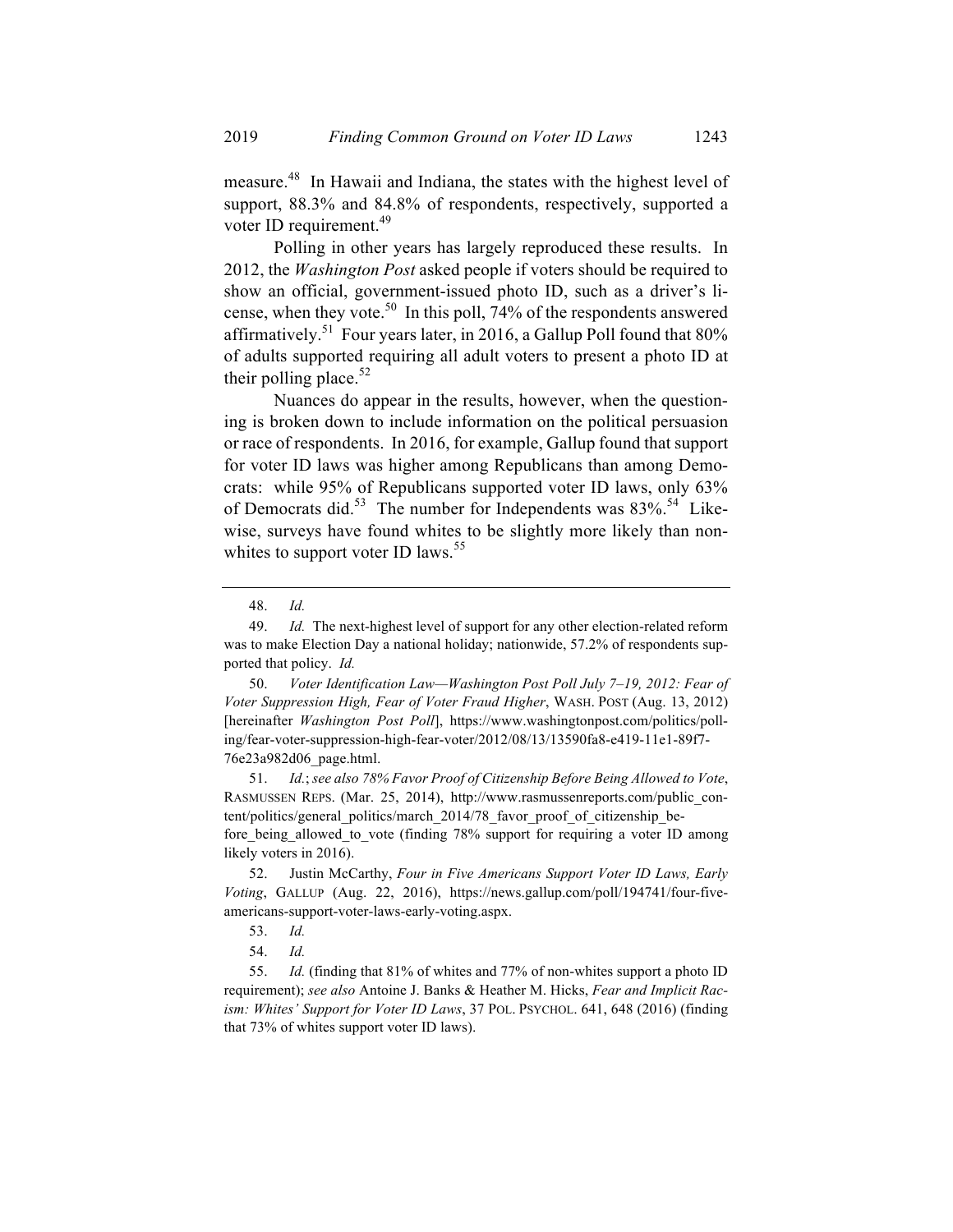Most of the polls conducted do not offer voters a nuanced choice between supporting or opposing the different kinds of voter IDs that the various states require<sup>56</sup>—which is unfortunate because these nuances are very important and because they would presumably elicit different levels of support among different voters.

It is also not necessarily clear why voters support voter ID laws so overwhelmingly.57 For instance, when the *Washington Post* asked voters whether they were more concerned with combating voter fraud or the possibility of denying some eligible voters the right to vote, the population appeared to be much more evenly split: 49% of respondents said they were more concerned with voter fraud, while 44% said they were more worried about denying someone the right to vote.<sup>58</sup> This more equal division among respondents suggests that citizens would exhibit different levels of support for voter ID laws if they understood or were informed about the potential effects ahead of time. Finally, the latest public opinion research shows that while support for voter ID laws has been very strong among most of the public, this support has also frayed over time, probably as a consequence of our polarized politics.<sup>59</sup>

## *C. Justifications*

Voter ID laws have been justified on various grounds. The first is that they are meant to protect the integrity of the election process namely, by preventing voter fraud. What constitutes voter fraud has

<sup>56.</sup> FISCHER ET AL., *supra* note 16, at 4.

<sup>57.</sup> *See* John V. Kane, *Why Can't We Agree on ID?: Partisanship, Perceptions of Fraud, and Public Support for Voter Identification Laws*, 81 PUB. OPINION Q. 943, 952 (2017) (arguing that the attitudes of citizens toward voter ID laws may be guided by their own partisan and strategic predispositions, and finding that support among Republicans for voter IDs rises upon learning of a minuscule amount of fraud, while support among Democrats for voter IDs depends upon their understanding of which party stands to benefit from such laws).

<sup>58.</sup> *Washington Post Poll*, *supra* note 50. Other studies have found ensuring access to the polls to be even *more* important than preventing voter fraud. *See, e.g.*, Lonna Rae Atkeson et al., *Balancing Fraud Prevention and Electoral Participation: Attitudes Toward Voter Identification*, 95 SOC. SCI. Q. 1381, 1381 (2014) (finding access to be the dominant concern for voters)*.*

<sup>59.</sup> *See* Paul Gronke et al., *Voter ID Laws: A View from the Public*, 100 SOC. SCI. Q. 215, 215 (2019).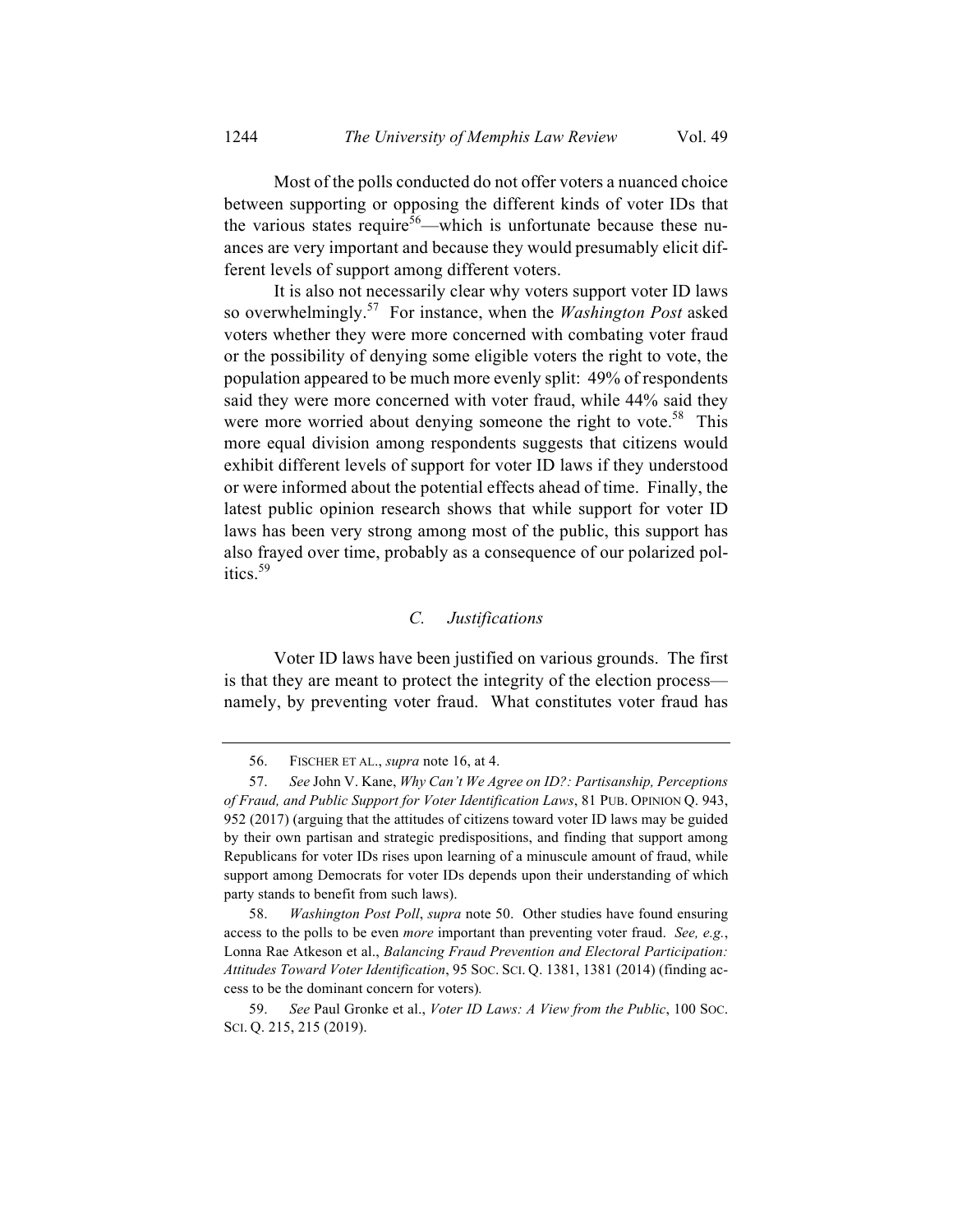been debated. Some scholars view voter fraud broadly. Lori Minnite and David Callahan define it as "the corruption of the process of casting and counting votes."<sup>60</sup> Under this definition, voter fraud can occur on an individual level or on an organizational level. $61$  Individually, it occurs when someone ineligible to vote casts a ballot.<sup>62</sup> If a felon or a noncitizen votes, or if a person votes more than once, that is voter fraud. $63$  Organizationally, voter fraud takes place when elected officials, candidates, party organizations, or campaign workers coordinate to impact the outcome of an election on a mass scale.<sup>64</sup> Tampering with voter registration forms, filling out fraudulent absentee or mail-in ballots, or not counting ballots all constitute organizational voter fraud.<sup>65</sup>

Other scholars have defined voter fraud much more narrowly. For instance, Justin Levitt deems voter fraud to take place only "when individuals cast ballots despite knowing that they are ineligible to vote, in an attempt to defraud the election system.<sup> $566$ </sup> Levitt argues that we should not conflate this type of fraud with other kinds of misconduct or election irregularities.<sup>67</sup>

However the concept is defined, scholars and politicians have disagreed about the extent to which voter fraud occurs. Much of this disagreement, perhaps unsurprisingly, falls along partisan lines. Levitt finds that an individual impersonating another voter at the polls is "an occurrence more rare than getting struck by lightning."<sup>68</sup> This is so because the penalty for committing voter fraud—for a federal election,

<sup>60.</sup> *See* LORI MINNITE & DAVID CALLAHAN, DEMOS, SECURING THE VOTE: AN ANALYSIS OF ELECTION FRAUD 14 (2003), https://www.demos.org/sites/default/files/publications/EDR\_-\_Securing\_the\_Vote.pdf.

<sup>61.</sup> *Id.*

<sup>62.</sup> *Id.*

<sup>63.</sup> *Id.*

<sup>64.</sup> *Id.*

<sup>65.</sup> *Id.*

<sup>66.</sup> JUSTIN LEVITT, BRENNAN CTR. FOR JUSTICE, THE TRUTH ABOUT VOTER FRAUD 4 (2007).

<sup>67.</sup> *Id.*

<sup>68.</sup> *Id.* at 6.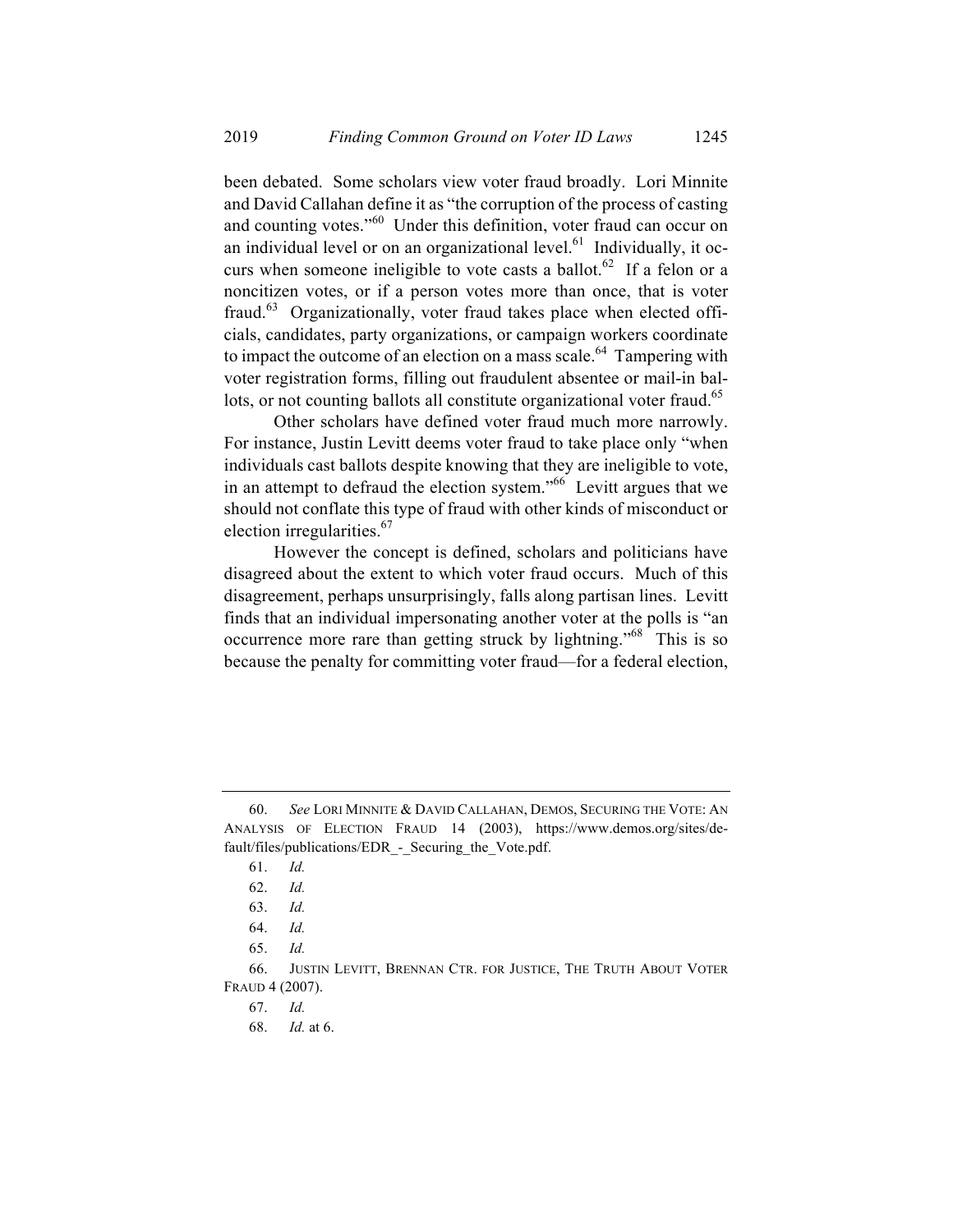it is five years in prison and a \$10,000 fine—greatly exceeds the reward.<sup>69</sup> On the other hand, many Republicans dispute these conclusions and claim that voter fraud persists. $\frac{70}{2}$ 

The disagreements between the opposing camps are in many ways philosophical. Most serious studies agree that instances of inperson voter fraud are exceedingly rare and that there have not been very many convictions for fraudulent voting.<sup>71</sup> But these studies do not claim that voter fraud is totally non-existent; rather, they claim that instances of it are minuscule in number.<sup>72</sup> Opponents of strict ID laws have pointed to these findings to argue that voter ID laws are unwarranted, calling them "a solution in search of a problem."<sup>73</sup> Proponents of these laws, however, argue that focusing on determining voter fraud's magnitude is misguided, given that even a small amount of it could constitute the margin of difference in a close election.<sup>74</sup> In many of these debates, the various strands of voter fraud are uncharitably

71. LORRAINE C. MINNITE, THE POLITICS OF VOTER FRAUD 8–9 (2007) (documenting some instances where people were convicted of or plead guilty to voter fraud).

72. *See* Justin Levitt, *A Comprehensive Investigation of Voter Impersonation Finds 31 Credible Incidents Out of One Billion Ballots Cast*, WASH. POST (Aug. 6, 2014), https://www.washingtonpost.com/news/wonk/wp/2014/08/06/a-comprehensive-investigation-of-voter-impersonation-finds-31-credible-incidents-out-of-onebillion-ballots-cast/?utm\_term=.73131debd839.

73. *See* Christina Beeler, Comment, *Voter Photo ID Laws: A Solution in Search of a Problem*, 55 HOUS. L. REV. 479, 479 (2007); Editorial Board, *Voter ID Rules: A Solution in Search of a Problem*, WASH. POST (Mar. 12, 2012), https://www.washingtonpost.com/opinions/voter-id-rules-a-solution-in-search-of-aproblem/2012/03/12/gIQA8m8D8R\_story.html?noredi-

rect=on&utm\_term=.ce6f67245d95; Doug Mataconis, *Voter ID Laws a Solution in Search of a Nonexistent Problem*, CHRISTIAN SCI. MONITOR (Aug. 7, 2014), https://www.csmonitor.com/USA/Politics/Politics-Voices/2014/0807/Voter-IDlaws-a-solution-in-search-of-a-nonexistent-problem.

74. *See* COMM'N ON FED. ELECTION REFORM, *supra* note 28, at 18 ("The problem . . . is not the magnitude of the fraud. In close or disputed elections, and there are many, a small amount of fraud could make the margin of difference.").

<sup>69.</sup> *Id.* at 7.

<sup>70.</sup> *See, e.g.*, JOHN FUND & HANS VON SPAKOVSKY, WHO'S COUNTING?: HOW FRAUDSTERS AND BUREAUCRATS PUT YOUR VOTE AT RISK 33–44 (2012); Hans A. von Spakovsky, *Protecting the Integrity of the Election Process*, 11 ELECTION L.J. 90, 91 (2012); Kris W. Kobach, *The Case for Voter ID*, WALL ST. J. (May 23, 2011), https://www.wsj.com/articles/SB10001424052748704816604576333650886790480 (claiming that "[v]oter fraud is a well-documented reality in American elections").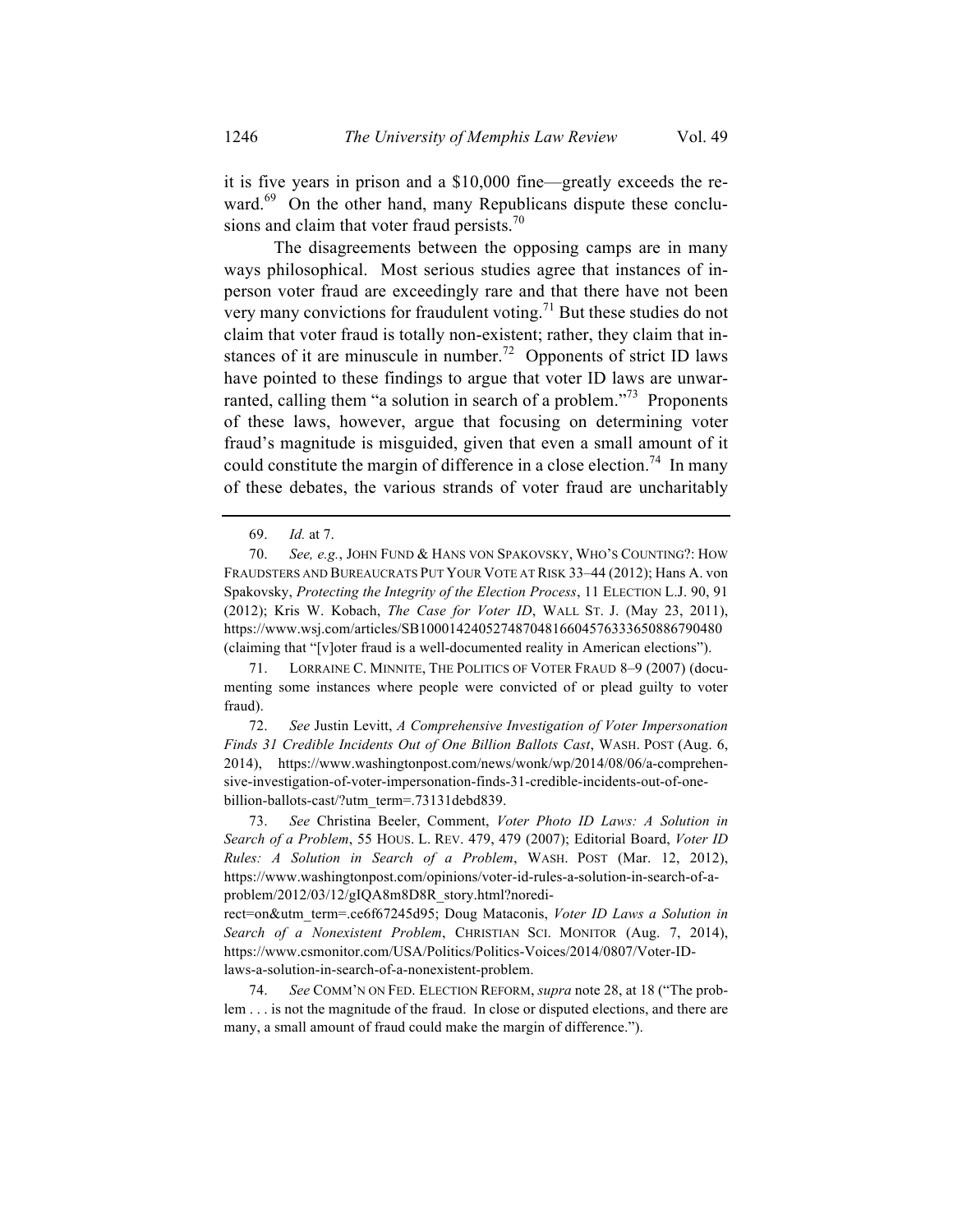lumped into a single category, making it difficult to disaggregate and weigh the various facets of voter fraud on their own terms.

Voter fraud is not a unified phenomenon, and nor should it be analyzed as such. Only when we disaggregate voter fraud into its different varieties can we gain a better understanding of the circumstances in which it may or may not be prevalent. As mentioned, most academic studies agree that there is very little evidence of in-person voter fraud.<sup>75</sup> But in 2018, a prominent case of absentee ballot voter fraud arose in North Carolina, where a political operative was caught harvesting absentee ballots for the Republican candidate for Congress.<sup>76</sup> After an investigation, the North Carolina State Board of Elections threw out the results of the 2018 congressional election, and then set a date for a new election to be contested in 2019.<sup>77</sup>

Another justification advanced for voter ID laws has to do not with preventing voter fraud itself but rather the perception or appearance that such fraud might exist. The perception that voter fraud occurs is thought to contribute to low confidence among the electorate, regardless of the magnitude of the actual harm committed. Many proponents of voter ID laws argue that preventing the perception that voter fraud exists is a compelling justification for a state to enact voter ID legislation. Indeed, this justification for voter ID laws was unanimously endorsed in *Crawford v. Marion County Election Board*, <sup>78</sup> the one voter ID case ever to reach the Supreme Court.<sup>79</sup>

78. 553 U.S. 181 (2008).

<sup>75.</sup> *Debunking the Voter Fraud Myth*, BRENNAN CTR. FOR JUST. (Jan. 31, 2017), https://www.brennancenter.org/analysis/debunking-voter-fraud-myth (citing numerous studies of voter fraud and stating that "impersonation fraud by voters very rarely happens").

<sup>76.</sup> Alan Blinder, *Election Fraud in North Carolina? State Board Will Hear Evidence This Week*, N.Y. TIMES (Feb. 17, 2019), https://www.nytimes.com/2019/02/17/us/nc-election-fraud.html.

<sup>77.</sup> Alan Blinder, *North Carolina Sets New Date for Redo Election in Congressional House Race*, N.Y. TIMES (Mar. 4, 2019), https://www.nytimes.com/2019/03/04/us/north-carolina-special-election-house-ninth.html.

<sup>79.</sup> In *Crawford*, the state of Indiana argued that its interests included both deterring in-person voter fraud and safeguarding voter confidence. *Id.* at 191. In other words, if voters feared that in-person voter fraud was occurring—even if it was not they would have less confidence in their electoral system, and the government would be worse off. *Id.* at 197–98. The Court in *Crawford* acknowledged that the record before it "contains no evidence of any [voter] fraud actually occurring in Indiana at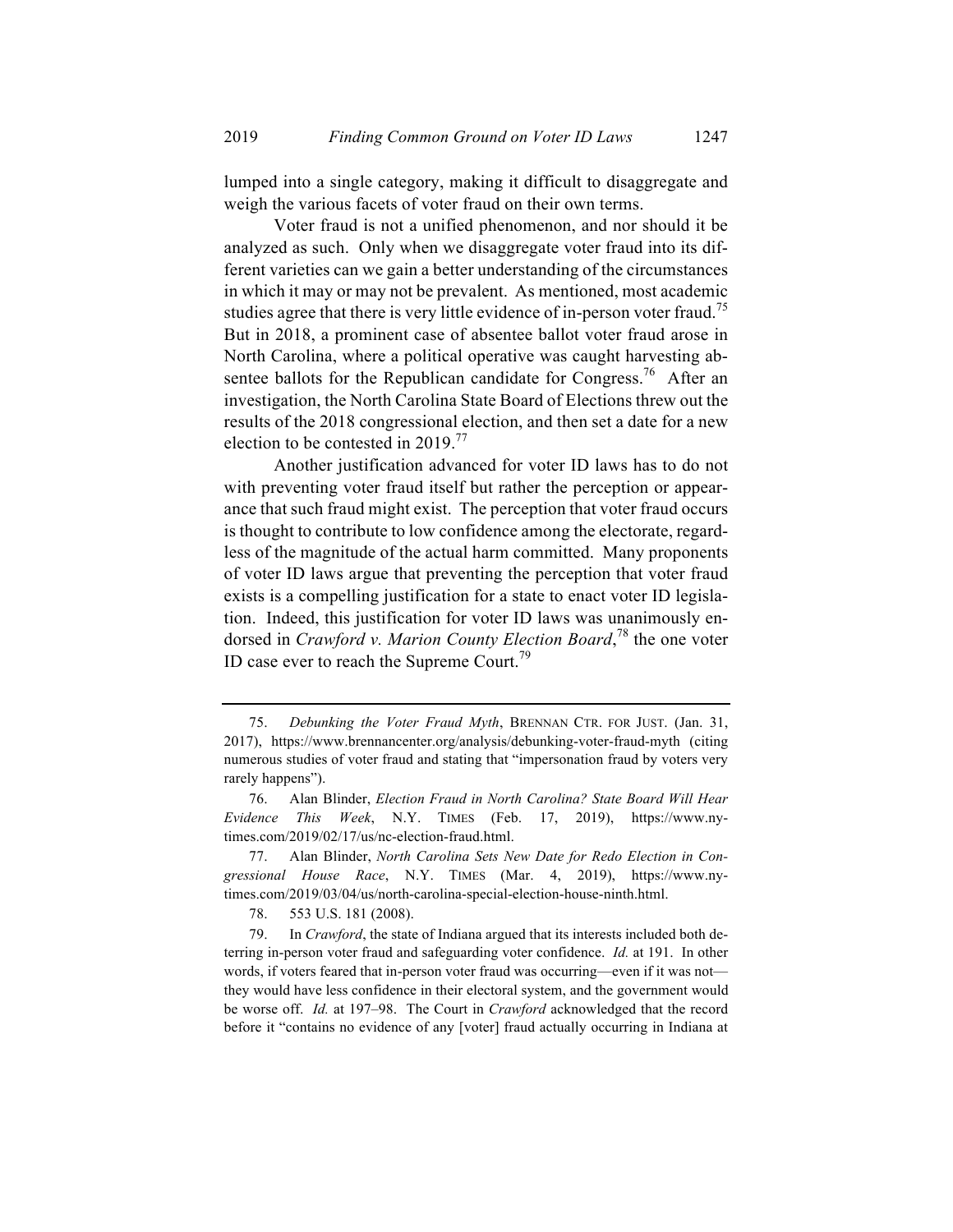Yet another justification advanced for voter ID laws is that most other countries tend to have them. Voter IDs are common across many developed democracies. Voters in almost 100 countries use a photo ID card to vote,<sup>80</sup> although the United Kingdom, Australia, and New Zealand happen to be three countries that do not use them.<sup>81</sup> Many European countries produce automatic ID cards for their citizens, which citizens then carry with them at all times and which double as the IDs they use for voting.<sup>82</sup> Such IDs are compulsory in Belgium, Greece, Italy, Malta, and Spain.<sup>83</sup> In Belgium, every adult is provided with notice from the state when it is time to renew her ID card.<sup>84</sup> On the other hand, governments in these countries also automatically register their citizens to vote when they turn eighteen, while U.S. states have never done this. 85

It would be helpful to have more studies of the behavior of individual legislators and to know why they vote for or against voter ID laws. One study that has looked at the behavior of legislators found that support for voter ID provisions tended to reflect the composition of individual legislative districts.<sup>86</sup> Democrats from districts with large African-American populations tended to be strongly opposed to strict voter ID laws. $87$  By contrast, legislators elected from districts where

any time in its history." *Id.* at 194. Therefore, the Court relied on Indiana's second argument—that a state has a public interest in responding to the fear of fraud in the electoral process—to uphold Indiana's voter ID law. *See id.* at 200–04.

<sup>80.</sup> *See* COMM'N ON FED. ELECTION REFORM, *supra* note 28, at 5 (explaining how "[v]oters in nearly 100 democracies use a photo identification card without fear of infringement on their rights.").

<sup>81.</sup> *See* Graeme Orr & Tracey Arklay, *Rethinking Voter Identification: Its Rationale and Impact*, 51 AUSTL. J. POL. SCI. 386, 386–87 (2016). The authors identify only a few other countries that do not require voter ID: Georgia, Samoa, Sudan, and Tuvalu. *Id.* at 386.

<sup>82.</sup> Frederic Charles Schaffer & Tova Andrea Wang, *Is Everyone Else Doing It? Indiana's Voter Identification Card in International Perspective*, 3 HARV. L. & POL'Y REV. 397, 400 (2009).

<sup>83.</sup> *Id.*

<sup>84.</sup> *Id.* at 401.

<sup>85.</sup> *See* COMM'N ON FED. ELECTION REFORM, *supra* note 28, at 5 (explaining how voter registration in many countries is tied to being given a photo ID).

<sup>86.</sup> *See* William D. Hicks et al., *The Determinants of State Legislator Support for Restrictive Voter ID Laws*, 16 ST. POL. & POL'Y Q. 411, 411 (2016).

<sup>87.</sup> *See id.* at 411, 419.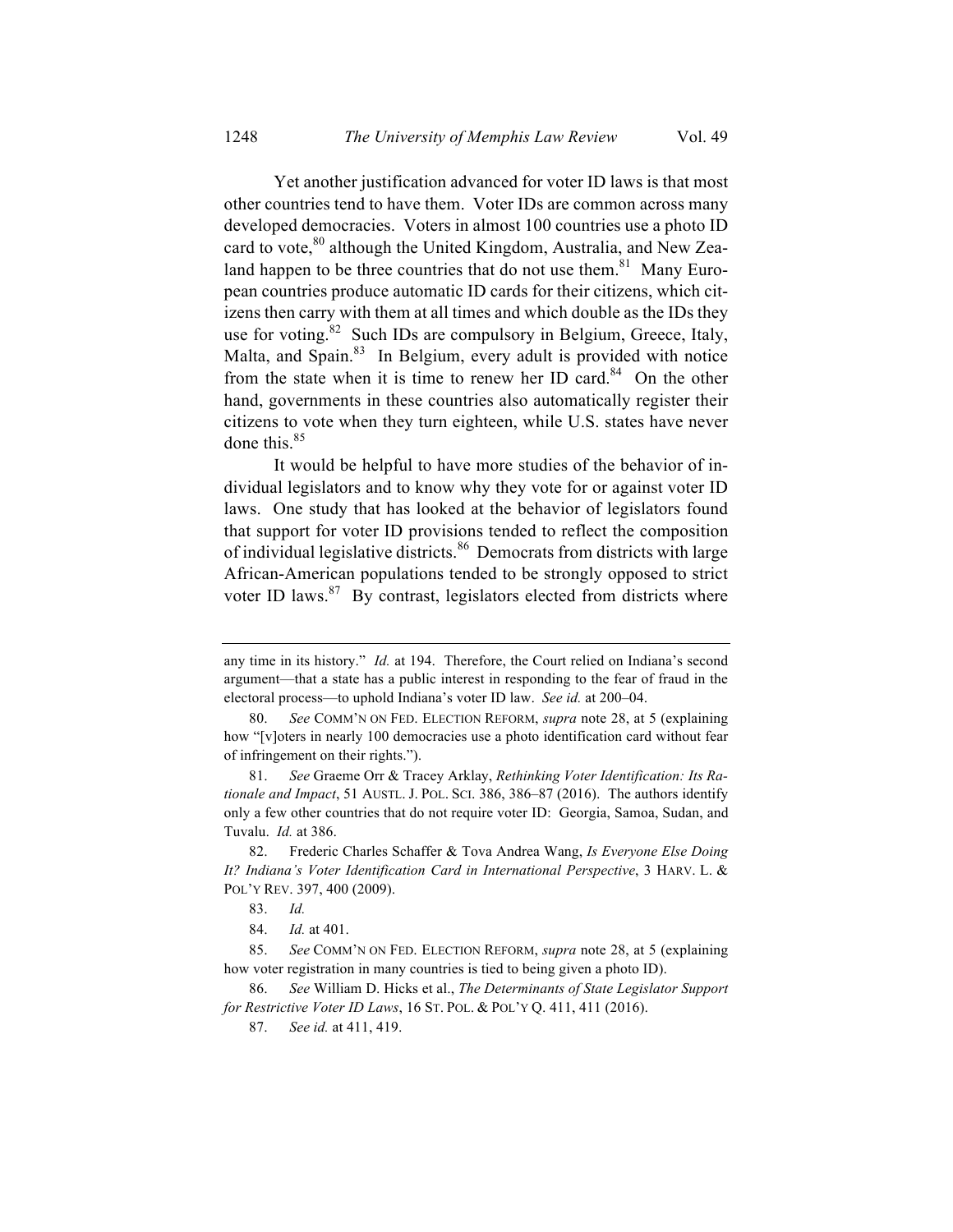electoral competition was very intense tended to be mostly in favor of these laws.<sup>88</sup> Another study found that legislators from congressional districts with a high percentage of foreign-born residents also tended to support voter ID laws.<sup>89</sup> These findings suggest that support for and opposition to voter ID laws on the part of lawmakers may have less to do with the lofty goals of combating voter fraud or preventing the disenfranchisement of voters, and much more to do with a legislator's own interests in winning and holding office.

#### *D. Litigation*

More than half of the states that have enacted voter ID laws have seen them challenged in the courts.<sup>90</sup> These challenges have been advanced on several theories. The most common has been that voter ID laws violate the equal protection guarantees of the Fourteenth Amendment of the U.S. Constitution, $91$  Section 2 of the Voting Rights Act of 1965,  $92$  or various state constitutional law provisions.  $93$  Other theories have been advanced as well, such as the claim that voter ID laws impose a financial burden on voting and thus violate the Twenty-Fourth Amendment, which outlawed poll taxes.<sup>94</sup>

91. *Id.* at 1-2; U.S. CONST., amend XIV, § 1.

92. Voting Rights Act of 1965, Pub. L. No. 89-110, § 2, 79 Stat. 437, 437 (originally codified as amended at 42 U.S.C. § 1973b (2012), currently codified as amended at 52 U.S.C. § 10303 (2012 & Supp. 2015)); *see also* SHANTON, *supra* note 90, at 4–5. After the Supreme Court's decision in *Shelby County v. Holder*, 570 U.S. 529 (2013), which invalidated the coverage formula of Section 4(b) of the Voting Rights Act and effectively gutted the preclearance regime that previously existed under Section 5, Section 2 of the Voting Rights Act has been used to bring cases against voter ID laws. *Id.* at 4.

93. *See* SHANTON, *supra* note 90, at 5–6.

94. *See id.* at 3.; U.S. CONST. amend. XXIV, § 1 ("The right of citizens of the United States to vote in any primary or other election for President or Vice President,

<sup>88.</sup> *Id.* at 411.

<sup>89.</sup> Adriano Udani, *Postponing the Day of Reckoning? Examining Contextual Effects on Public Support for Voter Identification Policies*, 98 SOC. SCI. Q. 1456, 1456 (2017).

<sup>90.</sup> KAREN SHANTON, NAT'L CONF. OF STATE LEGISLATURES, VOTER ID IN THE COURTS: AN INTRODUCTION TO LEGAL CHALLENGES TO VOTER ID LAWS 1 (2014), http://www.ncsl.org/documents/legismgt/elect/Voter\_ID\_Courts\_May2014.pdf.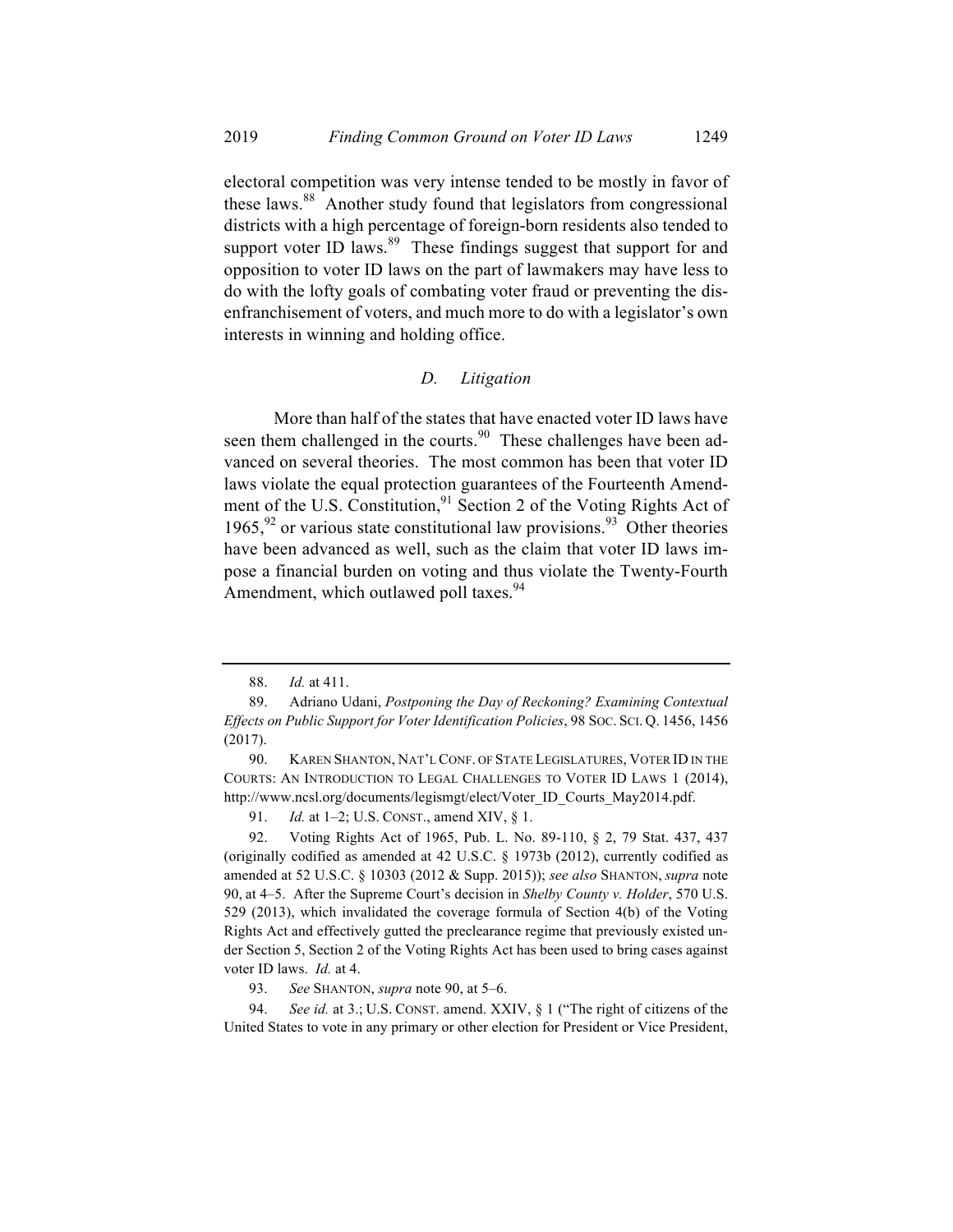The Supreme Court has confronted the question of whether voter ID laws are constitutional only once, in 2008. In *Crawford v.*  Marion County Election Board,<sup>95</sup> the Court upheld Indiana's photo voter ID requirement against a facial challenge brought on Fourteenth Amendment grounds.<sup>96</sup> Rather than apply strict scrutiny to Indiana's law, the Court applied the lower *Anderson*/*Burdick* balancing standard, which balances the burdens that a law imposes on the right to vote against the state's regulatory interests.<sup>97</sup> *Crawford* found that the plaintiffs in the case had not presented sufficient evidence that Indiana's law would impose a severe burden on voters, and the Court upheld Indiana's law, 6-3, concluding that its photo ID requirement was closely related to the state's legitimate interests in preventing voter fraud and cementing voter confidence.<sup>98</sup> The slight burdens imposed on voters, which the Court said were "neutral and nondiscriminatory," did not outweigh this interest.<sup>99</sup> The Court's decision included no true majority opinion. It consisted of a leading opinion by Justice John Paul Stevens,  $^{100}$  and a concurring opinion by Justice Antonin Scalia.<sup>101</sup> Justices

- 95. 553 U.S. 181 (2008).
- 96. *Id.* at 204.

97. *Id.* at 190–93. The Supreme Court has declined to apply strict scrutiny to all election regulations that place a burden on the ability of a voter to cast her ballot, given that some of these restrictions might turn out to be minor. *See id.* at 204–05 (Scalia, J., concurring). Instead, beginning with *Anderson v. Celebrezze*, 460 U.S. 780 (1983), and continuing with *Burdick v. Takushi*, 504 U.S. 428 (1992), the Court has held that election regulations that do not impose a "severe" burden on the right to vote are subject to a lower standard of review. *Id.* at 190. According to this standard, a court must balance the burden on the voter against the state's regulatory interest and justifications for imposing its voting regulation. *See id.* at 205 (Scalia, J., concurring). This lower level of scrutiny led to a balancing test that eventually came to be known as the *Anderson*/*Burdick* test. *See, e.g.*, *id.* (Scalia, J., concurring) (discussing the combined balancing framework that the Court employs from *Anderson* and *Burdick*).

- 98. *Crawford*, 553 U.S. at 203–04.
- 99. *Id.* at 196–97.
- 100. *Id.* at 184–85.
- 101. *Id.* at 204 (Scalia, J., concurring).

for electors for President or Vice President, or for Senator or Representative in Congress, shall not be denied or abridged by the United States or any State by reason of failure to pay any poll tax or other tax.").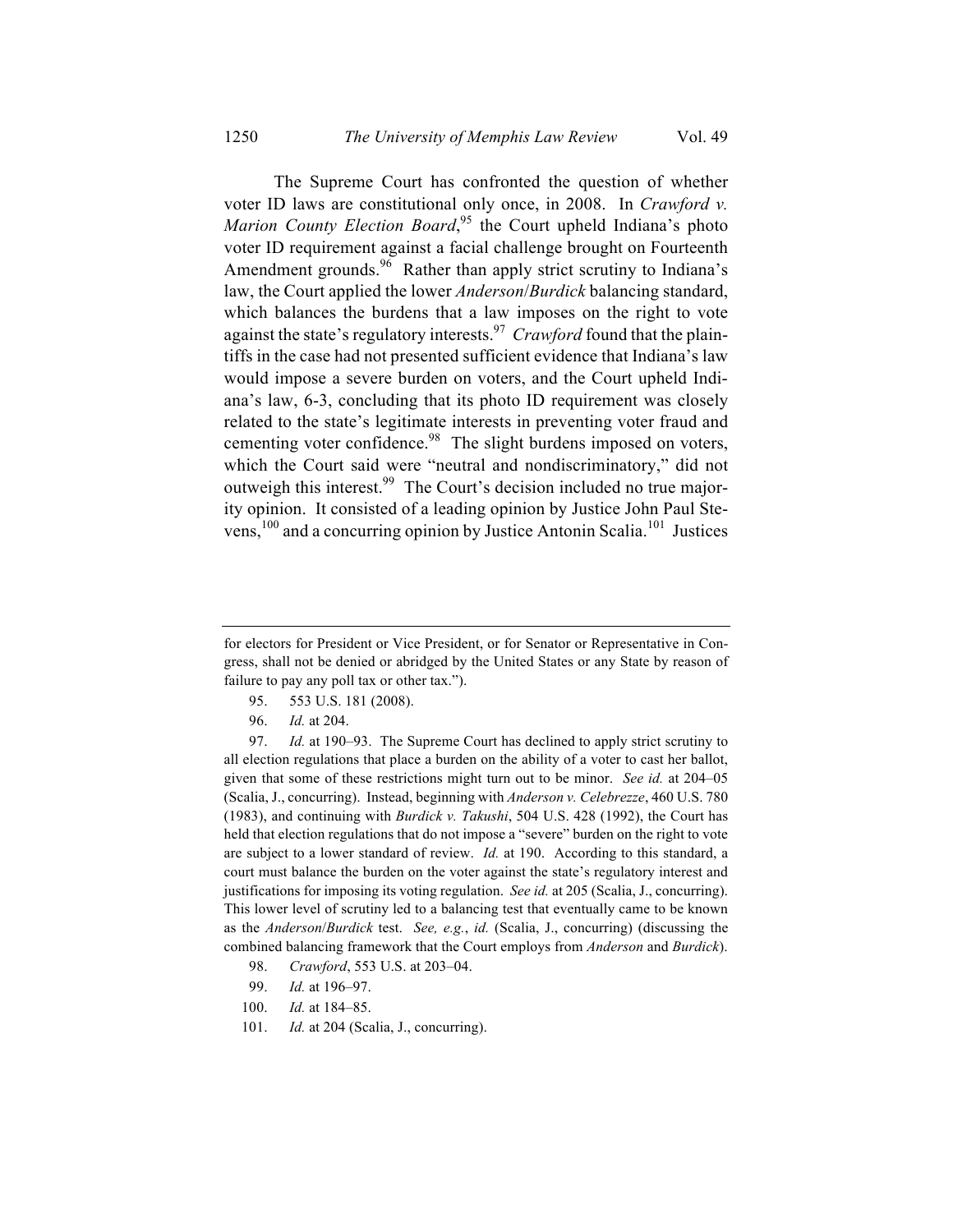David Souter and Stephen Breyer each wrote dissenting opinions,<sup>102</sup> with Justice Ruth Bader Ginsburg joining Justice Souter's dissent.<sup>103</sup>

Years after writing his leading opinion in *Crawford*, Justice Stevens questioned the wisdom of his decision in the case.<sup>104</sup> Stevens explained that his opinion was based on the record then before the Court, which failed to prove that Indiana's voter ID law had discriminated against voters.105 However, he called *Crawford* an "unfortunate decision,"<sup>106</sup> saying that voter ID laws are not necessary or a good idea.<sup>107</sup> Justice Stevens "regretted" writing his decision.<sup>108</sup> Judge Richard A. Posner, who wrote the 2-1 majority opinion in *Crawford* for the Seventh Circuit, upholding Indiana's law before the case got to the Supreme Court, has also recanted.<sup>109</sup> In a book published in 2013, Judge Posner "plead guilty" to having written the majority opinion upholding Indiana's voter ID law, which he referred to as "a type of law now widely regarded as a means of voter suppression rather than of fraud prevention."110 There was not "much activity in the way of voter identification" in 2007, Posner explained, and judges "weren't really given strong indications that requiring additional voter identification would actually disenfranchise people entitled to vote."<sup>111</sup>

104. *See* Robert Barnes, *Stevens Says Supreme Court Decision on Voter ID Was Correct, but Maybe Not Right*, WASH. POST (May 15, 2016), https://www.washingtonpost.com/politics/courts\_law/stevens-says-supreme-court-decision-on-voter-idwas-correct-but-maybe-not-right/2016/05/15/9683c51c-193f-11e6-9e16- 2e5a123aac62\_story.html; Jess Bravin, *Voter-ID Laws Worry Jurist*, WALL ST. J.

(Oct. 18, 2013), https://www.wsj.com/articles/no-headline-available-1382038576

105. FORA.tv, *John Paul Stevens Regrets Marijuana & Voter IDs Rulings*, YOUTUBE (May 2, 2014), https://www.youtube.com/watch?v=fPfApKU7KbY (at 1:30-minute mark).

- 106. *Id.* (at 1:39-minute mark).
- 107. *Id.* (at 1:52-minute mark).
- 108. *Id.* (at 2:18-minute mark).

109. *See* John Schwartz, *Judge in Landmark Case Disavows Support for Voter ID*, N.Y. TIMES (Oct. 15, 2013), https://www.nytimes.com/2013/10/16/us/politics/judge-in-landmark-case-disavows-support-for-voter-id.html.

110. RICHARD A. POSNER, REFLECTIONS ON JUDGING 84–85 (2013).

111. Schwartz, *supra* note 109. Upon further reflection, Posner conceded that Judge Terence T. Evans, who dissented on the three-judge Seventh Circuit panel, "was right" in arguing that Indiana's law should not stand. *Id.* Still, to be fair to Posner, he later took back his recantation and tried to give his views more nuance, though whether

<sup>102.</sup> *Id.* at 209 (Souter, J., dissenting); *id.* at 237 (Breyer, J., dissenting).

<sup>103.</sup> *Id.* at 209 (Souter, J., dissenting).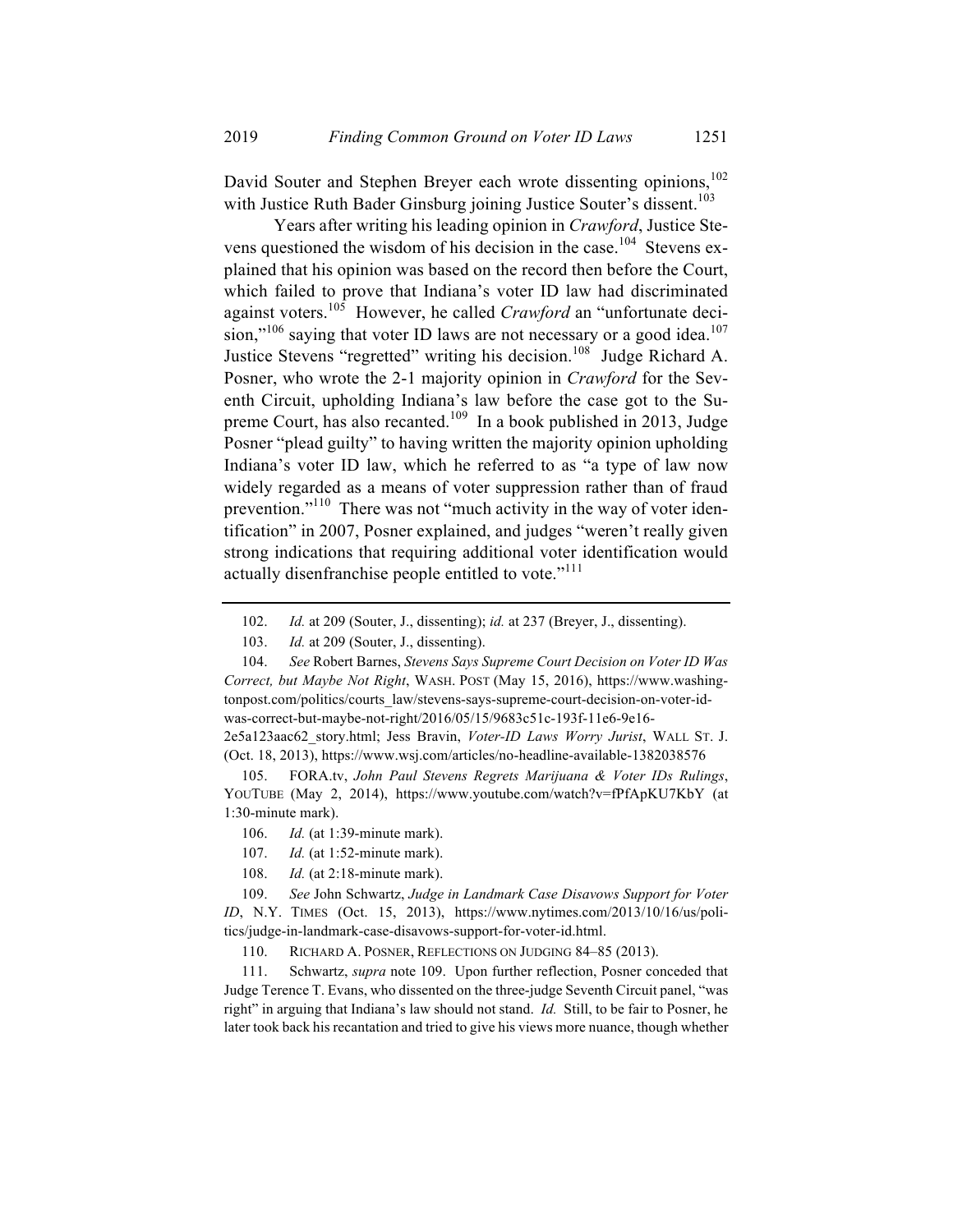Since *Crawford*, we have seen extensive litigation over voter ID laws. Most federal courts have followed the Supreme Court's lead when challenges to voter ID laws have been advanced on equal protection grounds.<sup>112</sup> Many of these courts have applied the *Anderson*/*Bur-* $\overrightarrow{dict}$  balancing test to sustain these laws.<sup>113</sup> Given the difficulty of succeeding with a facial equal protection challenge, plaintiffs have brought as-applied challenges under Section 2 of the Voting Rights Act, which permits the federal government and individuals to sue a state to prevent a standard, practice, or procedure that "results in the denial or abridgement of the right of any citizen of the United States to vote on account of race or color."<sup>114</sup> Litigation brought under Section 2 has had mixed success. In Texas, the U.S. Court of the Appeals for the Fifth Circuit at first enjoined Texas's restrictive voter ID law after it was found to be racially discriminatory against African-American and Hispanic voters.<sup>115</sup> But the legislature amended the law, and the Fifth Circuit, after more litigation, later allowed it to stand.<sup>116</sup> In North Carolina, a law that included a voter ID requirement was challenged in federal court, and that challenge eventually wound up in the U.S. Court of Appeals for the Fourth Circuit.<sup>117</sup> The Fourth Circuit found that North Caro-

he succeeded in doing so is not clear. Posner wrote: "I did not say that my decision, and the Supreme Court's decision affirming it [was] wrong, only that, in common with many other judges, I could not be confident that it was right, since I am one of the judges who doesn't understand the electoral process sufficiently well. . . ." Richard A. Posner, *I Did Not 'Recant' on Voter ID Laws*, NEW REPUBLIC (Oct. 27, 2013), https://newrepublic.com/article/115363/richard-posner-i-did-not-recant-my-opinionvoter-id.

<sup>112.</sup> SHANTON, *supra* note 90, at 2.

<sup>113.</sup> *See, e.g.*, Common Cause/Georgia v. Billups, 554 F.3d 1340, 1352–55 (11th Cir. 2009) (using *Anderson*/*Burdick* balancing to uphold a Georgia photo ID law that came with a requirement that the state issue free photo ID cards to any registered voter).

<sup>114.</sup> *See* 52 U.S.C. §10301(a) (2012 & Supp. 2015).

<sup>115.</sup> Veasey v. Abbott, 796 F.3d 487, 493 (5th Cir. 2015).

<sup>116.</sup> Veasey v. Abbott, 830 F.3d 216, 264–265, 269–272 (5th Cir. 2016) (en banc); *see also* Manny Fernandez, *Texas' Voter ID Law Does Not Discriminate and Can Stand, Appeals Panel Rules*, N.Y. TIMES (Apr. 27, 2018), https://www.nytimes.com/2018/04/27/us/texas-voter-id.html.

<sup>117.</sup> N.C. State Conference of the NAACP v. McCrory, 831 F.3d 204 (4th Cir. 2016), *cert. denied*, 137 S. Ct. 1399 (2017).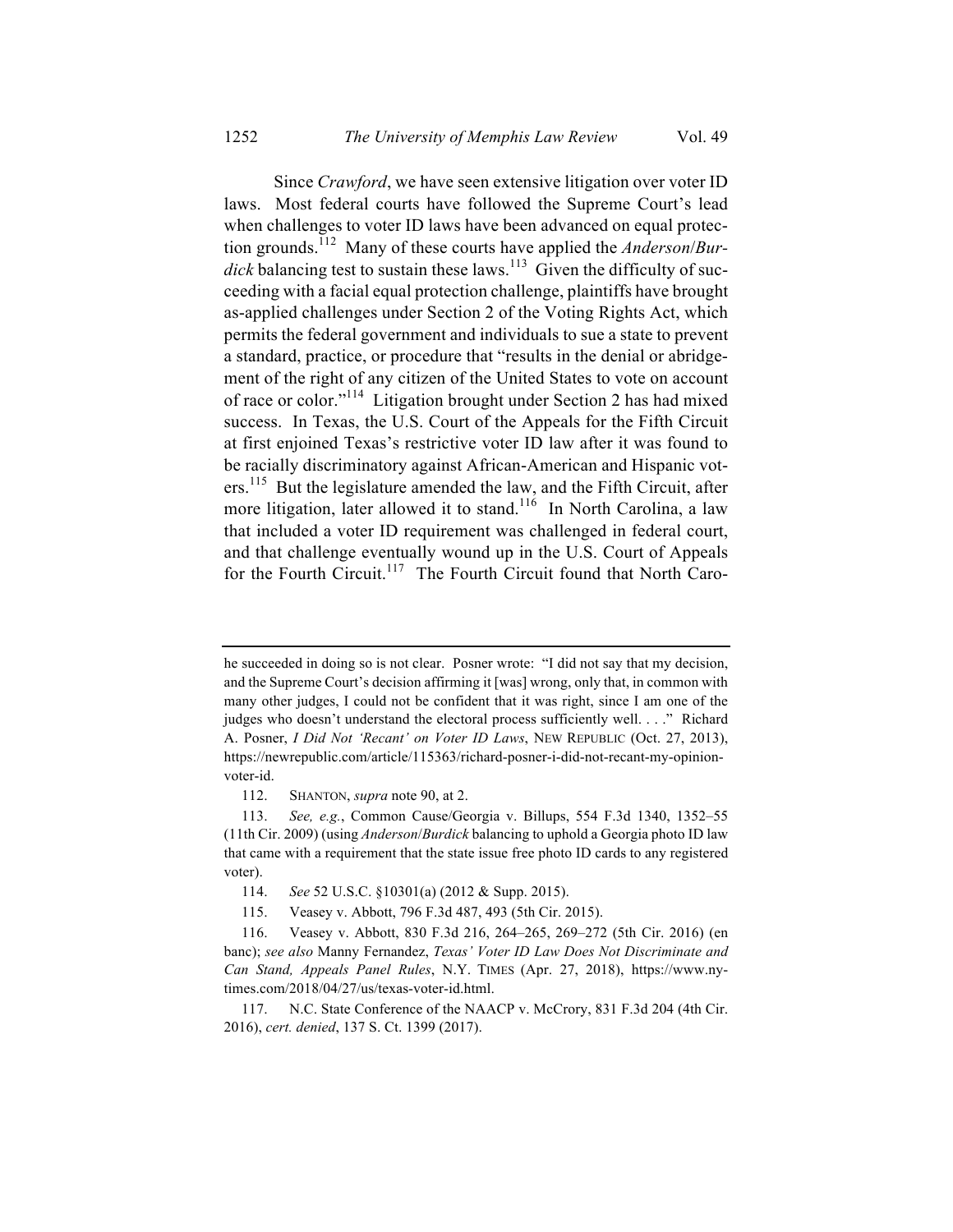lina's law targeted African-Americans "with almost surgical precision."<sup>118</sup> The Fourth Circuit also found that North Carolina's legislature passed its voter ID law with discriminatory intent, and it struck down its challenged provisions for violating the Voting Rights Act.<sup>119</sup>

Many challenges to voter ID laws have also proceeded in state courts, often under state constitutional law. In almost all of the U.S. states, the state constitution guarantees the right to vote.<sup>120</sup> Opponents of voter ID laws have argued that ID requirements violate these provisions and, thus, the franchise.<sup>121</sup> Missouri saw a voter ID law get struck down under the provisions of its state constitution,<sup>122</sup> as did Pennsylvania.<sup>123</sup> On the other hand, some state courts have decided to uphold these laws. In Wisconsin, the litigation concerning that state's voter ID laws has been particularly extensive, and it has spilled over from state to federal court.<sup>124</sup> As of the beginning of 2019, voter ID laws continued to be litigated around the country, with cases pending in Alabama before the Eleventh Circuit, $125$  in Iowa before the state supreme

120. *See generally* Joshua A. Douglas, *The Right to Vote Under State Constitutions*, 67 VAND. L. REV. 89 (2014).

<sup>118.</sup> *Id.* at 214.

<sup>119.</sup> *Id.* at 214–15, 242. After North Carolina's voter ID law was struck down, the state's Republican-controlled legislature tried to add the requirement as an amendment to the state's constitution. *See* Gary D. Robertson, *Judge Strikes Down North Carolina Voter ID OK'd by Voters*, U.S. NEWS & WORLD REP. (Feb. 22, 2019), https://www.usnews.com/news/best-states/north-carolina/articles/2019-02-22/judgestrikes-down-north-carolina-voter-id-okd-by-voters. That amendment was struck down by a state court, which reasoned that the illegally gerrymandered North Carolina General Assembly did not have the authority to place constitutional amendments on the ballot because it did not act with the full will of the people of North Carolina. *Id.*; N.C. State Conference of the NAACP v. Moore, No. 18 CVS 9806 (Sup. Ct. Wake Cty. N.C. Feb. 22, 2019).

<sup>121.</sup> SHANTON, *supra* note 90, at 5.

<sup>122.</sup> Weinschenk v. State, 203 S.W.3d 201 (Mo. 2006).

<sup>123.</sup> Applewhite v. Commonwealth, No. 330-M.D.2012, 2014 WL 184988 (Pa. Commw. Ct. Jan. 17, 2014).

<sup>124.</sup> *See, e.g.*, Frank v. Walker, 17 F. Supp. 3d 837 (E.D. Wis. 2014), *rev'd*, 786 F.3d 744 (7th Cir. 2014); Milwaukee Branch of the NAACP v. Walker, 851 N.W. 2d 262 (Wis. 2014).

<sup>125.</sup> Greater Birmingham Ministries v. Merrill, 284 F. Supp. 3d 1253 (N.D. Ala. 2018), *appeal docketed*, No. 18-10151 (11th Cir. Jan. 12, 2018).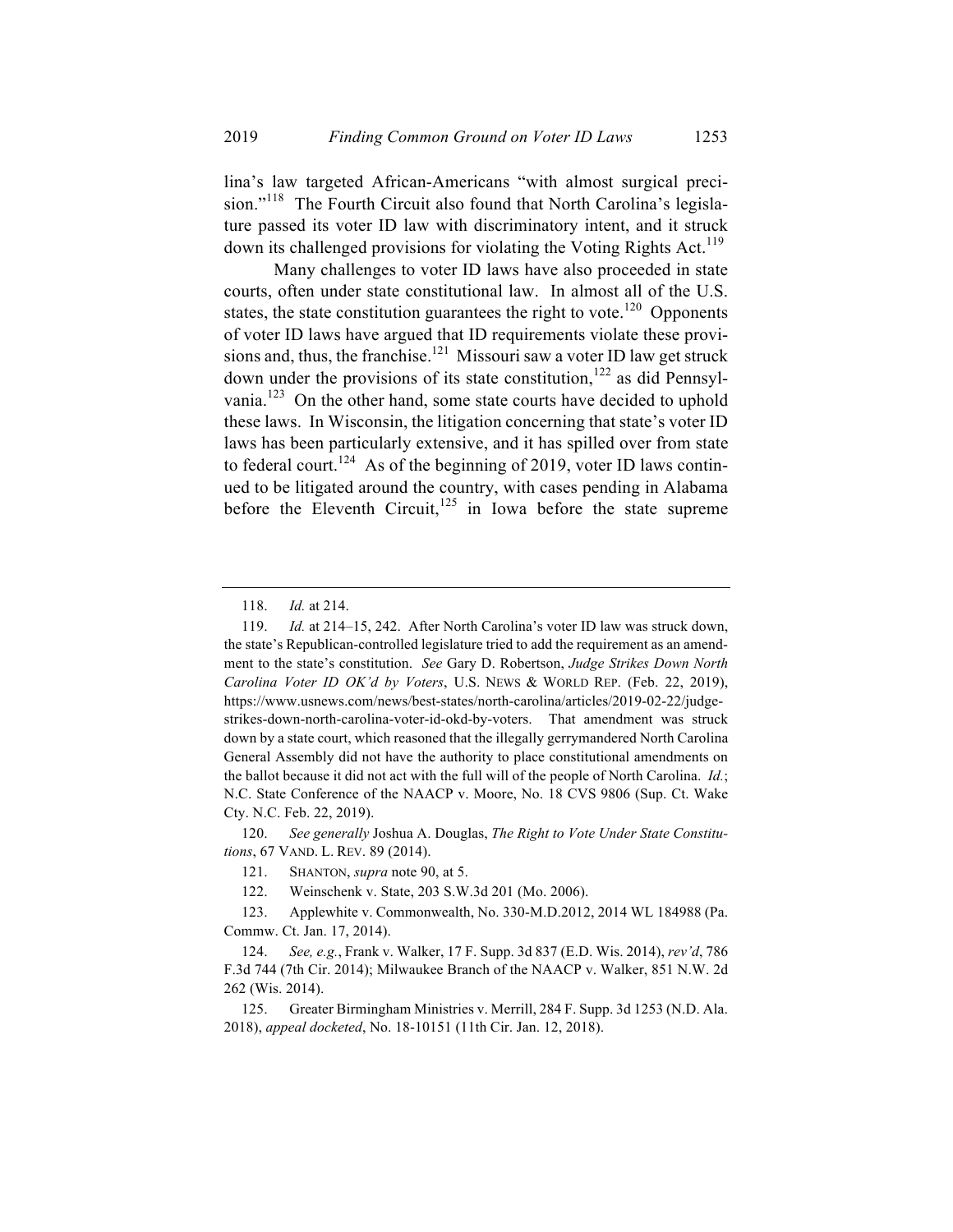court,  $126$  in Missouri before that state's trial and appellate courts,  $127$  in North Dakota before the federal courts, $128$  and in Wisconsin before the Seventh Circuit.<sup>129</sup>

# *E. Effects*

The literature on voter ID laws paints a mixed picture of the effects that these laws have in the real world. Research regarding the impact of voter ID laws on electoral turnout was initially scarce, but a growing community of scholars soon began to take an interest in how these laws affected voting behavior. The early evidence seemed to paint an incomplete picture. It consisted of some qualified claims that strict voter ID laws negatively affected turnout, although only marginally.<sup>130</sup> On the other hand, other studies found that these effects were "too small to be of practical concern."<sup>131</sup>

Opponents of voter ID laws tend to argue that voter fraud is vanishingly rare, but believe that because, on the other hand, many Americans do not possess a photo ID, voter ID laws likely reduce turnout.<sup>132</sup> According to some estimates, such as that provided by the Government Accountability Office ("GAO"), the turnout effect could be as much as

128. Brakebill v. Jaeger, No. 1:16-CV-008, 2018 WL 1612190 (D.N.D. Apr. 3, 2018), *appeal docketed*, No. 18-1725 (8th Cir. Oct. 11, 2018); Spirit Lake Tribe v. Jaeger, No. 1:18-CV-222, 2018 WL 5722665 (D.N.D. Nov. 1, 2018).

129. Frank v. Walker, 196 F. Supp. 3d 893 (E.D. Wis. 2016), *appeal docketed*, No. 16-3003 (7th Cir. July 22, 2016); One Wisconsin Inst., Inc. v. Nichol, 310 F.R.D. 394 (W.D. Wis. 2015).

130. Jason D. Mycoff et al., *The Empirical Effects of Voter-ID Laws: Present or Absent?*, 42 PS: POL. SCI. & POL. 121, 121 (2009).

131. *Id.* at 121.

<sup>126.</sup> League of United Latin Am. Citizens of Iowa v. Pate, No. CVCV056403 (Iowa Dist. Ct. July 24, 2018), *aff'd in part*, No. 18-1276, 2018 WL 3946147 (Iowa Aug. 10, 2018).

<sup>127.</sup> Missouri NAACP v. Missouri, No. WD81484 (Mo. Ct. App. Oct. 30, 2018); Priorities USA v. State of Missouri, No. 18AC-CC00226 (Cole Cty. Cir. Ct. Mo. Oct. 9, 2018).

<sup>132.</sup> *See* Timothy Smith, *How Voter Suppression Threatens Our Democracy*, WASH. POST (Sept. 20, 2018), https://www.washingtonpost.com/outlook/how-votersuppression-threatens-our-democracy/2018/09/20/c1dd3b8a-aad3-11e8-b1daff7faa680710\_story.html.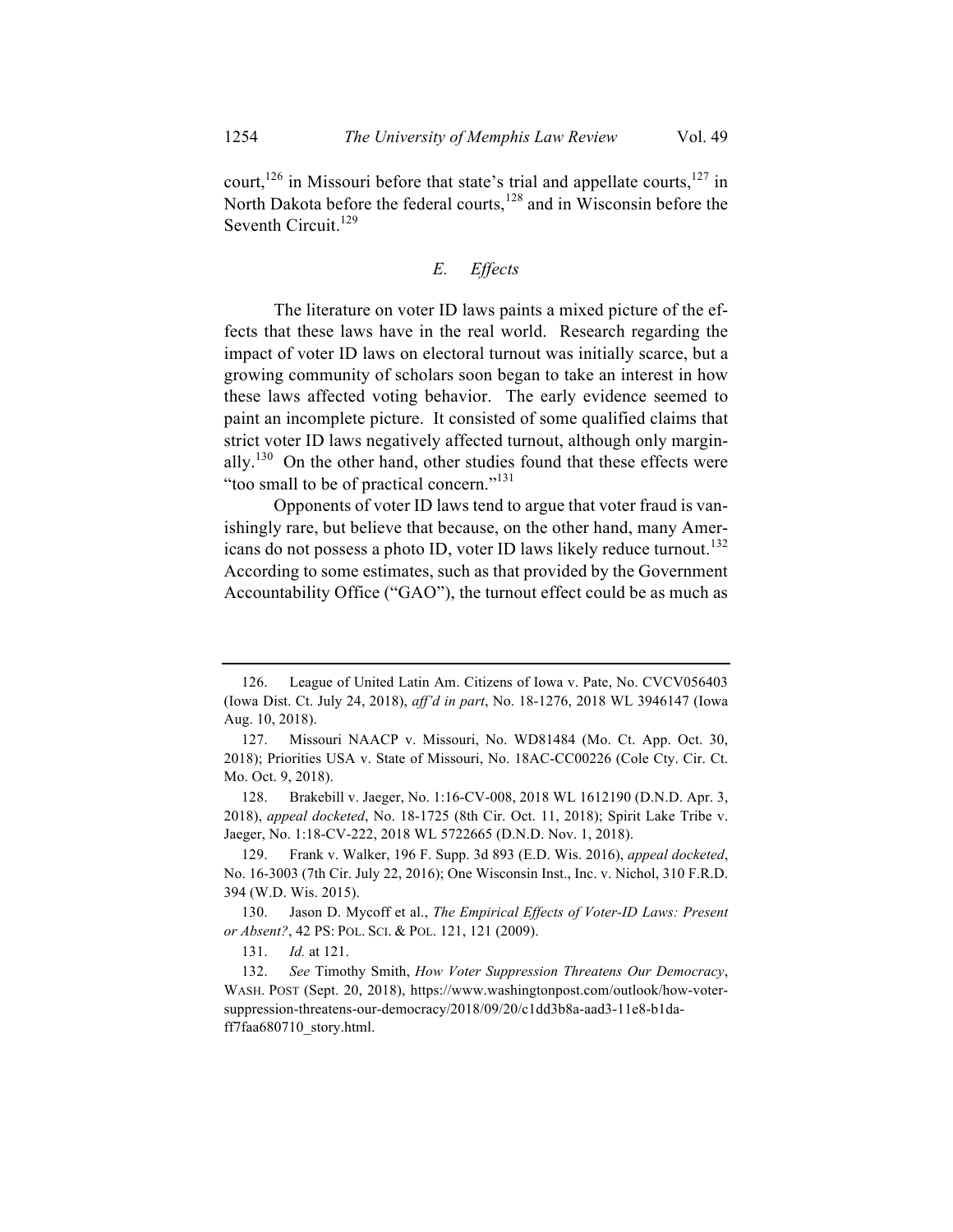$2\% - 3\%$  in some jurisdictions.<sup>133</sup> The Brennan Center for Justice has estimated that 21 million citizens, or 11% of the total voting population, lack a government-issued photo  $ID<sup>134</sup>$  Many of these people happen to be poor, minority, elderly, women, or disabled voters, and some studies have suggested that voter ID laws discourage participation among these groups.<sup>135</sup> Yet other studies claim that sociodemographic factors are more likely than voter ID laws to determine whether members of these groups will vote.<sup>136</sup>

Several targeted state studies have looked at differences in minority voter turnout in individual states directly before and after a voter

<sup>133.</sup> U.S. GOVERNMENT ACCOUNTABILITY OFFICE, GAO-14-634, ELECTIONS: ISSUES RELATED TO STATE VOTER IDENTIFICATION LAWS 48 (2014), https://www.gao.gov/assets/670/665966.pdf. The GAO conducted a study of turnout in six states, two of which, Kansas and Tennessee, had adopted voter ID requirements. *Id.* Between 2008 and 2012, turnout declined in all six states, but it declined by an estimated 3% more in Kansas and 2.7% more in Tennessee. *Id.*

<sup>134.</sup> BRENNAN CTR. FOR JUSTICE, CITIZENS WITHOUT PROOF: A SURVEY OF AMERICANS' POSSESSION OF DOCUMENTARY PROOF OF CITIZENSHIP AND PHOTO IDENTIFICATION 3 (2006), http://www.brennancenter.org/sites/default/files/legacy/d/download\_file\_39242.pdf. According to the Brennan Center for Justice, 18% of citizens age 65 and older do not have a government-issued photo ID. *Id.* The same is true of 25% of voting-age African American citizens (compared to 8% of white voting-age citizens) and 15% of voting-aged citizens earning less than \$35,000 a year. *Id.* The results were based on survey data from 2006. *See id.* at 1; *see also Oppose Voter ID Legislation—Fact Sheet*, AM. CIV. LIBERTIES UNION (May 2017), https://www.aclu.org/other/oppose-voter-id-legislation-fact-sheet.

<sup>135.</sup> *See, e.g.*, Zoltan Hajnal et al., *Voter Identification Laws and the Suppression of Minority Votes*, 79 J. POL. 363, 363 (2017); Zoltan Hajnal et al., *We All Agree: Strict Voter ID Laws Disproportionally Burden Minorities*, 80 J. POL. 1052, 1052 (2018); Richard Sobel & Robert Ellis Smith, *Voter ID Laws Discourage Participation, Particularly Among Minorities, and Trigger a Constitutional Remedy in Lost Representation*, 42 PS: POL. SCI. & POL. 107, 107 (2009). *But see, e.g.*, Justin Grimmer et al., *Obstacles to Estimating Voter ID Laws' Effect on Turnout*, 80 J. POL. 1045, 1046 (2018) (arguing that the findings of Hajnal et al. are based on survey data, are empirically unsupported, and that different models produce highly variable turnout results); Ben Pryor et al., *Voter ID Laws: The Disenfranchisement of Minority Voters?*, 134 POL. SCI. Q. 63, 81 (2019) (disputing the findings of Hajnal et al. and finding that strict voter ID laws do not disproportionally disadvantage particular minority groups).

<sup>136.</sup> *See, e.g.*, Mycoff et al., *supra* note 130, at 121. Indeed, these authors argue that individual-level motivations such as interest in politics, type of election, and social issues tend to mediate any impacts related to ID laws when it comes to turnout, and whatever burdens voter ID impose are small in comparison. *Id.* at 125.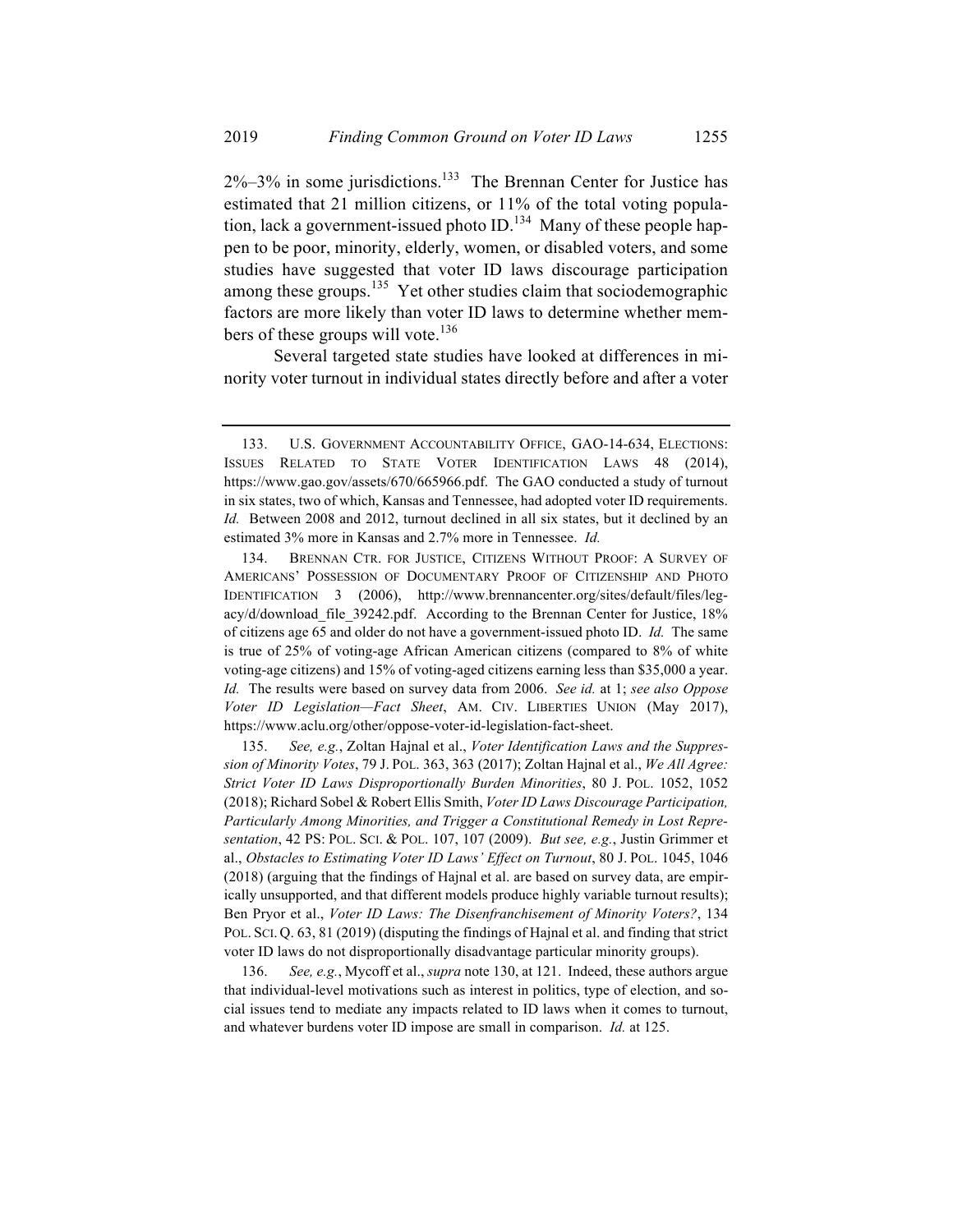ID law went into effect.<sup>137</sup> The GAO found that voter ID laws decreased turnout in Kansas and Tennessee after those states adopted strict voter ID laws.<sup>138</sup> Another study found that Indiana's voter ID law decreased turnout in that state as well.<sup>139</sup> However, not all of the state studies have found a decrease in turnout. Georgia implemented a new strict photo ID law in  $2007<sup>140</sup>$  From the 2006 mid-term elections in Georgia, when there was no photo ID requirement, to the 2010 midterm elections, where there was a photo ID requirement, the voting rate for African-Americans actually *rose* by 44%.<sup>141</sup> African-Americans voted at historic rates for Barack Obama in 2008.<sup>142</sup> But Obama was not on the ballot in either 2006 or 2010. In these two elections, the voting rate also rose by 67% for Hispanics in Georgia, in comparison to only 12% for whites.<sup>143</sup> Some have put forth a psychological reason to explain such higher turnout rates under voter ID laws: anger caused by the laws helps mobilize Democratic voters, who then vote in higher numbers.<sup>144</sup> Paradoxically, this might mean that the enactment of a

140. Shannon McCaffrey, *Despite Voter ID Law, Minority Turnout Up in Georgia*, ATLANTA J.-CONST. (Sept. 3, 2012), https://www.ajc.com/news/despite-voterlaw-minority-turnout-georgia/3wOfD2SkXmTgRwbySd2ZiK.

141. *Id.*

142. Rachel Weiner, *Black Voters Turned Out at Higher Rate than White Voters in 2012 and 2008*, WASH. POST (Apr. 29, 2013), https://www.washingtonpost.com/news/the-fix/wp/2013/04/29/black-turnout-was-higher-than-white-turnout-in-2012-and-2008/?utm\_term=.713f99fec7f0.

143. McCaffrey, *supra* note 140.

144. *See* Jacob R. Neiheisel & Rich Homer, *Voter Identification Requirements and Aggregate Turnout in the U.S.: How Campaigns Offset the Costs of Turning Out When Voting Is Made More Difficult*, 17 ELECTION L.J. (forthcoming 2019) (examining the democratic mobilization hypothesis and suggesting that because of Democratic efforts to combat the perceived effects of voter ID laws, turnout may be greater under these laws); Nicholas A. Valentino & Fabian G. Neuner, *Why the Sky Didn't Fall: Mobilizing Anger in Reaction to Voter ID Laws*, 38 POL. PSYCHOL. 331, 331 (2017) (explaining that empirical evidence for the significant decrease in turnout, either in

<sup>137.</sup> *See, e.g.*, U.S. GOVERNMENT ACCOUNTABILITY OFFICE, *supra* note 133, at 46–48 (looking at Kansas and Tennessee, which adopted voter ID laws, and comparing these states to Alabama, Arkansas, Delaware, and Maine, which did not adopt vote ID laws).

<sup>138.</sup> *See id.*

<sup>139.</sup> *See* Matt A. Barreto et al., *The Disproportionate Impact of Voter-ID Requirements on the Electorate—New Evidence from Indiana*, 42 PS: POL. SCI. & POL. 111, 111 (2009).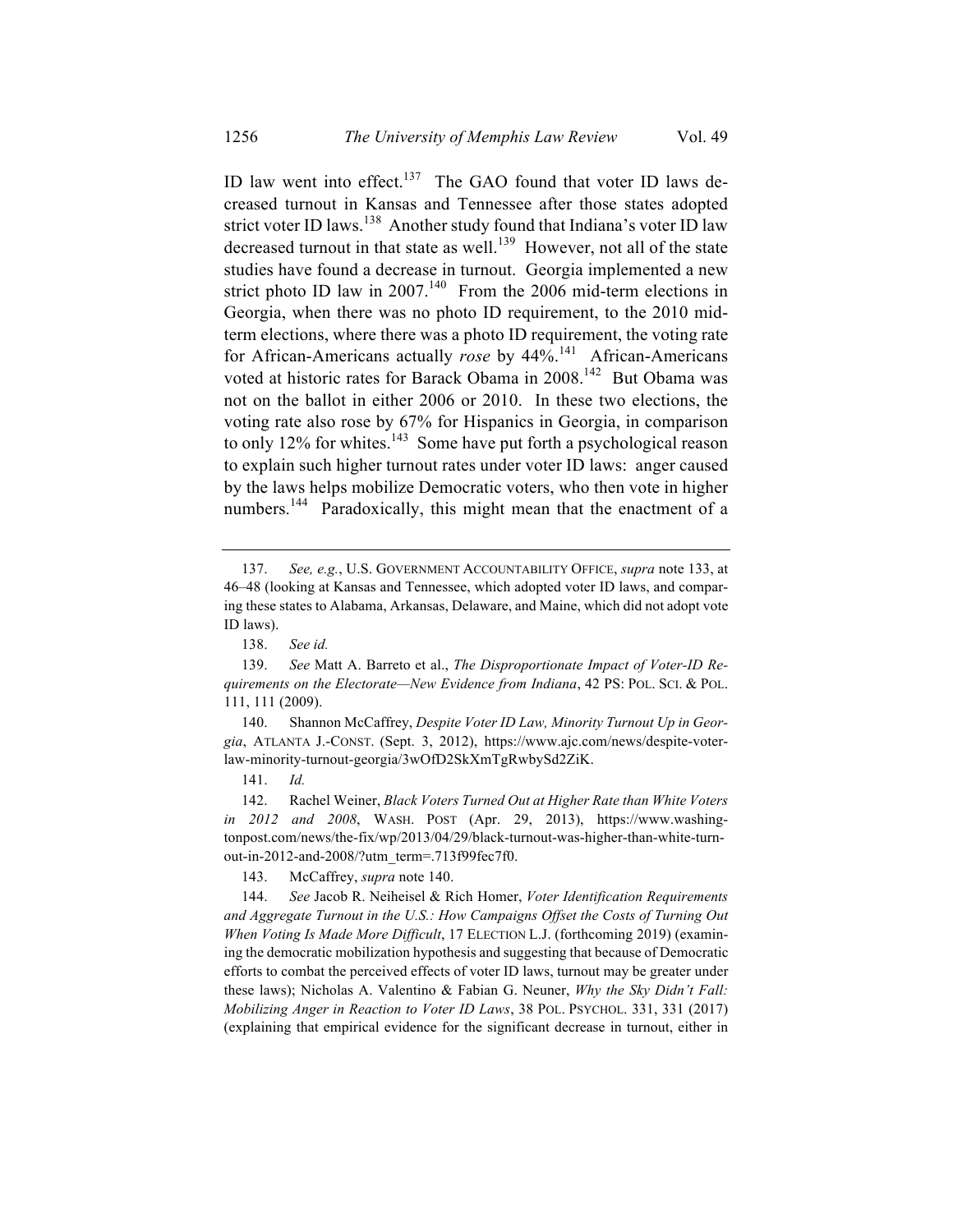new voter ID requirement might provide a greater benefit for Democrats than it does for Republicans.

Of course, comparing turnout rates in different states after the enactment of new voter ID laws does not amount to an apples-to-apples comparison. There are significant variations in the populations under investigation, different time periods tend to be examined in the different states, and there are differences in the statistical methods used in these various studies, which probably best explains their inconsistent results, as a number of researchers have pointed out.<sup>145</sup>

Unlike the literature that focuses on individual states, the literature that looks at the effects of voter ID laws more broadly concludes that such laws do not have a major impact on voter turnout when the data is examined at the aggregate level.<sup>146</sup> A recent study sponsored by the National Bureau of Economic Research ("NBER") that relied on more than 1.3 billion observations of voting between 2008 and 2016 concluded that strict voter ID laws have "no significant negative effects on registration or turnout, overall or for any subgroup defined by race, gender, age, or party affiliation."<sup>147</sup> The NBER study also found that these laws did not decrease the participation of ethnic minority groups in comparison to white voters. $148$  These results were consistent across mid-term elections and presidential elections, and they were consistent

the aggregate or among Democrats specifically, has thus far failed to materialize and hypothesizing that strong emotional reactions to the public debate about these laws may be mobilizing Democrats and counterbalancing any disenfranchising effect of the laws); *see also* Anthony J. Gaughan, *Has the South Changed?* Shelby County *and the Expansion of the Voter ID Battlefield*, 19 TEX. J. C.L. & C.R. 109, 130–34 (2013) (arguing that minority turnout in the South in the years since the implementation of voter ID laws has actually gone up, rather than down).

<sup>145.</sup> *See* Mycoff et al., *supra* note 130, at 121; *see also* Benjamin Highton, *Voter Identification Laws and Turnout in the United States*, 20 ANN. REV. POL. SCI. 149, 150, 163 (2017) (arguing "there is little convincing evidence that voter [ID] laws influence turnout substantially" and that more data is needed to conduct further studies on the effects of strict voter ID laws specifically).

<sup>146.</sup> *See* Enrico Cantoni & Vincent Pons, *Strict ID Laws Don't Stop Voters: Evidence from a U.S. Nationwide Panel, 2008–2016*, at 3–4 (Nat'l Bureau of Econ. Research, Working Paper No. 25522, 2019), https://www.nber.org/papers/w25522.

<sup>147.</sup> *See id.* at 2.

<sup>148.</sup> *Id.*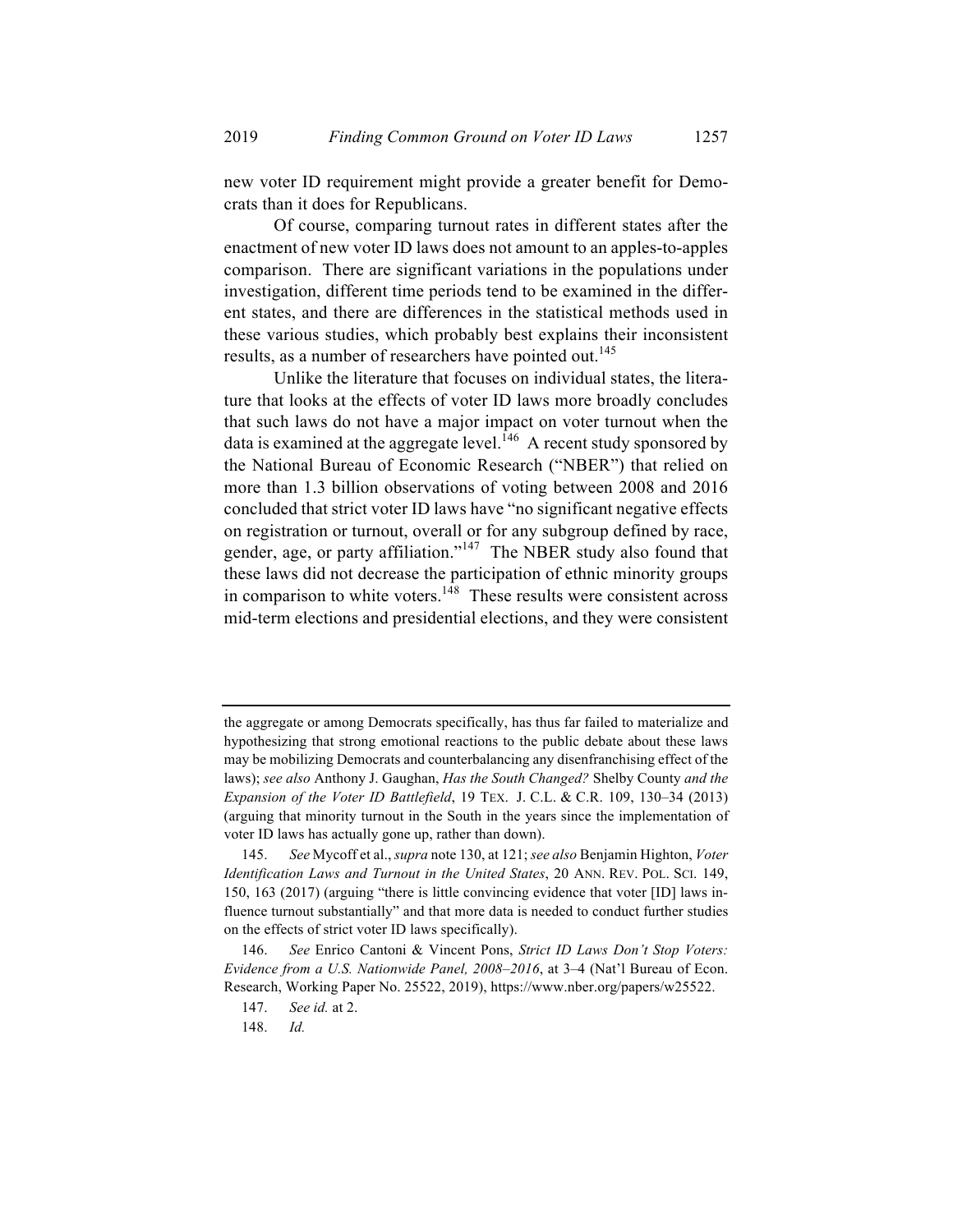regardless of whether a photo ID was requested of the voter.<sup>149</sup> Significantly, the NBER study also found that voter ID laws had no effect on fraud, either actual or perceived.<sup>150</sup> Other scholars have reported similar findings. $151$ 

Overall, these results suggest that efforts to reform voter ID laws may not have much impact on elections, or perhaps may have a different impact than we believe.<sup>152</sup> Perhaps the best way to think about the problem is that offered by Michael Gilbert, who explains that voter ID laws simply may have unintended consequences that we do not understand.<sup>153</sup> Under some scenarios, voter ID laws may indeed depress turnout, but in doing so they may also exacerbate fraud.<sup>154</sup> Gilbert asks us to imagine a very close election in which, as a result of a voter ID requirement, both the level of turnout and the amount of voter fraud decreases. <sup>155</sup> In a normal election without a voter ID requirement, *A* would receive 13 lawful votes while *B* would receive 10 lawful votes and 2 fraudulent votes.<sup>156</sup> Here,  $A$  wins, 13-12. But when a voter ID law is put in place, *A* receives 9 lawful votes because of depressed turnout, while *B* receives 9 lawful votes plus 1 fraudulent vote.<sup>157</sup> Both the level of turnout and the level of fraud have decreased, but now *B* wins

<sup>149.</sup> *Id.*

<sup>150.</sup> *Id.* at 1, 13; *see also* Mycoff et al., *supra* note 130, at 121 (arguing that voter ID laws "have little to no effect on aggregate or individual-level turnout, particularly after considering political motivations for voting").

<sup>151.</sup> *See, e.g.*, ISSACHAROFF ET AL., *supra* note 24, at 125 (explaining how there is "little empirical evidence to date of a significant impact of these laws on either turnout or on the partisan impact they have," and adding: "In part this is a result of methodological difficulties in isolating the new laws from the compounding impact of the complicated political environment in which they operate.").

<sup>152.</sup> Daniel J. Hopkins et al., *Voting but for the Law: Evidence from Virginia on Photo Identification Requirements*, 14 J. EMPIRICAL LEGAL STUD. 79, 82 (2017) (finding higher turnout among active registered voters in Virginia who lacked a photo ID, in part due to targeted mailings by the state aimed at educating voters, "suggesting that the initial impact of voter ID laws may hinge on efforts to notify voters likely to be affected").

<sup>153.</sup> *See* Michael D. Gilbert, *The Problem of Voter Fraud*, 115 COLUM. L. REV. 739, 759 (2015).

<sup>154.</sup> *Id.* at 759–61.

<sup>155.</sup> *Id.* at 742, 760.

<sup>156.</sup> *Id.*

<sup>157.</sup> *Id.* at 742, 760.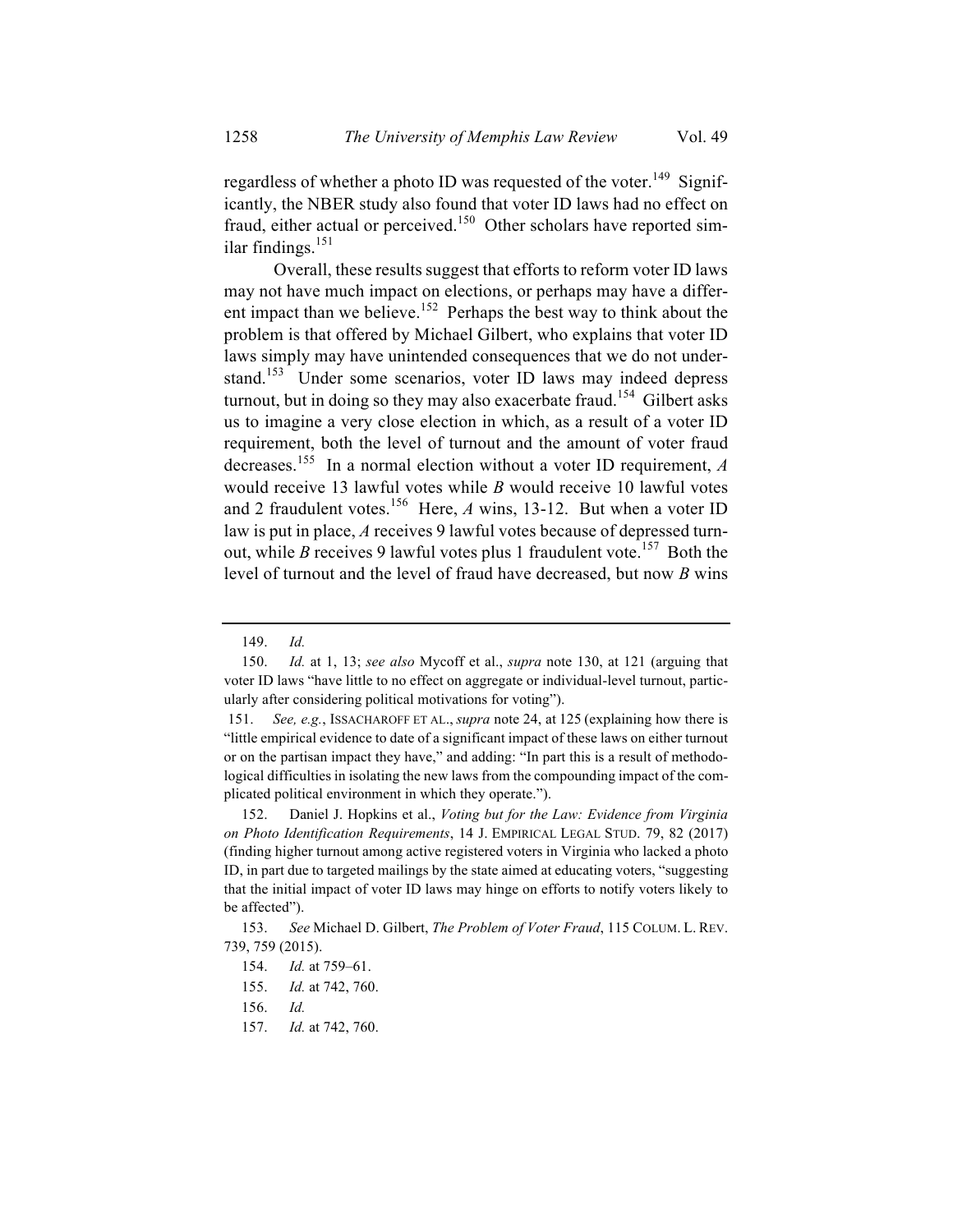the election, 10-9. In this way, Gilbert and others have shown how the effects of these laws can be highly uncertain.<sup>158</sup>

From a cost-benefit perspective, determining the value of voter ID laws requires us to weigh their benefits in preventing fraud against the burdens they impose by suppressing voter turnout. But we do not have a satisfactory way to make this calculation. Since the effects of these laws are indeterminate, it is not clear whether we should be for or against them. Part of the problem is that numerous factors play a role in determining what drives turnout in a given election.<sup>159</sup> Given that the literature measuring the effects of voter ID remains inconclusive, perhaps there is another way that we ought to think about these laws? After all, litigation aimed at eradicating voter ID laws has been extensive, and it has also been very expensive, but it has not softened these laws.<sup>160</sup> This litigation has also not brought the factions on opposite sides of the voter ID debates any closer together. To make progress, some scholars have recently championed proposals for how voter ID laws might be incorporated into other election-related reforms.<sup>161</sup> These proposals are worthy of our attention.

#### III. RETHINKING THE VOTER ID DEBATES

#### *A. Registration*

We can compare today's partisan fights over voter ID laws to the fights over voter registration laws that took place in the United States in the late nineteenth century.<sup>162</sup> Derek Muller points out the many similarities between voter registration laws and voter ID laws.<sup>163</sup>

162. *See* Muller, *supra* note 4, at 116–19.

163. *Id.* Early in the nation's history, voters cast ballots without any registration requirements. *See* Dayna L. Cunningham, *Who Are to Be the Electors? A Reflection* 

<sup>158.</sup> *Id.* at 764–65.

<sup>159.</sup> *See What Affects Voter Turnout Rates*, FAIRVOTE, https://www.fairvote.org/what affects voter turnout rates (last visited Apr. 12, 2019).

<sup>160.</sup> *See* Richard L. Hasen, *Softening Voter ID Laws Through Litigation: Is It Enough?*, 2016 WIS. L. REV. FORWARD 100, 101 (arguing that "[i]n theory, softening of voter identification laws through litigation is a positive development . . . . [i]n practice, however, softening may do less to alleviate the actual burdens of voter identification laws than to make judges feel better about their Solomonic rulings.").

<sup>161.</sup> *See infra* Part III.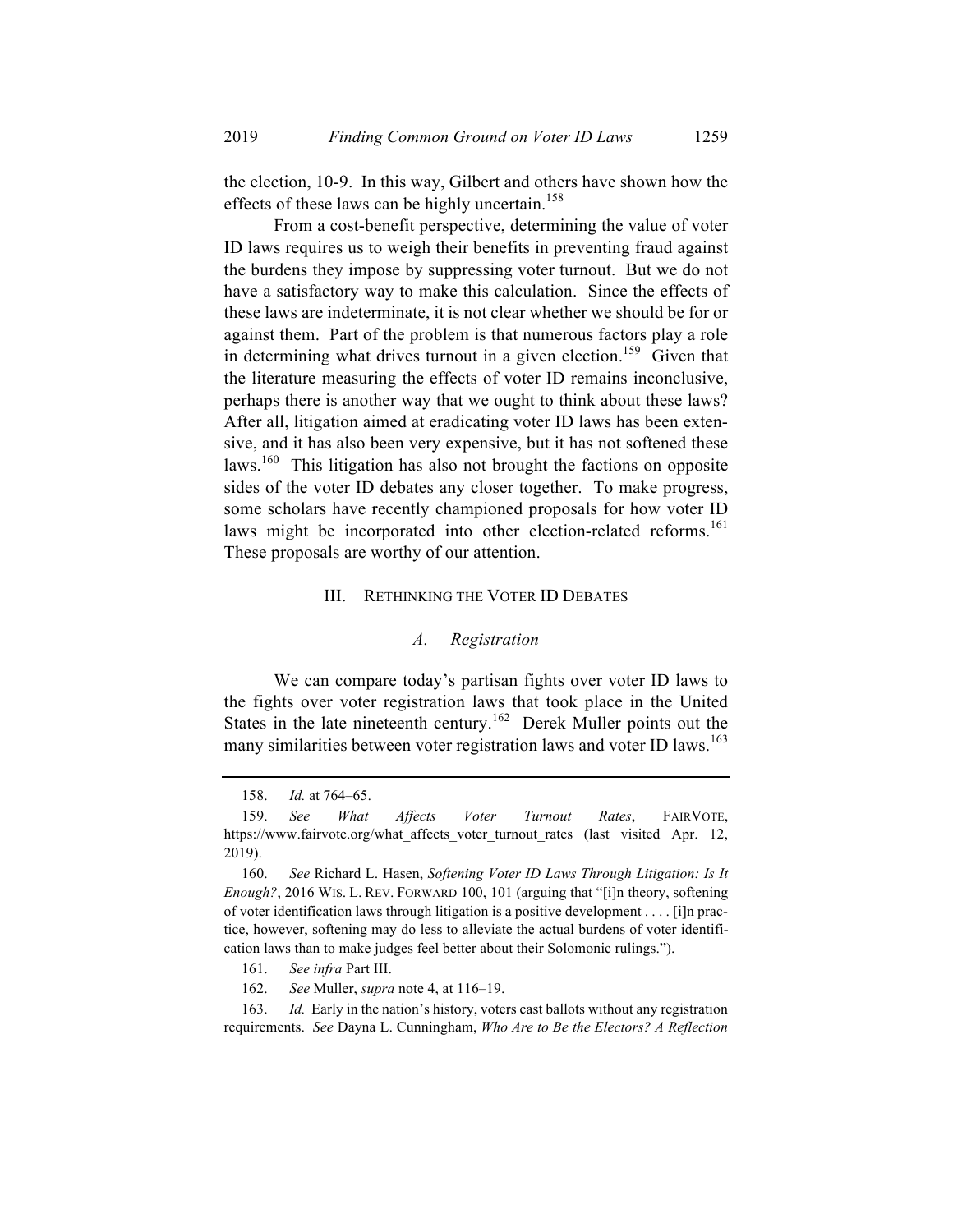First, both kinds of laws were enacted in response to concerns about voter fraud.<sup>164</sup> Second, both were initially enacted by Republican legislators but challenged by Democrats when they came to power.<sup>165</sup> Third, both voter ID laws and voter registration laws have been criticized for diminishing voting by certain groups of people, including immigrants, African-Americans, migrants, and the poor.<sup>166</sup> Yet voter registration laws eventually came to be accepted.<sup>167</sup> Today, although we still dispute the mechanics of voter registration, we recognize the need to have a voter registration system of some kind. In doing so, we also acknowledge that voter registration often acts as a dual-edged sword: while it may alleviate voter fraud, voter registration also imposes an increased burden on voters and lowers the rate of turnout in American elections.

164. Muller, *supra* note 4, at 110; *see also* ALEXANDER KEYSSAR, THE RIGHT TO VOTE: THE CONTESTED HISTORY OF DEMOCRACY IN THE UNITED STATES 128–29 (rev. ed. 2009).

165. *See* KEYSSAR, *supra* note 164, at 123–28.

166. *See* Daniel P. Tokaji, *Voter Registration and Election Reform*, 17 WM. & MARY BILL RTS. J. 453, 456–61 (2008).

167. Today, forty-nine of fifty states have voter registration laws, with North Dakota being the one exception. *Voter Registration Rules*, VOTE.ORG (Mar. 31, 2017), https://www.vote.org/voter-registration-rules/ (summarizing each state's voter registration rules). Voter registration laws came to be accepted when their opponents began to learn how to use them to advance their goals. *See* Muller, *supra* note 4, at 113. Democratic partisans, union bosses, and voting rights advocates eventually figured out how to register mass numbers of voters by perfecting voter registration drives that targeted certain populations of people. *Id.* Over time, the divisive voter registration laws of the nineteenth century came to be accepted as normal. *See id.* at 112–15.

*on the History of Voter Registration in the United States*, 9 YALE L. & POL'Y REV. 370, 373 (1991). Registering voters was not necessary, given their small number. *Id.* However, as the franchise was broadened, Americans witnessed machine politics and, with it, voter fraud. *Id.* at 373–74. Reformers in many states responded by passing voter registration laws. *Id.* In the North, these laws were ushered in by reformers hoping to clean up elections. *Id.* at 380–85. In the South, they were enacted with the goal of disenfranchising African-Americans. *Id.* at 374–80. The new voter registration requirements varied significantly from state to state. Some states kept rolls of permanently registered voters. *See* ALAN REITMAN & ROBERT B. DAVIDSON, THE ELECTION PROCESS: LAW OF PUBLIC ELECTIONS AND ELECTION CAMPAIGNS 20 (2d ed. 1980). Others required voters to re-register periodically; otherwise, their ability to cast their vote would lapse. *Id.* Still other states permitted residents to vote without registering at all. *Id.* at 21.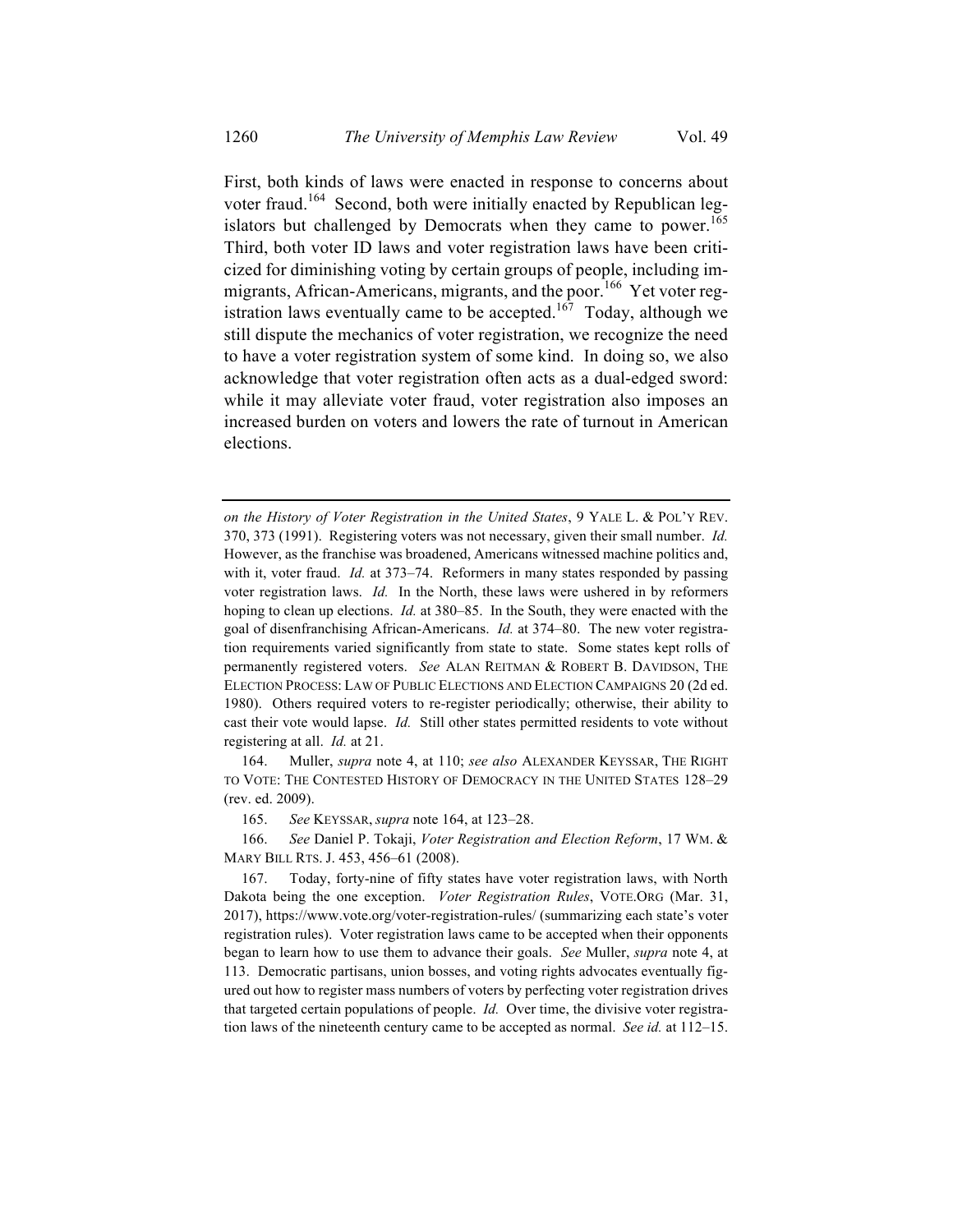In an effort to bring Democrats and Republicans together and to give each side something it wants, scholars have proposed linking efforts to reform the voter registration system to a reasonable voter ID requirement. For example, Daniel Tokaji's interesting proposal which he refers to as the "Grand Election Bargain"<sup>168</sup>—calls on lawmakers to combine voter registration reform with the implementation of a voter ID requirement for all federal elections.<sup>169</sup> Tokaji argues that if Congress were to mandate this combined requirement for federal elections, it would not only be constitutional,  $170$  but it could also provide a bipartisan victory in an era of hyper-polarization.<sup>171</sup>

170. Tokaji, *supra* note 168, at 105–07. The proposal would be constitutional under the Elections Clause. *Id.* at 105 (citing U.S. CONST. art. I, § 4); *see also* Daniel P. Tokaji, *A Grand Election Bargain That Everyone Should Support*, TAKE CARE BLOG (Nov. 20, 2018), https://takecareblog.com/blog/a-grand-election-bargain-thateveryone-should-support. Congressional authority to regulate federal elections would also preempt state law. *See* Arizona v. Inter Tribal Council of Arizona, Inc., 570 U.S. 1, 1 (2013). There has recently been a great deal of scholarship in election law on the nature of the Elections Clause and Congress's powers under it. *See, e.g.*, Michael T. Morley, *The Intratextual Independent 'Legislature' and the Elections Clause*, 109 NW. L. REV. ONLINE 131 (2015); Michael T. Morley, *The New Elections Clause*, 91 N.D. L. REV. ONLINE 79 (2016); Franita Tolson, *Congressional Authority to Protect Voting Rights after* Shelby County *and* Arizona Inter Tribal, 13 ELECTION L.J. 322 (2014).

171. Tokaji, *supra* note 168, at 73 (explaining how "[b]oth parties will have to swallow something they don't like, to achieve their most urgent priorities. And they should think big, since major reforms aren't necessarily more difficult to enact than modest ones."). America's political polarization has been the subject of a great deal of recent scholarly literature. *See, e.g.*, Michael J. Barber & Nolan McCarty, *Causes and Consequence of Polarization*, *in* SOLUTIONS TO POLITICAL POLARIZATION IN AMERICA 15 (Nathaniel Persily ed. 2015); SETH E. MASKET, NO MIDDLE GROUND: HOW INFORMAL PARTY ORGANIZATIONS CONTROL NOMINATIONS AND POLARIZE

<sup>168.</sup> Daniel P. Tokaji, *Responding to* Shelby County: *A Grand Election Bargain*, 8 HARV. L. & POL. REV. 71, 73 (2014).

<sup>169.</sup> *Id.* While the specifics of Tokaji's proposal are slightly beyond our purposes here, it is worth noting that he does not advocate just any voter ID requirement be imposed. Rather, he proposes a voter ID law like the one enacted in South Carolina, which was precleared by a three-judge district court in 2012 (prior to the decision in *Shelby County*). *Id.* at 74 (citing South Carolina v. United States, 898 F. Supp. 2d 30 (D.D.C. 2012)). That voter ID law allowed a voter who arrived to vote but did not have his photo ID with him to sign an affidavit in which he explained his reason for not having a photo ID. *See South Carolina*, 898 F. Supp. 2d at 32; *see also* Tokaji, *supra* note 168, at 81, 104 (explaining South Carolina's law and calling for South Carolina's example to be used as a model for Tokaji's proposed plan).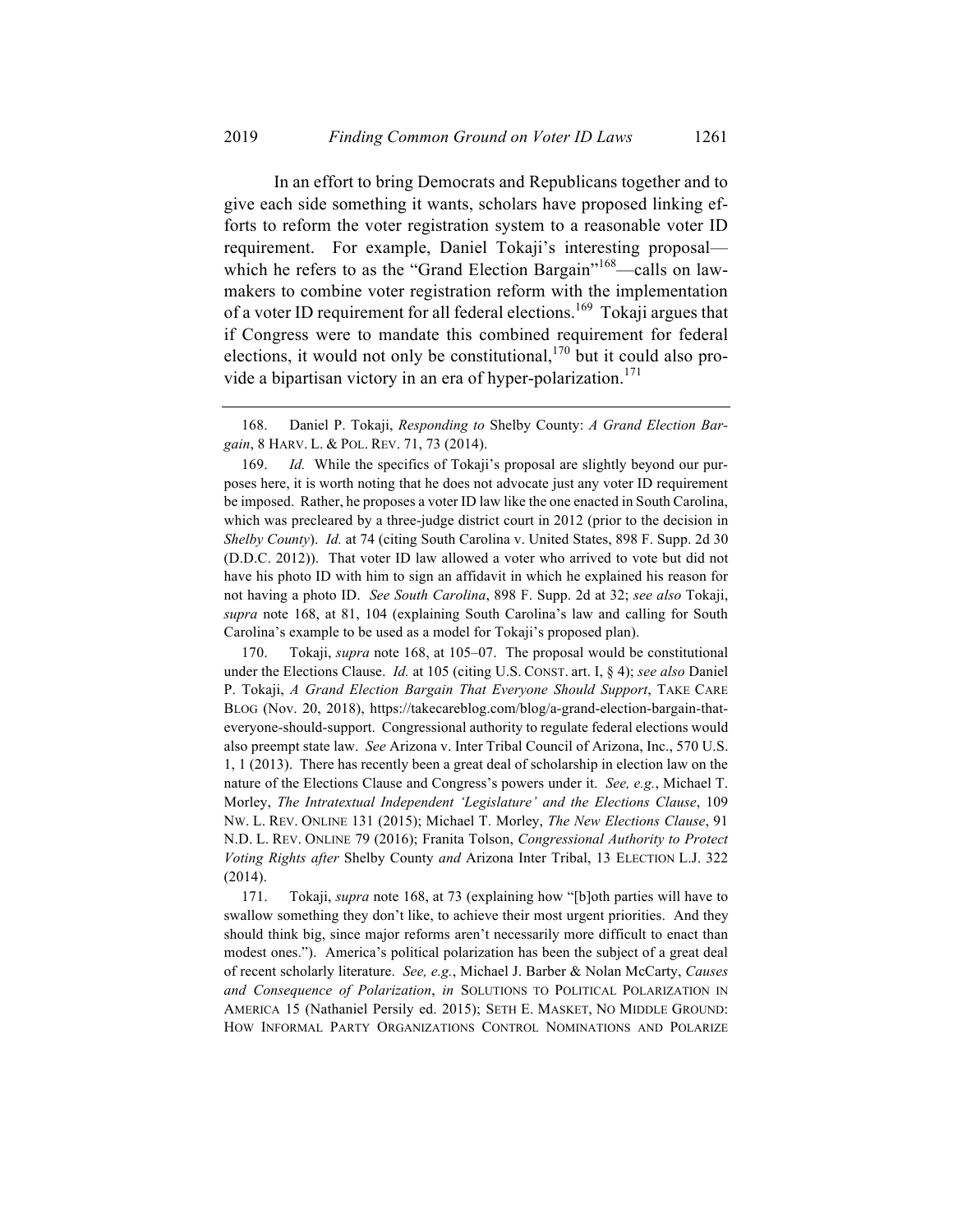The voter registration system in the United States accounts for the low turnout rate exhibited by American voters. In 2006, only 68% of the American voting age population was registered to vote.<sup>172</sup> The comparable figures were 100% in Argentina, 97% in Britain, 95% in Mexico, and 93% in Canada.<sup>173</sup> Gaps in registration rates between different groups also exist in the United States. For instance, while the gap between whites and African-Americans has narrowed, Hispanic and Asian-American voters still exhibit much lower registration rates.174 Registration rates also lag for citizens with lower incomes and lower education levels.<sup>175</sup> As a result, these groups are much less likely to vote. Liberalizing voter registration has long been a major goal of scholars and activists who seek to broaden the franchise.

Tokaji proposes that government offices begin to play a greater role in registering voters by extending the opportunities for registration already available at state motor vehicle offices.<sup>176</sup> This could be done

173. *Id.*

174. Tokaji, *supra* note 168, at 85 & tbl.2.

LEGISLATURES (2009); NOLAN MCCARTY ET AL., POLARIZED AMERICA: THE DANCE OF IDEOLOGY AND UNEQUAL RICHES (2006); BARBARA SINCLAIR, PARTY WARS: POLARIZATION AND THE POLITICS OF NATIONAL POLICY MAKING (2006); Barry Burden et al., *Sore Loser Laws and Political Polarization*, 39 LEGIS. STUD. Q. 299 (2014); Paul Frymer, *Debating the Causes of Party Polarization in America*, 99 CAL. L. REV. 335 (2011); Richard H. Pildes, *Why the Center Does Not Hold: The Causes of Hyperpolarized Democracy in America*, 99 CAL. L. REV. 273 (2011).

<sup>172.</sup> *See* JENNIFER S. ROSENBERG & MARGARET CHEN, BRENNAN CTR. FOR JUSTICE, EXPANDING DEMOCRACY: VOTER REGISTRATION AROUND THE WORLD 3 (2009).

<sup>175.</sup> *Id.* at 87–89. The data Tokaji presents is from the presidential election years of 2008 and 2012. *Id.* at 85. However, the data did not change much in 2016, other than that voting rates for African-Americans decreased slightly. *See* Thom File, *Voting in America: A Look at the 2016 Presidential Election*, U.S. CENSUS BUREAU (May 10, 2017), https://www.census.gov/newsroom/blogs/random-samplings/2017/05/voting\_in\_america.html; *see also Voting and Registration in the Election of November 2016*, U.S. CENSUS BUREAU (May 2017), https://www.census.gov/data/tables/time-series/demo/voting-and-registration/p20-580.html.

<sup>176.</sup> Tokaji, *supra* note 168, at 92–93. Indeed, registration forms submitted at motor vehicle offices surpass all other avenues of voter registration. *Id.* Right now, about one-fourth of Americans register to vote at state motor vehicle offices around the country. *Id.*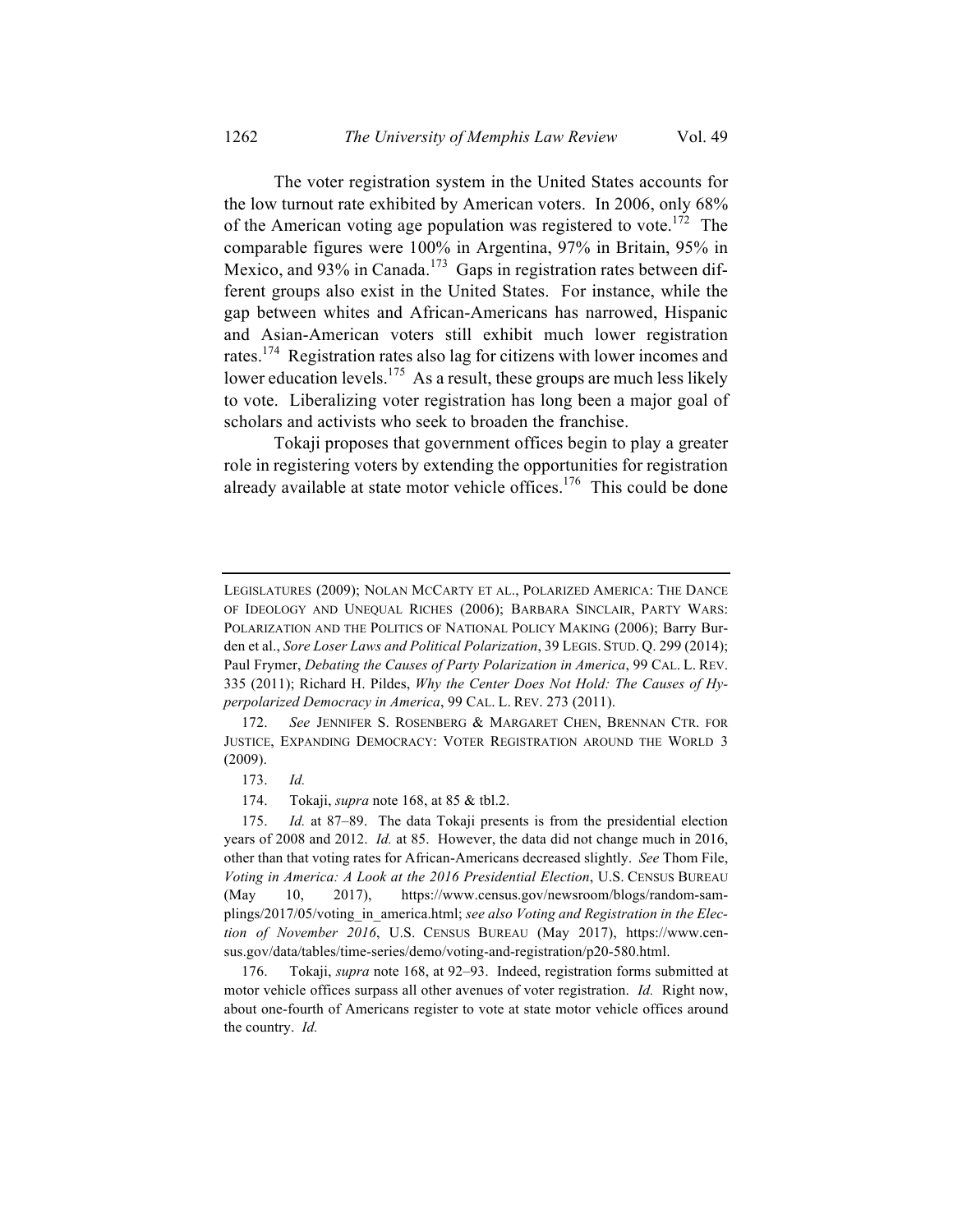by mandating voter registration at state universities, state unemployment bureaus, state corrections facilities, and other such venues.<sup>177</sup> Tokaji also calls for the creation of an online voter registration system that would allow new voters to register more easily and would grant existing voters the ability to check their registrations and update their contact information.<sup>178</sup> Finally, he proposes that Congress mandate sameday voter registration—what Tokaji calls "the gold-standard" for increasing turnout<sup>179</sup>—for all federal elections.<sup>180</sup>

Tokaji is not the only scholar to have recently suggested that reforms to voter registration might be offered in tandem with stronger voter ID requirements, as a way to improve both turnout and the security of elections. Richard Hasen has advocated a similar proposal, urging Congress to adopt "universal voter registration and governmentissued identification cards with biometric information."181 Like Tokaji, Hasen has suggested that these reforms might come as part of a package.<sup>182</sup> As is evident, the idea of linking a voter ID requirement to some other election reform has been proposed by a number of election law scholars. The question is how this link should be made to work in practice.

There is very little chance that Tokaji's or Hasen's proposals could pass muster in the Senate today, where Republicans would surely oppose them. After Democrats captured the House of Representatives in the mid-term elections of 2018, the first legislative bill advanced in the House was an effort to expand voting rights in key respects that many election law scholars have championed. This new bill, known as H.R. 1, introduced several key reforms that have long been sought by voting rights advocates.<sup>183</sup> The question is how such a bill could ever

182. *Id.*

183. For the People Act of 2019, H.R. 1, 116th Cong. (2019). The bill included provisions for online voter registration, use of the Internet to update voter registrations, and provisions allowing voters to receive registration information by email. *Id.* 

<sup>177.</sup> *Id.* at 100.

<sup>178.</sup> *Id.* at 100–01.

<sup>179.</sup> *Id.* at 92, 95.

<sup>180.</sup> *Id.* at 101.

<sup>181.</sup> *See* Richard L. Hasen, *Beyond the Margin of Litigation: Reforming U.S. Election Administration to Avoid Electoral Meltdown*, 62 WASH. & LEE. L. REV. 937, 964 (2005).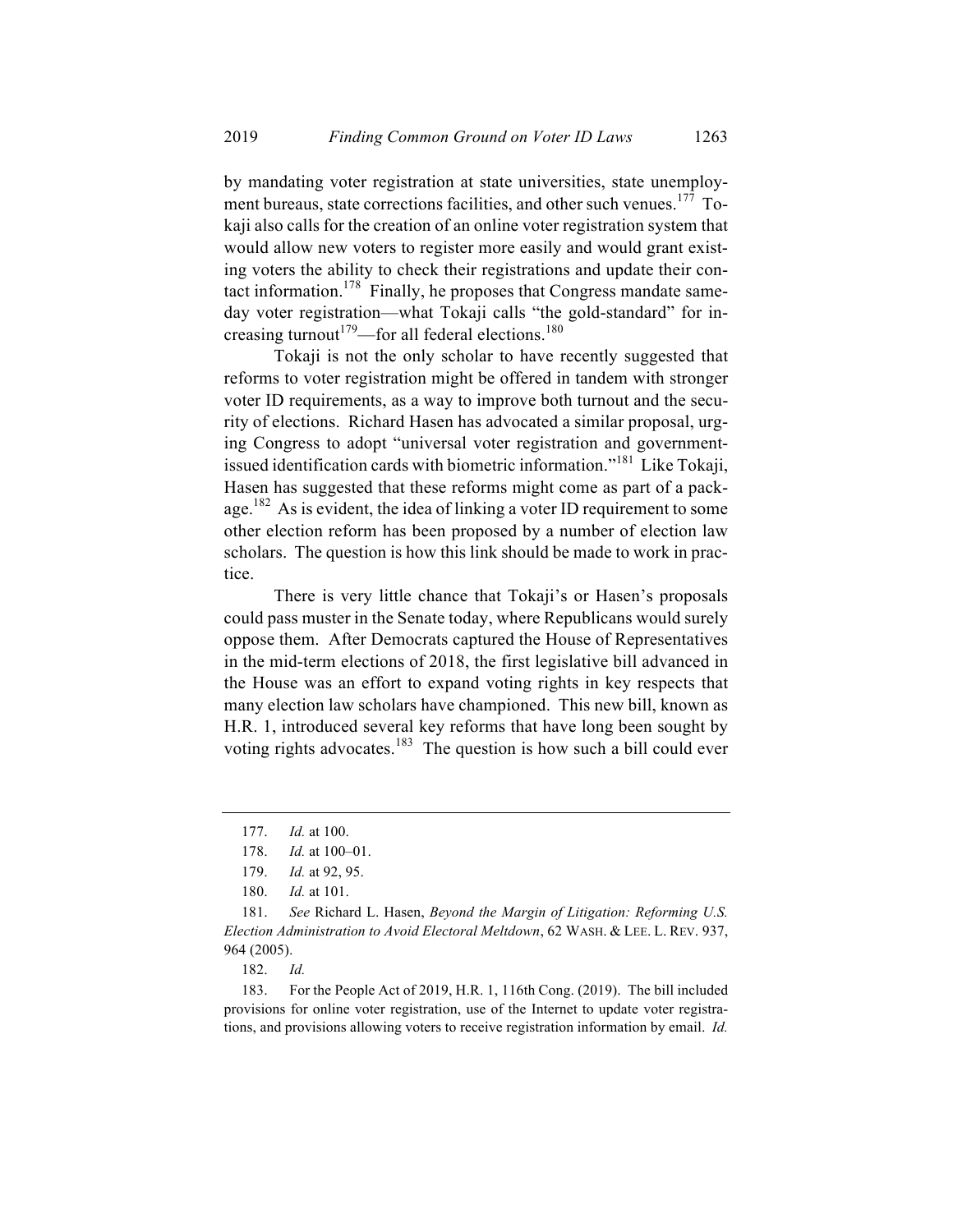become federal law. Senator Mitch McConnell, the Republican Senate majority leader, has denounced legislation intended to increase voter turnout as a "power grab" by Democrats.<sup>184</sup> He has been especially opposed to H.R.  $1.^{185}$  As long as Senator McConnell controls the Senate's calendar, H.R. 1 will not come up for a vote in a Republicandominated Senate.

But there are greater problems with such a bill. One is that, even if it were to become law, it would only be aimed at federal elections. State officials could choose to do their own thing when it comes to state elections. Generally, voter registration occurs on a state-by-state basis and is not something that the federal government can easily manage.<sup>186</sup> For this reason, it may be wiser to champion a proposal that is not aimed at the federal government, but rather would incentivize the states to carry out reforms of their own.

<sup>§</sup> 1001-03. Beyond that, it called on state election officials to register voters automatically each time voters interact with certain agencies. *Id.* § 1013. H.R. 1 would also allow same-day voter registration for federal elections, make access to voting easier for people with disabilities, establish a pilot program that would allow people with disabilities to vote at their residences, and prevent vote caging and voter intimidation. *Id.* §§ 1101–04, 1201–02, 1301–04. The bill also requires states to allow early voting and voting by mail in federal elections, among many other voting reforms. *Id.* §§ 1611, 1621.

<sup>184.</sup> *See* Matthew Haag, *Mitch McConnell Calls Push to Make Election Day a Holiday a Democratic 'Power Grab'*, N.Y. TIMES (Jan. 31, 2019), https://www.nytimes.com/2019/01/31/us/politics/election-day-holiday-mcconnell.html; Mitch McConnell, *Behold the Democratic Politician Protection Act*, WASH. POST (Jan. 17, 2019), https://www.washingtonpost.com/opinions/call-hr-1-what-it-is-the-democratpolitician-protection-act/2019/01/17/dcc957be-19cb-11e9-9ebfc5fed1b7a081\_story.html?utm\_term=.d2b129949661.

<sup>185.</sup> In particular, McConnell has been opposed to H.R. 1's proposal to make Election Day a national holiday, which some scholars believe would increase the number of people voting by several percentage points. *See* Haag, *supra* note 184.

<sup>186.</sup> *See Election Administration at State and Local Levels*, NAT'L CONF. ST. LEGISLATURES (June 15, 2016), http://www.ncsl.org/research/elections-and-campaigns/election-administration-at-state-and-local-levels.aspx. To the extent the federal government imposes any requirements on the process, they are limited. For example, the NVRA requires that states provide voter registration materials to citizens at certain government agencies, including state motor vehicle agencies. *See* 52 U.S.C. §§ 20504 & 20506 (2012 & Supp. 2015).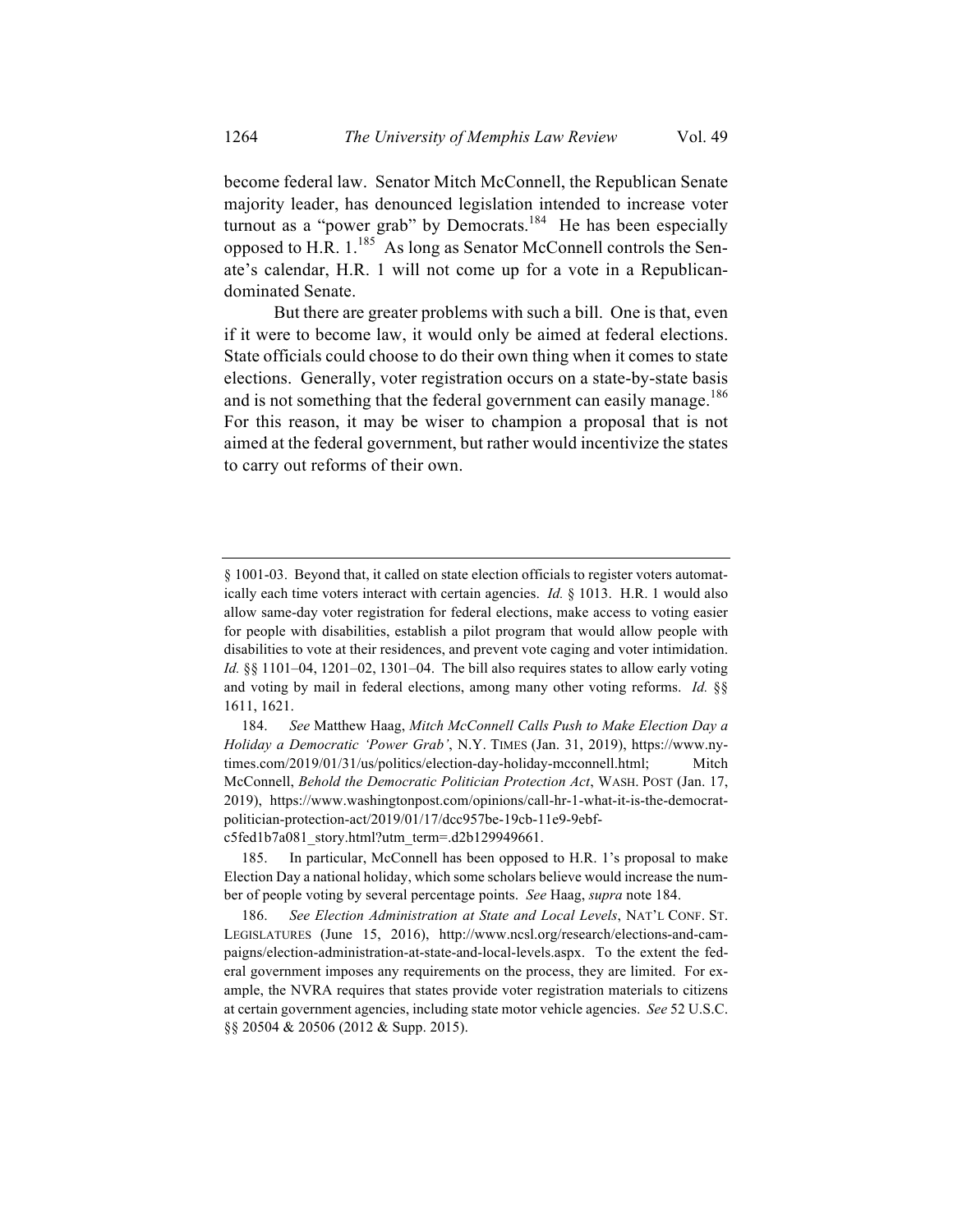The best reform that the states could adopt is automatic voter registration. In many other democracies, the government takes proactive steps to register its own voters.<sup>187</sup> In France, for instance, every individual who signs up for the mandatory military draft has his age and address forwarded to the relevant election authorities at the same time.<sup>188</sup> Many democracies also maintain national voter registries that are continually updated when voters move, become disenfranchised, or pass away.<sup>189</sup> In the United States, by contrast, voter registries were historically maintained by more than 10,000 local jurisdictions throughout the individual states,  $190$  and the voter registration system was based on having individual eligible voters add themselves to these voter registries. An eligible voter was not able to vote unless he took the time to figure out when, where, and how to register.

Although the burden of registering to vote continues to be placed entirely on individual voters in most states in the United States today, it is not far-fetched to imagine a system where an individual state takes on the burden of registering new voters automatically—and offers a voter ID card to its newly registered voters at the same time. Oregon became the first state to begin registering voters automatically in March of  $2015$ <sup>191</sup> As of February 2019, a total of seventeen states and the District of Columbia have authorized various automatic voter registration policies.<sup>192</sup> For the most part, these automatic state registration systems work by registering eligible voters when they interact

191. *See* Daniel Diorio, *Registering Voters Automatically*, NAT'L CONF. ST. LEGISLATURES: LEGISBRIEF, Dec. 2015, at 1, 2; *see also* Amber Phillips, *How to Argue About Automatic Voter Registration, As Oregon Gets the Ball Rolling*, WASH. POST (Feb. 13, 2016), https://www.washingtonpost.com/news/thefix/wp/2016/02/13/how-to-argue-about-automatic-voter-registration-as-oregon-getsthe-ball-rolling/?utm\_term=.c06565687edc.

192. *See Automatic Voter Registration*, NAT'L CONF. ST. LEGISLATURES (Feb. 6, 2019), http://www.ncsl.org/research/elections-and-campaigns/automatic-voter-registration.aspx.

<sup>187.</sup> ROSENBERG & CHEN, *supra* note 172, at 2.

<sup>188.</sup> *Id.* at 3, 10.

<sup>189.</sup> *See id.* at 16–19.

<sup>190.</sup> *Election Administration at State and Local Levels*, *supra* note 186. Indeed, one of HAVA's goals was to have these registries become state-managed, thus allowing state-wide databases that already hold information about driver's licenses and social service provisions to be better coordinated with voter registration lists. *See* Thad E. Hall, *US Voter Registration Reform*, 32 ELECTORAL STUD. 589, 590 (2013).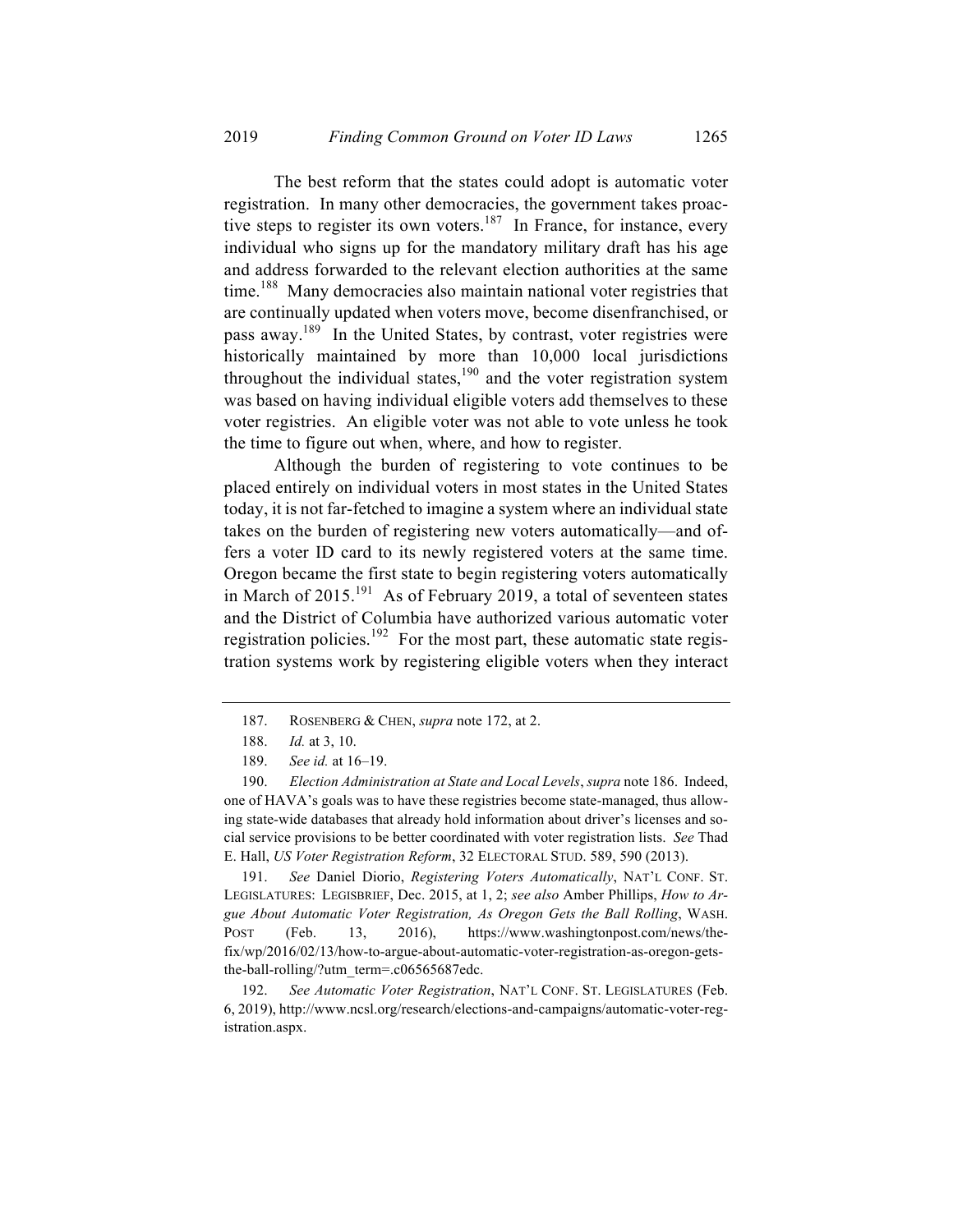with a state government agency, such as a motor vehicle office.<sup>193</sup> In each case, the state sets automatic registration as the default option, but it also gives its citizens the choice of opting out of the registration system.<sup>194</sup> In most of these states, citizens are given the opportunity to opt out of automatic voter registration when they are at the government agency, although some states also allow voters to opt out later by signing and mailing back a postcard. 195

A study published by the Brennan Center in 2019 found that the use of automatic voter registration had a significant effect on increasing the voter registration rates in several states.<sup>196</sup> These increases occurred in both big and small states, as well as in states with very different partisan compositions.<sup>197</sup> The rates of increase ranged from  $9.4\%$ in the District of Columbia to  $93.7\%$  in Georgia.<sup>198</sup> It has also helped that state motor vehicle offices are now able to transfer voter registration information to election officials digitally, instead of using paperbased forms, which ensures the voter rolls are up-to-date.<sup>199</sup>

This system is not equivalent to the universal registration systems used throughout many countries in Europe and elsewhere in the world, where the state automatically registers its citizens to vote when they turn 18, graduate from high school, or fill out the paperwork for military service.<sup>200</sup> But it is an improvement over the current system most states have. Instead of eligible citizens having to take affirmative steps to register, they are registered by a state after their eligibility is

<sup>193.</sup> *Id.* However, note that in Alaska, the automatic voter registration system is run through a citizen's application to participate in the state's Permanent Fund Dividend (PDF), which consists of a portion of the state's oil revenue that is paid out to Alaskans each year by the state's government. *Id.*

<sup>194.</sup> *Id.*

<sup>195.</sup> For example, Oregon takes this tactic, perhaps because it also uses a universal Vote By Mail (VBM) system for its elections. In Oregon, an individual is assigned the status of "pending registrant" for 21 days, during which he is sent a voter registration card. At this point, the person can opt out of registering to vote by mailing back the voter registration card and checking off the opt out option. *Id.*

<sup>196.</sup> *See* KEVIN MORRIS & PETER DUNPHY, BRENNAN CTR. FOR JUSTICE, AVR IMPACT ON STATE VOTER REGISTRATION 1-2 (2019), https://www.brennancenter.org/sites/default/files/publications/2019\_04\_AVR\_Report\_Final\_0.pdf.

<sup>197.</sup> *Id.* at 1.

<sup>198.</sup> *Id.* at 2.

<sup>199.</sup> *Id.* at 1, 3.

<sup>200.</sup> *See, e.g.*, Schaffer & Wang, *supra* note 82.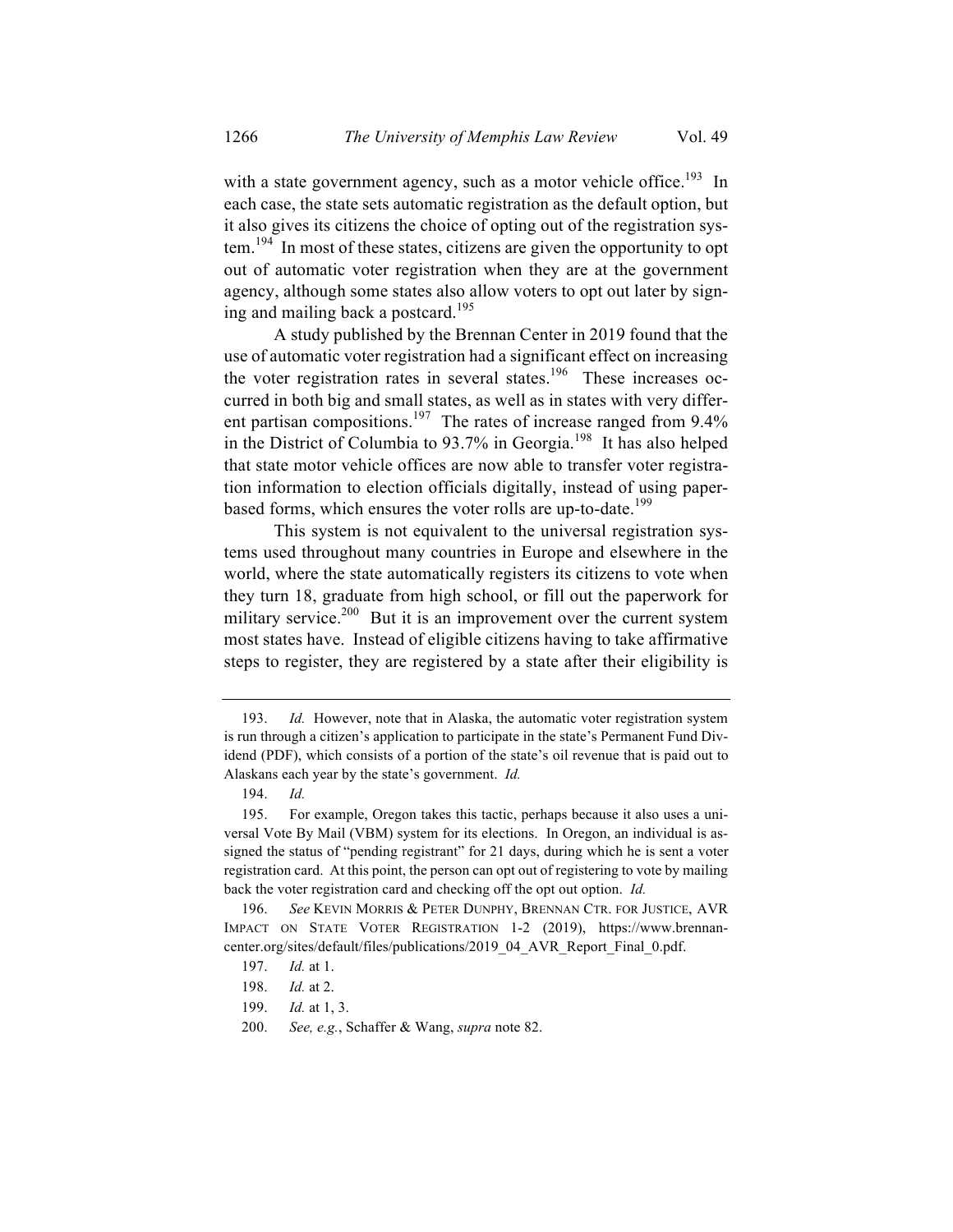confirmed from data already collected by state agencies—that is, if they do not opt out of the registration system when they are presented with the choice to do so.<sup>201</sup> And at the same time as they are automatically registered to vote, the state should also provide its citizens with a free voter ID. This conceptual innovation at the state level is the contribution to the literature advanced by this Article.

#### *B. Distribution*

If a state requires its citizens to have a voter ID to cast a ballot, the burden of ensuring that the voter has this ID should be shouldered by the state itself. One way to accomplish this goal successfully is to link the process of obtaining such an ID to a citizen's voter registration. Currently, the process of obtaining the necessary identification to vote takes place separately from the process of registering to vote. In the future, these two steps must be linked. In this way, voter ID laws can be used not only to ensure electoral integrity, but also to enlarge a state's electorate and bring the franchise to more people.

One idea for how voter IDs might be distributed belongs to Sean Radomski.202 Radomski argues that states should be required to bear the burden of providing voter IDs to their citizens and bear the costs of producing and *distributing* voter IDs to all registered voters.<sup>203</sup> States would be required to pay for and mail a "non-photo" ID card to all voters at the time they register to vote<sup>204</sup>—or at the time they are automatically registered, in our proposed scheme here. This non-photo ID card would be used for voting in all elections.<sup>205</sup> Each non-photo ID

<sup>201.</sup> *See* LIZ KENNEDY ET AL., AUTOMATIC VOTER REGISTRATION: FINDING AMERICA'S MISSING VOTERS 21–30 (2015) (providing a review of what a successful automatic voter registration program would look like, including by providing important policy design considerations); *see also* Heather K. Gerken, *Make It Easy: The Case for Automatic Registration*, 28 DEMOCRACY (2013), http://www.democracyjournal.org/28/make-it-easy-the-case-for-automatic-registration.php (arguing that "a universal, voter-registration list would be a relatively simple matter").

<sup>202.</sup> *See* Sean Radomski, *A Common-Sense Voter Identification Proposal*, 22 TEX. REV. L. & POL. 11, 11 (2017).

<sup>203.</sup> *Id.* at 14 (explaining that "rather than placing the burden on voters to procure a voter ID, states should prescribe an acceptable form of non-photo ID, bear the costs of producing those IDs, and then distribute them to all registered voters").

<sup>204.</sup> *Id.* at 40.

<sup>205.</sup> *Id.* at 14.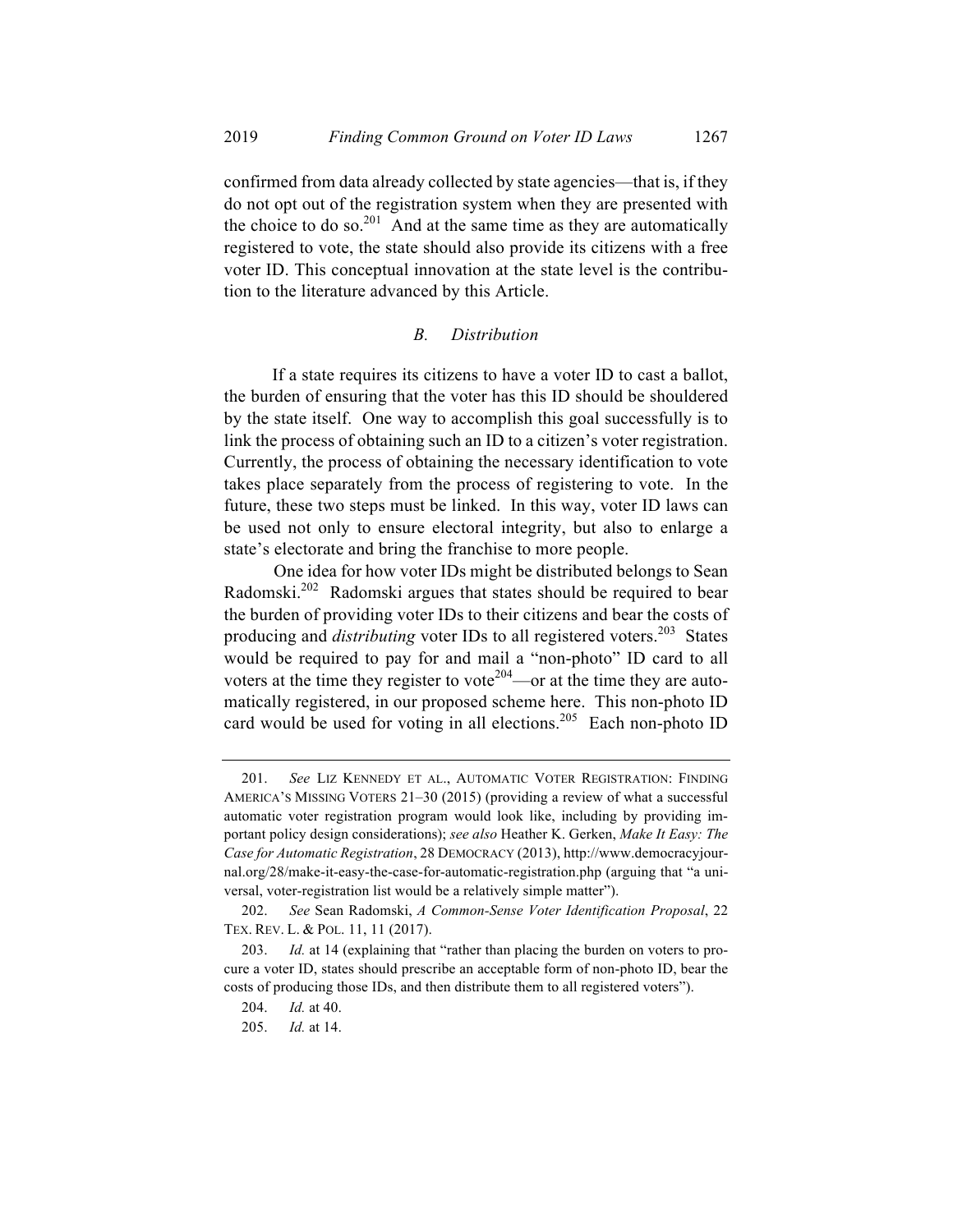card would list a voter's name, address, and provide a unique ID number to be used only for the purpose of voting.<sup>206</sup>

Most courts have found voter ID laws to be permissible when three factors have been present: first, when the voter IDs are freely available and accessible to all segments of the population; second, when the costs associated with obtaining IDs are very low or non-existent; and third, when the state offers an adequate safety net for those citizens who could not reasonably obtain an ID or who fail to bring it with them when voting.<sup>207</sup> For the program proposed here to have any chance of succeeding, the first two of the above criteria must initially be satisfied. The best way to do that is to require a state mandating a voter ID to make it available to everyone automatically when the person registers—or is registered—to vote, and also to make the IDs *free* and their distribution *free*. 208 Making the required ID free would ensure that it is population-neutral, meaning the requirement does not discriminate against any particular group.<sup>209</sup> The best way for the state to distribute its free voter ID would be to mail it to the voter as soon as he registers, or is automatically registered, to vote.

#### *C. Implementation*

The key to any voter ID requirement is figuring out how it would work in practice. Radomski's proposal, on which we are trying to improve here, suggests that when voters show up to vote, they should have three ways to prove their identification. First, those with a valid photo ID could use that document to establish their identity.<sup>210</sup> This will be the vast majority of voters, who already possess a valid photo ID in the form of a driver's license, and so forth. Second, those without a photo ID in their possession would be asked to show the state-issued nonphoto voter ID card that the state provided to them after they were registered to vote, together with another document that could corroborate their identity, such as a utility bill, bank statement, and so forth.<sup>211</sup> Fi-

- 206. *Id.* at 41.
- 207. *See id.* at 11, 29.
- 208. *See id.* at 44.
- 209. *See id.* at 43–44.
- 210. *Id.* at 41.
- 211. *Id.*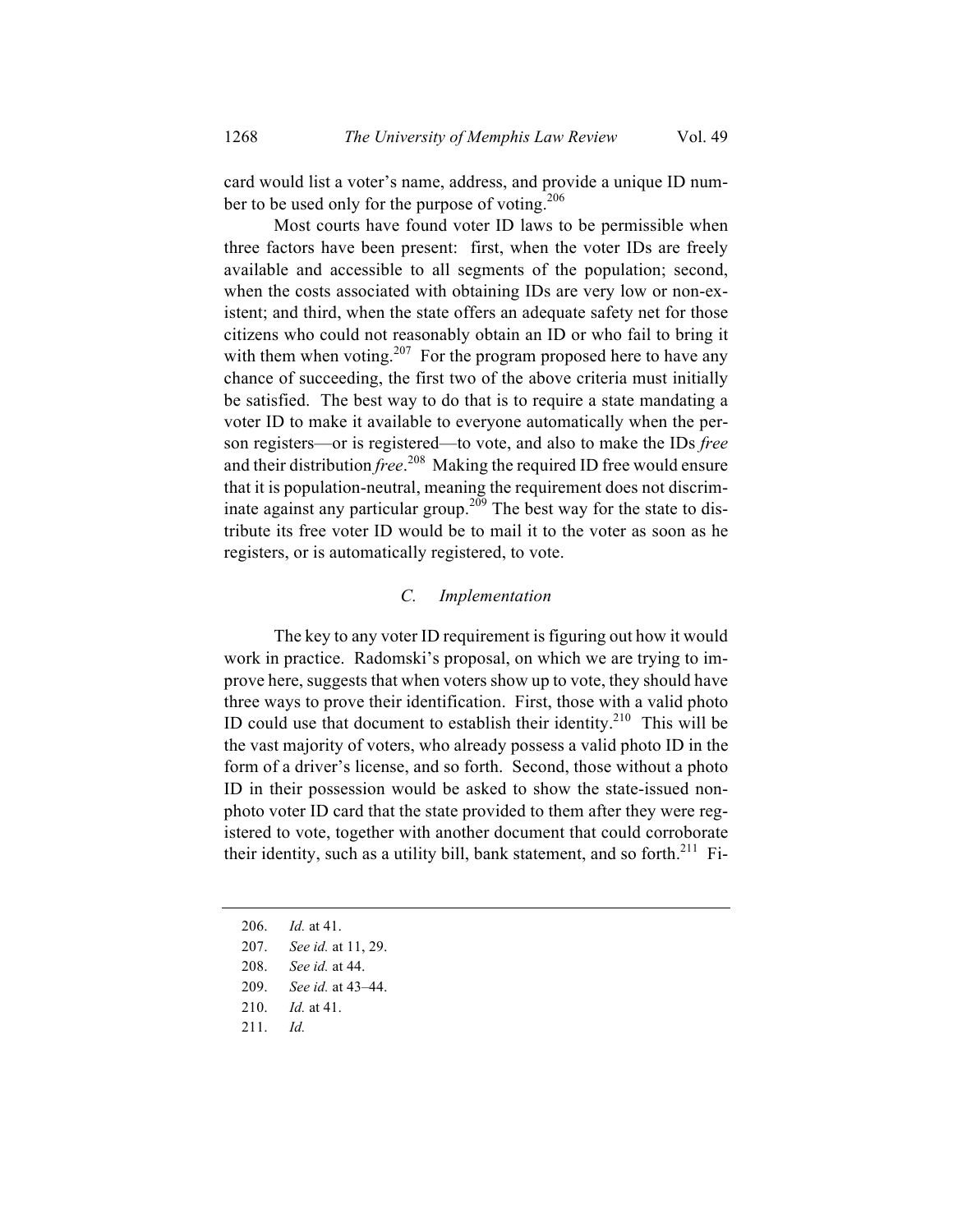nally, voters who do not have their state-issued ID card would be allowed to vote by provisional ballot, but they would have to return to the election office within a set period of time to prove their identify for their vote to be counted.<sup>212</sup> The continued use of provisional ballots in this way is important, and it is meant to provide a safety net to those who lost or forgot their IDs.

Radomski's proposal also extends to absentee ballots, where voting fraud has recently been proven.<sup>213</sup> He calls for a requirement that would allow voters casting absentee ballots to prove their identities in one of two ways. First, if the voter possesses a photo ID, he would be required to mail a copy of it in with his absentee ballot.<sup>214</sup> If the voter lacks a photo ID or the ability to make a copy of it, he could simply write in his identification number from the state-issued nonphoto ID card and mail that in, together with a secondary form of identification, such as an old utility bill, bank statement, or paystub, as corroborating evidence of identity.<sup>215</sup> The above proposal is not perfect. For example, a host of privacy issues would be implicated if people voting by absentee ballot suddenly had to share their bank statements and paystubs with the government, not by showing them but by having to mail them in. But the proposal at least provides a starting point, an idea on which others can improve and build.

To make sure non-photo voter IDs are absolutely available, the state would also have to implement a system to provide IDs for voters who are already registered, which would be a large majority of voters in the state. $216$  One way this could be done is by offering a registered voter a printable and returnable form that he could mail in listing his name, date of birth, and address, and then an ID card would be sent to him in the same way it would be sent to a new registrant.<sup>217</sup> In addition, the state would have to have a system in place to provide a non-photo voter ID to any person who lost his or her ID.<sup>218</sup> Again, this could be

218. *See, e.g.*, *id.* at 41 (explaining that under the proposal "voters who forget their photo ID or two forms of non-photo ID will be allowed to vote by provisional

<sup>212.</sup> *Id.*

<sup>213.</sup> *See id.* at 41–42.

<sup>214.</sup> *Id.* at 42.

<sup>215.</sup> *Id.*

<sup>216.</sup> *See, e.g.*, *id.* at 45.

<sup>217.</sup> *See id.* at 41–42.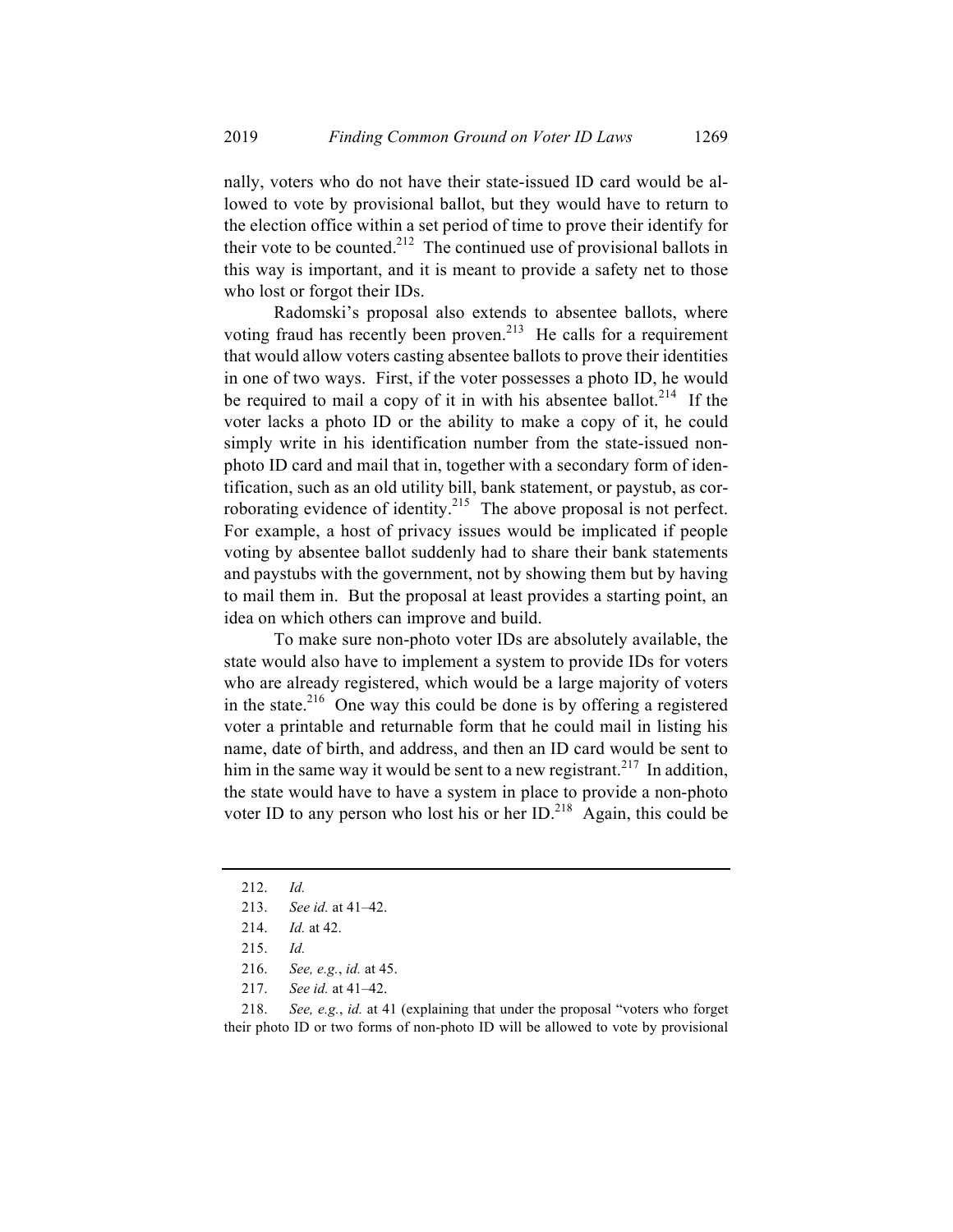done through a mail-in form. The system would have to be populationneutral, and as such, it would not be able to treat new voting registrants differently from those seeking an ID who are already registered to vote but who may have lost their IDs. $^{219}$ 

### *D. Marketing*

The best way for a state to launch the above reforms is to begin a multi-year marketing and public relations campaign to educate citizens about the new requirement before implementing it. During this period, the state should delay the implementation of its voter ID requirements perhaps for as long as five years. Such a delay will be key to the program's ultimate success because compliance with the new voter ID requirement mandates prior knowledge and preparation on the part of voters, and it takes time to educate voters and to conduct proper public outreach. As voters become more familiar with the new ID requirements, less education and outreach will be required.<sup>220</sup> There is research to suggest that voters tend to adapt to new voting requirements over several election cycles, so the cost of voter education will eventually taper off.<sup>221</sup> This research reveals that even minority voters, when faced with a learning curve and a new ID requirement, learn how to obtain voter IDs, and that they then are able to register in numbers that may even surpass their pre-ID rates.<sup>222</sup>

Like all new legislation, implementing a universal voter ID requirement that may be tied to voter registration comes with costs. Costs are one of the main factors that lawmakers consider when evaluating legislative proposals.<sup>223</sup> Marketing the new voter ID requirement is just

221. *See id.*

222. *See* Timothy Vercellotti & David Andersen, *Voter-Identification Requirements and the Learning Curve*, 42 PS: POL. SCI. & POL. 117, 119–20 (2009); *see also* Jack Citrin et al., *The Effects Notification on Voter Turnout: Results from a Large-Scale Field Experiment*, 13 ELECTION L.J. 228, 238 (2014) (finding that receiving prior notifications about new voter identification requirements may increase turnout).

223. SHANTON & UNDERHILL, *supra* note 220, at 1.

ballot . . . [if] they [] return to an election office within ten days and present the proper proof of identification").

<sup>219.</sup> *See id.* at 43–44.

<sup>220.</sup> KAREN SHANTON & WENDY UNDERHILL, NAT'L CONF. ST. LEGISLATURES, COSTS OF VOTER IDENTIFICATION 4 (2014), http://www.ncsl.org/documents/legismgt/elect/Voter\_ID\_Costs\_June2014.pdf.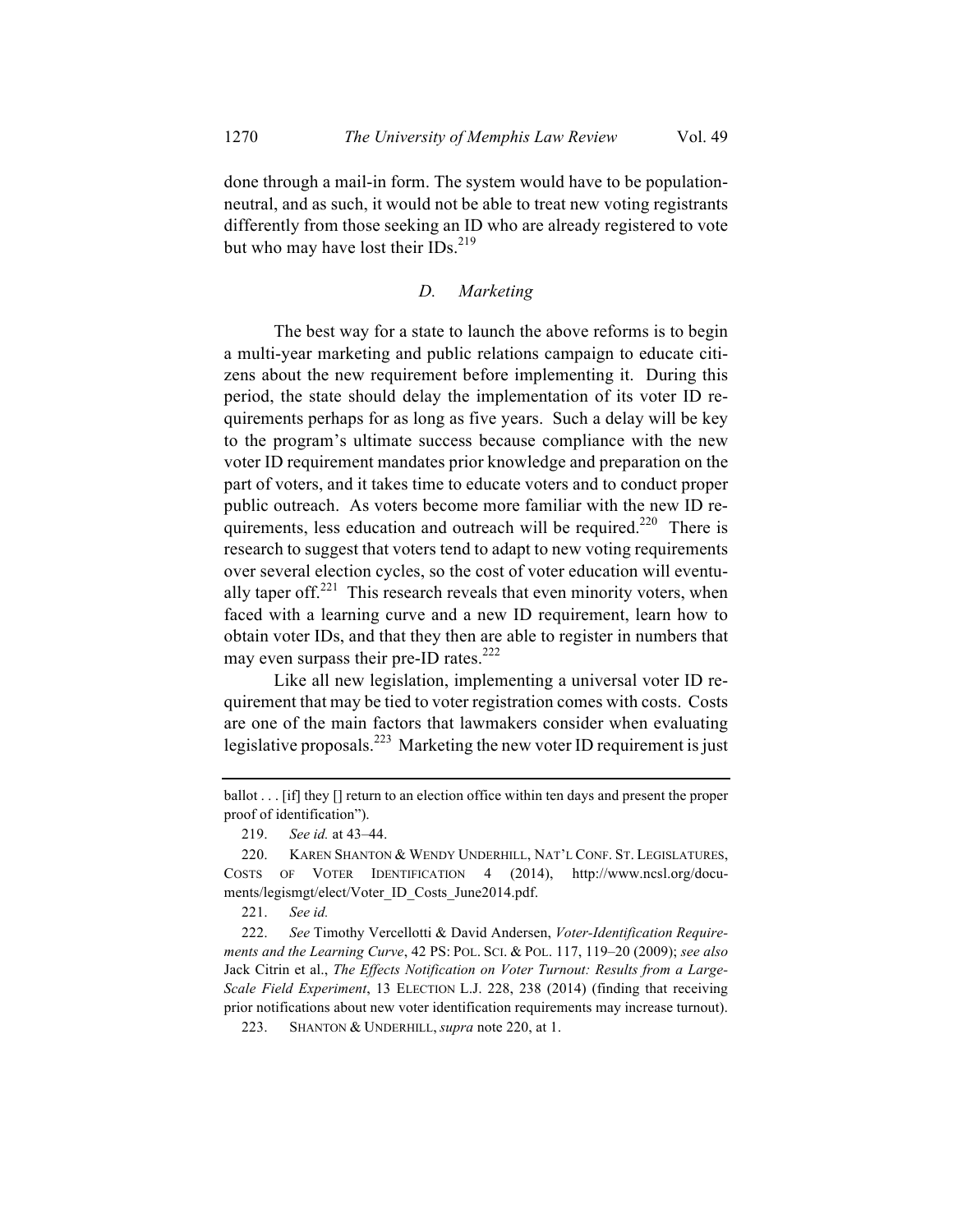one of the many costs that a state should expect to incur. Another cost that a state will have is that of providing free ID cards to it citizens.<sup>224</sup> This involves the expense of their production and distribution.<sup>225</sup> According to NCSL, Indiana estimated it would spend \$13 on each free ID card it produced in  $2011$ <sup>226</sup> This amounted to \$2–\$3 million per year in spending.<sup>227</sup> Between 2007 and 2010, the state spent roughly \$10 million on voter  $IDs<sup>228</sup>$  These are not the only costs for implementing such a program. Another important set of costs would come from revising and reissuing election materials to reflect a change in the law.<sup>229</sup> States may also see an increase in the number of individuals who must use provisional ballots to vote, resulting in more of those having to be printed.<sup>230</sup> Most importantly, money in state budgets will also have to be allocated for expanded poll worker training and education $^{231}$ 

There is no question that marketing will cost the state money. But the costs of marketing a new voter ID requirement will be smaller than the costs of the litigation that the states have incurred to defend their voter ID laws in court when such laws have been challenged. Most states have budgeted hundreds of thousands of dollars for voter ID laws in their fiscal impact statements, but certainly not millions of dollars.<sup>232</sup> By contrast, the costs associated with litigating photo ID laws have been in the millions. In 2013, before the decision in *Shelby County v. Holder*, South Carolina spent \$3.5 million in litigation fees challenging the Department of Justice's decision not to preclear its voter ID law.233 After the Court decided *Shelby County*, voter ID laws

232. *See Fiscal Notes for Voter ID Legislation*, NAT'L CONF. ST. LEGISLATURES, http://www.ncsl.org/research/elections-and-campaigns/cost-of-voter-id-fiscal-notes-2012.aspx (last visited Apr. 12, 2019).

233. *See* Janel Davis, *Costs Associated with Voting Act Can Vary by Case*, POLITIFACT (Apr. 3, 2013), https://www.politifact.com/georgia/statements/2013/apr/03/john-lewis/costs-associated-voting-rights-act-can-vary-case/ (providing the \$3.5 million figure); *see also* Renee Dudley, *State's Lawsuit Over Voter* 

<sup>224.</sup> *Id.* at 2.

<sup>225.</sup> *Id.*

<sup>226.</sup> *Id.*

<sup>227.</sup> *Id.*

<sup>228.</sup> *Id.*

<sup>229.</sup> *Id.*

<sup>230.</sup> *Id.*

<sup>231.</sup> *Id.* at 2–3.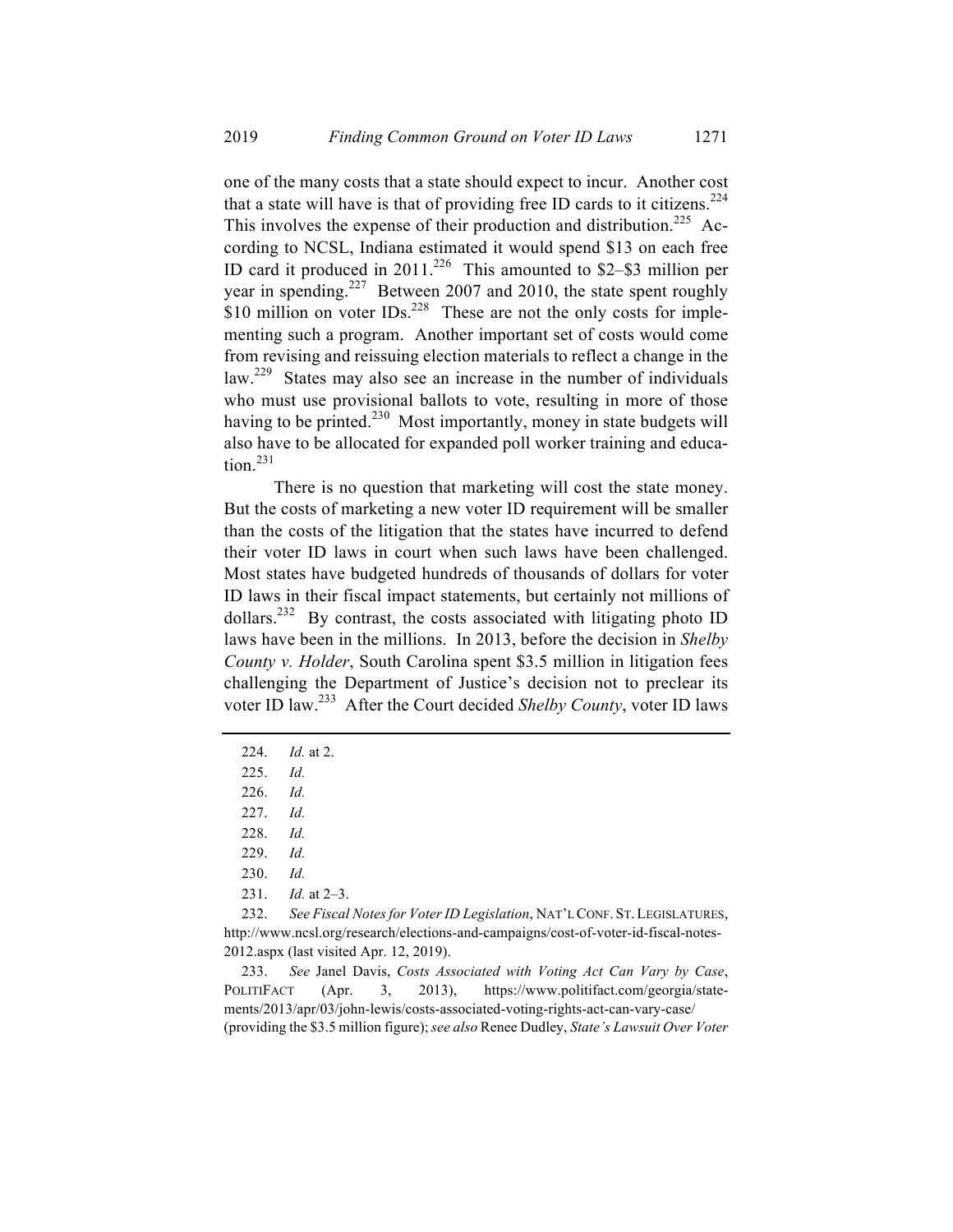proliferated, and at that point, Texas spent \$3.5 million on litigation fees to defend its voter ID law.234 Meanwhile, North Carolina spent even more than that—as much as \$4.9 million—defending its law.<sup>235</sup> It is thus much less costly for the states to provide free voter IDs to their citizens, delay their implementation for several years, and spend the money instead on public outreach and educating voters.

#### *E. Participation*

A state's ultimate goal in implementing a voter ID requirement in the way outlined here should be to expand participation in the democratic process among its citizens. The proposals offered—having the state provide non-photo voter IDs to each citizen at the time he or she registers (or is registered) to vote, having the state itself distribute these non-photo IDs while making their costs and distribution free, and finally delaying the implementation of the new voter ID requirement for five years until the state has had a chance to engage in a robust marketing campaign to educate its citizens—are all measures meant to achieve more robust participation in the democratic process.

Since the state's goal is ultimately to expand participation, it would have to make sure that all voters have the opportunity to cast a ballot. In that vein, as part of its outreach efforts, state election boards would have to make efforts to contact people whose names appear in state databases—of state motor vehicle agencies, state universities,

*ID Could Cost More than \$1 Million*, POST & COURIER (Jan. 28, 2012), https://www.postandcourier.com/politics/state\_politics/state-s-lawsuit-over-voter-idcould-cost-more-than/article\_59e12670-7f01-5003-bc33-037881275436.html (explaining that South Carolina was paying lawyers \$520 an hour to defend its voter ID law); Meg Kinnard, *S.C. Voter ID Lawsuit Cost More than \$3.5M*, POST & COURIER (Jan. 8, 2013), https://www.postandcourier.com/news/s-c-voter-id-lawsuit-cost-morethan-m/article\_61cffb16-8f31-582e-941c-e1dc25552d7f.html.

<sup>234.</sup> Jim Malewitz & Lindsay Carbonell, *Texas' Voter ID Defense Has Cost \$3.5 Million*, TEX. TRIB. (June 17, 2016), https://www.texastribune.org/2016/06/17/texas-tab-voter-id-lawsuits-more-35-million/.

<sup>235.</sup> *See* Jim Morrill & Michael Gordon, *After Passing Laws, NC Republicans Spent Millions Defending Them*, CHARLOTTE OBSERVER (Nov. 25, 2016), https://www.charlotteobserver.com/news/politics-government/article116795138.html.